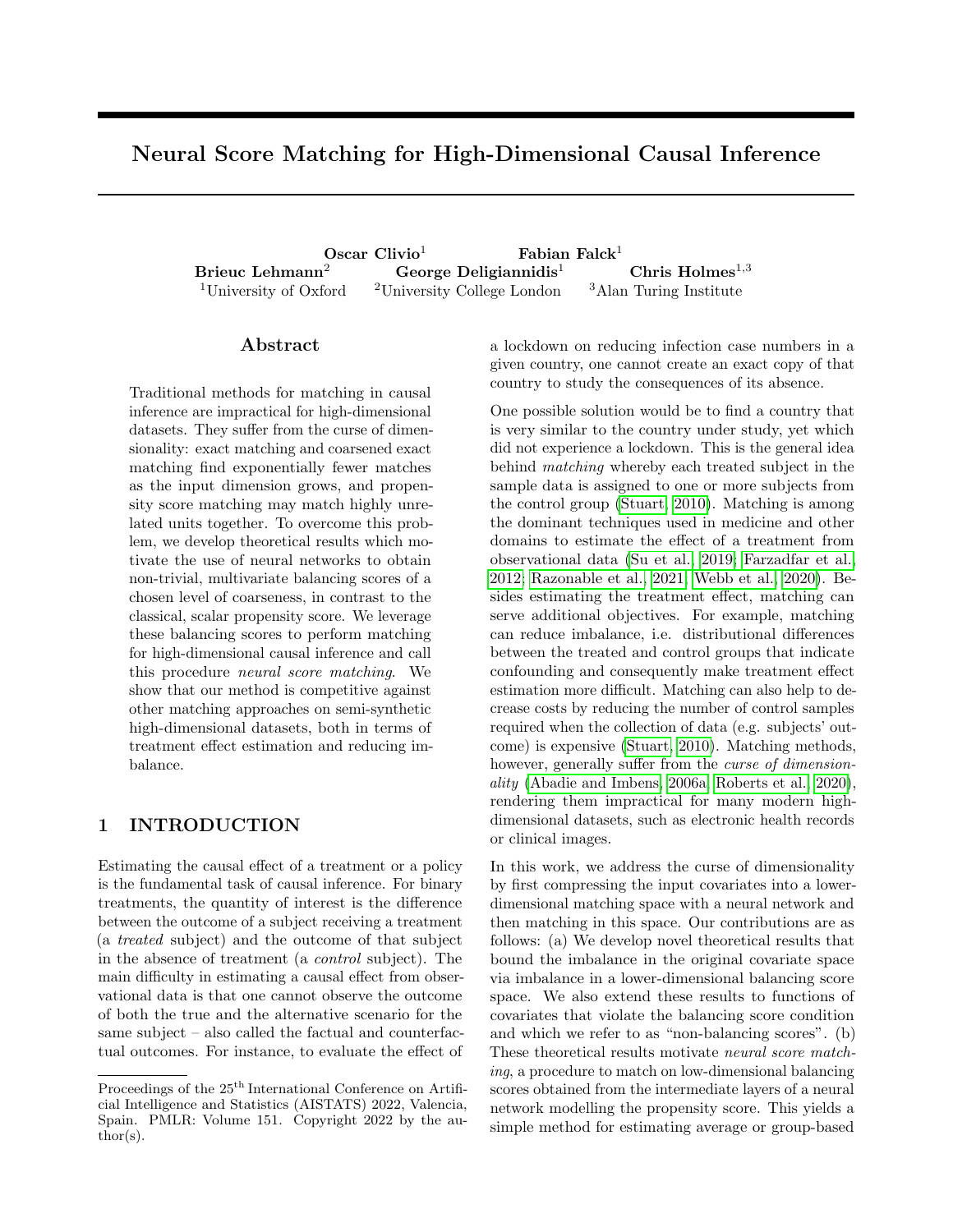<span id="page-1-0"></span>

score space based on a given distance metric. Matched samples are subsequently used to estimate the ATT. Figure 1: An illustration of neural score matching. In the first stage, a propensity score model is fitted to obtain low-dimensional balancing scores. In the second stage, samples are matched (to one neighbour) in the balancing

treatment effects in the presence of high-dimensional covariates without regressing on outcomes. The intuition of neural score matching is illustrated in Fig. [1.](#page-1-0) (c) We show that neural score matching is competitive against other matching methods on two causal inference benchmarks in terms of calibration error, treatment effect estimation and balance.

# 2 MATCHING IN CAUSAL INFERENCE

#### 2.1 Problem Setup

Let  $(X_i, T_i, Y_i) \sim P$  be a dataset where  $X_i$  denotes (pre-treatment) covariates,  $T_i$  is the binary variable indicating whether the treatment under scrutiny has been applied to the subject or not, and  $Y_i$  is the observed outcome after the treatment or absence of treatment, all corresponding to subject  $i$ . In the potential out-comes framework [\(Rubin, 2005\)](#page-10-5),  $Y_i(1)$  is the outcome which would have happened (is "potential") if  $T_i = 1$ , and  $Y_i(0)$  is the analogous outcome for when  $T_i = 0$ . Then,  $Y_i = T_i Y_i(1) + (1 - T_i) Y_i(0)$ . We denote  $N_t$  as the number of treated units in the dataset, and  $N_c$  the number of control units. Our task is to estimate the average treatment effect on the treated (ATT), defined as

$$
ATT = \mathbb{E}[Y(1) - Y(0) | T = 1].
$$

This quantity measures the treatment effect for patients under treatment, and is typically the primary interest of medical applications [\(Ho et al., 2007\)](#page-9-2). Here, covariates, such as age or BMI that are related to a treatment are of particular interest [\(Greifer and Stuart, 2021\)](#page-9-3). The ATT can be approximated by the sample average

treatment effect on the treated (SATT), defined as

$$
SATT = \frac{1}{N_t} \sum_{i:T_i=1} Y_i(1) - Y_i(0).
$$

We make the following standard assumptions :

- Consistency:  $\forall t, T_i = t \implies Y_i(t) = Y_i$ .
- Ignorability:  $Y_i(1), Y_i(0) \perp T_i | X_i$ .
- Overlap:  $\forall x, 0 < P(T_i = 1 | X_i = x) < 1$ .

Consistency ensures that  $Y_i(1)$  is the observed outcome  $Y_i$  when  $T_i = 1$ . However,  $Y_i(0)$  is not observed and must be estimated, for instance through matching. In addition, the ATT can also be expressed using conditional average treatment effects as

<span id="page-1-1"></span>
$$
ATT = \mathbb{E}_X \Big[ \mathbb{E}[Y|T=1, X] - \mathbb{E}[Y|T=0, X] \Big| T=1 \Big], \tag{1}
$$

which can be approximated by taking the sample mean over units as

<span id="page-1-2"></span>ATT 
$$
\approx \frac{1}{N_t} \sum_{i:T_i=1} \mathbb{E}[Y_i | T_i = 1, X_i] - \mathbb{E}[Y_i | T_i = 0, X_i].
$$
 (2)

While we focus on the potential outcomes framework in this work, we note that an alternative is Pearl's framework of directed acyclic graphs (DAGs) and structural causal models (SCMs) [\(Pearl, 2009\)](#page-10-6).

#### 2.2 Key Concepts

In general, a matching procedure generates weights  $w_{ij}$  denoting the assignment of one or many control units  $j$  to a treated unit  $i$  [\(Morgan and Winship,](#page-10-7)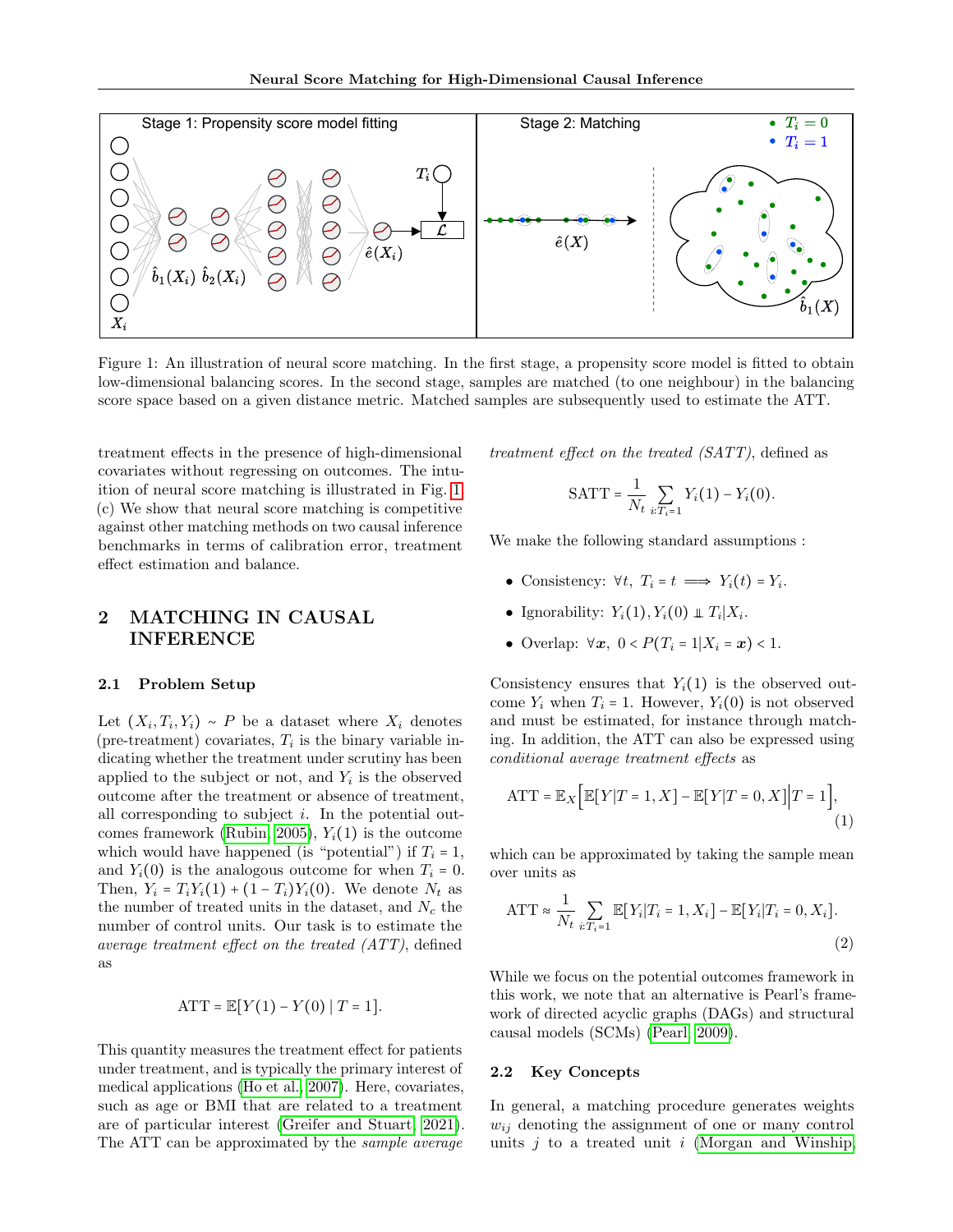[2014,](#page-10-7) Chapter 5). Typically, matching only assigns few control units, i.e. for a treated unit  $i$ , there is a small number of control units j such that  $w_{ij} > 0$ , and  $w_{ij} = 0$ , otherwise. This yields a new, weighted dataset  $(w_i, X_i, T_i, Y_i) \sim P'$ , where  $w_i = 1$  for all treated units i and  $w_j = \sum_i (w_{ij} / \sum_j w_{ij})$  for control units j. The matching procedure serves two main goals. One is to estimate the ATT through the following estimator of the potential outcome  $Y_i(0)$ :

$$
\hat{Y}_i(0) = \frac{1}{\sum_{j:T_j=0} w_{ij}} \sum_{j:T_j=0} w_{ij} Y_j.
$$

Another is to obtain balance or, when it is not possible, reduce *imbalance* in  $P'$  compared to the original distribution P. Balance occurs when the distributions of covariates X given  $T = 0$  on the one hand and  $T = 1$ on the other hand are equal. Perfect balance thus corresponds to zero imbalance, and is desirable because it eliminates confounding. In this ideal setting, the treatment effect can then be estimated as the difference between averaged outcomes in both distributions. In this sense, the two goals of treatment effect estimation and balance are related. However, there is also a bias-variance trade-off at stake, as selecting fewer matching units will reduce imbalance and thus the expected treatment estimation error or "bias", at the cost of increased variance.

Formally, for a random variable A, we refer to the statement

$$
P(A|T=1) = P(A|T=0)
$$

as "balance in  $A$ ", and, for a function  $D$  of two probability distributions, we refer to the quantity

$$
D(P(A|T=1), P(A|T=0))
$$

as "D-imbalance in  $A$ ". When  $D$  is a probability distance, e.g. total variation or Wasserstein distance, then a zero D-imbalance in A implies balance in A. This is not true when  $D$  is not a probability distance, e.g. linear MMD. Note to distinguish D from the notation for a distance metric d in Section [3.](#page-2-0) We omit the mention of D or A when obvious from the context.

There are different ways to measure imbalance, such as a (standardised) difference in means [\(Austin, 2011\)](#page-9-4), integral probability metrics such as the Wasserstein distance, the maximum mean discrepancy (MMD) and the total variation (TV) [\(Sriperumbudur et al., 2012;](#page-10-8) [Kallus, 2020a\)](#page-9-5), or histogram-based  $L_1$  distances [\(Iacus](#page-9-6) [et al., 2012\)](#page-9-6). Balance and imbalance can also apply to other variables than covariates, such as transformations of covariates [\(Johansson et al., 2016;](#page-9-7) [Shalit et al., 2017;](#page-10-9) [Iacus et al., 2011\)](#page-9-8).

# <span id="page-2-0"></span>3 RELATED WORK

We now discuss existing work on matching and alternative approaches in causal inference that aim to reduce imbalance or estimate the ATT. Most commonly, choosing matched control units  $j$  is done through a nearest neighbours search among all control units  $j$  according to some distance metric  $d(.,.)$  [\(Stuart, 2010\)](#page-10-0). Nearest neighbour search can be performed with or without replacement, and additionally, one may enforce a caliper, i.e. a maximal distance between matches. Alternatively, one might consider all matches simultaneously through an optimisation programme (optimal matching) [\(Rosenbaum, 1989\)](#page-10-10). The choice of the distance metric d differs between common matching techniques:

- Exact matching [\(Rosenbaum and Rubin, 1985\)](#page-10-11):  $d(X_i, X_j) = \infty$ , if  $X_i \neq X_j$ , and  $d(X_i, X_j) = 0$ , otherwise.
- Coarsened exact matching [\(Iacus et al., 2012\)](#page-9-6): for a function  $f, d(X_i, X_j) = \infty$ , if  $f(X_i) \neq f(X_j)$ , and<br>  $d(Y, Y_i) = 0$  otherwise for the tunically an element  $d(X_i, X_j) = 0$ , otherwise. f is typically an element-<br>wise function, mapping to same (aggregated) value. wise function, mapping to some (aggregated) value.
- Mahalanobis distance matching [\(Stuart, 2010\)](#page-10-0):  $d(X_i, X_j) = (X_i - X_j)^T \Sigma^{-1} (X_i - X_j)$ , where  $\Sigma$  is the estimated covariance matrix of the control dataset in the case of ATT estimation.
- Propensity score matching [\(Austin, 2011\)](#page-9-4):  $d(X_i, X_j) = |\hat{e}(X_j) - \hat{e}(X_i)|$  where  $\hat{e}(\boldsymbol{x})$  is an estimate of the propensity score  $e(x) = P(T = 1 | X = x)$ . This method is based on the property that  $X \perp T \mid e(X)$ . We provide more details on implications of this property in Section [4.1.](#page-3-0)

Other than coarsened exact matching for which the weights have a different formulation, these methods set  $w_{ij} = 1$  for matched units i and j, and  $w_{ij} = 0$ , otherwise.

All the above matching methods suffer from the curse of dimensionality, rendering them impractical in highdimensional datasets. In general, theoretical results on nearest neighbour matching, to which the above techniques belong, show that the bias of the resulting ATT estimator grows with the data dimension  $D$  at a rate  $\mathcal{O}(N^{-r/D})$ , where N is the sample size and  $r \geq 1$ is a constant [\(Abadie and Imbens, 2006b\)](#page-9-9). More precisely, exact matching and coarsened exact matching remove more and more control items as the number of covariates increases. Further, matching based on the Mahalanobis distance performs poorly in high dimensions, likely because all covariate interactions are assumed to be equally important [\(Stuart, 2010\)](#page-10-0).

In the literature, the preferred method for high dimensions is propensity score matching. However, compression into a single dimension can lead to matches with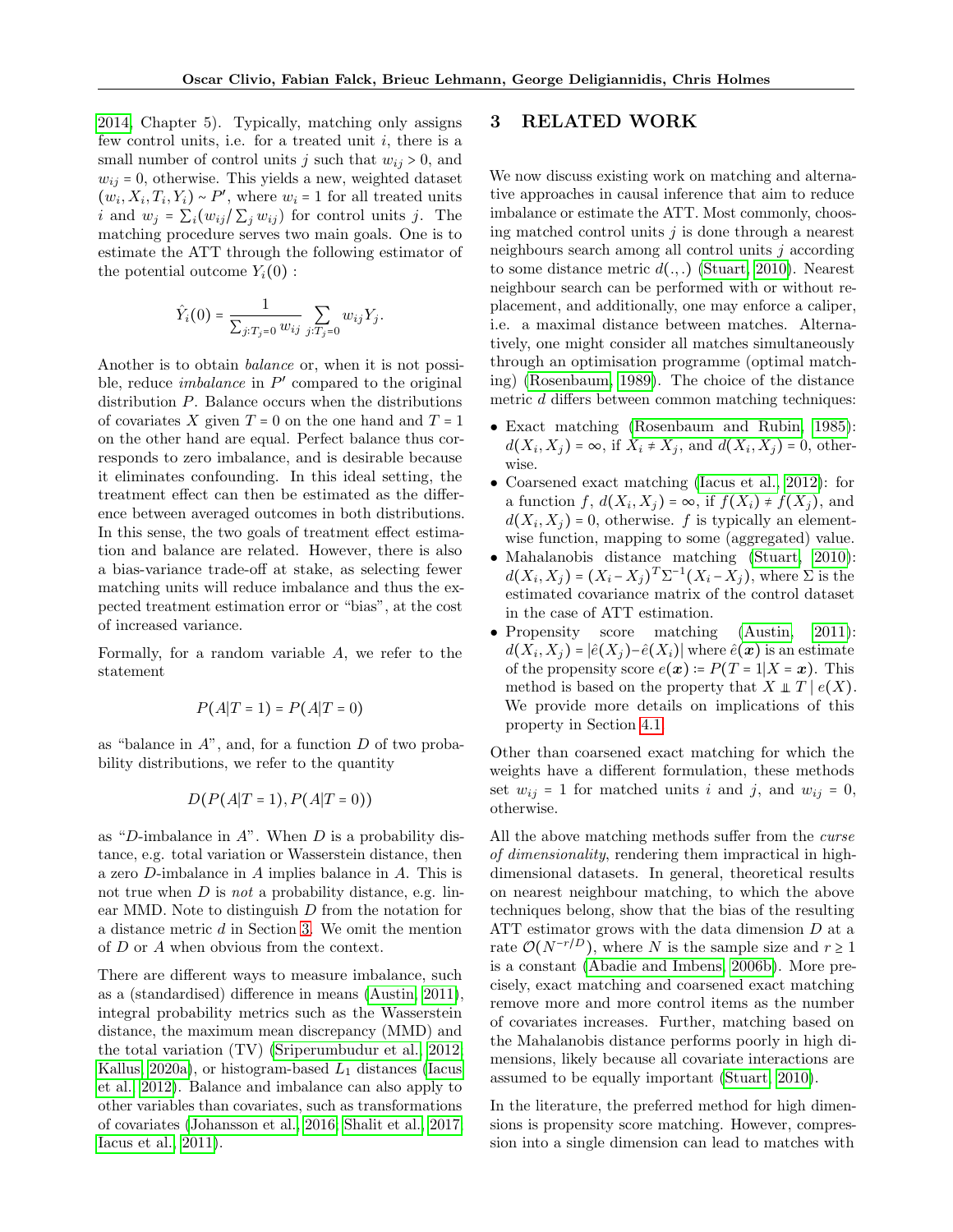very different characteristics in the original covariate space, as for a fixed compression, there is no other information used to choose matches: matching is then done at random. This applies to all compressions of covariates, however as the propensity score  $p(T = 1|X)$  is the coarsest compression which can be used for matching (see Section [4.1\)](#page-3-0), with the least information from  $X$ , it is most prone to actually matching at random. This can increase imbalance and consequently bias [\(King and](#page-9-10) [Nielsen, 2019\)](#page-9-10). Other than propensity score methods, approaches for matching in high dimensions include penalised regression techniques such as LASSO to perform variable selection before matching [\(Schneeweiss](#page-10-12) [et al., 2009;](#page-10-12) [Belloni et al., 2013;](#page-9-11) [Farrell, 2015\)](#page-9-12), sufficient dimension reduction [\(Luo and Zhu, 2020;](#page-9-13) [Cheng et al.,](#page-9-14) [2020\)](#page-9-14), and distance metric learning [\(Li et al., 2016;](#page-9-15) [Wang et al., 2021\)](#page-10-13).

An alternative to matching is *weighting*, where weights  $w_i$  in the weighted dataset are directly estimated, generalising the problem formulation of matching [\(Kallus, 2020b\)](#page-9-16). Examples include leveraging the estimated propensity score for inverse probability weighting [\(Horvitz and Thompson, 1952\)](#page-9-17) or learning weights directly [\(Kallus, 2020a\)](#page-9-5). A second alternative to matching is outcome regression. These methods estimate the quantity  $\mathbb{E}[Y|T=t, X=x]$  through a regressor  $Q(t, x)$ that can be fitted through various methods related to linear regression [\(Imbens and Rubin, 2015\)](#page-9-18), tree models [\(Athey et al., 2019\)](#page-9-19), or neural networks [\(Shi](#page-10-14) [et al., 2019;](#page-10-14) [Shalit et al., 2017\)](#page-10-9). Combining weighting through the propensity score estimate and outcome regression leads to the popular doubly robust methods, such as the augmented inverse probability weighted (AIPW) method [\(Robins et al., 1994\)](#page-10-15). Recent efforts have been made to recategorise and benchmark outcome regression and doubly robust methods [\(Curth](#page-9-20) [and Schaar, 2021\)](#page-9-20).

## 4 NEURAL SCORE MATCHING

In this section, we present theoretical results that motivate the use of neural networks to obtain non-trivial, multivariate balancing scores. This approach aims to address the curse of dimensionality problem, as outlined in the previous section. In addition, some of these results have wider applicability to other models than neural networks.

#### <span id="page-3-0"></span>4.1 Balancing Scores

We start by defining and analysing the use of balancing scores. This notion also motivated propensity score matching [\(Rosenbaum and Rubin, 1983\)](#page-10-16).

<span id="page-3-2"></span>**Definition 1.** A balancing score is a function b of X such that  $X \perp T \mid b(X)$ .

As a consequence, for a fixed value  $\beta$  of  $b(X)$ , it holds that

$$
P(X | b(X) = \beta, T = 1) = P(X | b(X) = \beta, T = 0),
$$

i.e. the treatment and control distributions in the covariate space are equal for any fixed realisation of  $b(X)$ . Notably, it is possible to show that average treatment effects can be estimated by conditioning on  $b(X)$  instead of X in Equation [\(1\)](#page-1-1) [\(Rosenbaum and](#page-10-16) [Rubin, 1983\)](#page-10-16).

We can further connect (im)balance in  $b(X)$  to  $(im)$ balance in X. The following Proposition shows that  $TV$ -imbalance in X is equal to  $TV$ -imbalance in  $b(X)$ , where TV is the total variation distance.

<span id="page-3-1"></span>**Proposition 1.** Let b be a function such that  $b(X)$  is a balancing score. Then,

$$
TV(P(X | T = 1), P(X | T = 0))
$$
  
= TV(P(b(X) | T = 1), P(b(X) | T = 0)).

*Proof:* See Appendix  $A.1. \Box$ 

This allows us to potentially use lower-dimensional balancing scores  $b(X)$  instead of high-dimensional covariates to achieve balance in  $X$ , as the following corollary shows that balance in  $b(X)$  ensures balance in X :

<span id="page-3-3"></span>Corollary 1.1. Under the same conditions as Proposition [1,](#page-3-1)

$$
P(b(X) | T = 1) = P(b(X) | T = 0)
$$
  
\n
$$
\implies P(X | T = 1) = P(X | T = 0).
$$

*Proof:* See Appendix  $A.1. \Box$ 

Matching on a given balancing score  $b(X)$  is commonly used to reduce imbalance in  $b(X)$ , with the aim of consequently reducing imbalance in X. Proposition [1](#page-3-1) shows that a lower  $TV$ -imbalance in  $b(X)$  will also mean a lower TV-imbalance in X, but only if  $b(X)$ remains a balancing score in the post-matching distribution  $P'$ . Thankfully, the following Proposition shows that  $b(X)$  remains a balancing score after matching.

**Proposition 2.** Let b be a function such that  $b(X)$  is a balancing score, P ′ be a distribution obtained from matching every treated unit with control units using  $b(X)$  only. Then  $b(X)$  is also a balancing score in  $P'$ .

#### *Proof:* See Appendix  $A.1. \Box$

Thus, all further theoretical results involving balancing scores in the original distribution will also be valid in the matched distribution. An important question left open at this point is how to find such a function b such that  $b(X)$  is a balancing score.

Leveraging theoretical results in [\(Rosenbaum and Ru](#page-10-16)[bin, 1983\)](#page-10-16), balancing scores can be linked to the propensity score  $e(X) = P(T = 1 | X)$ .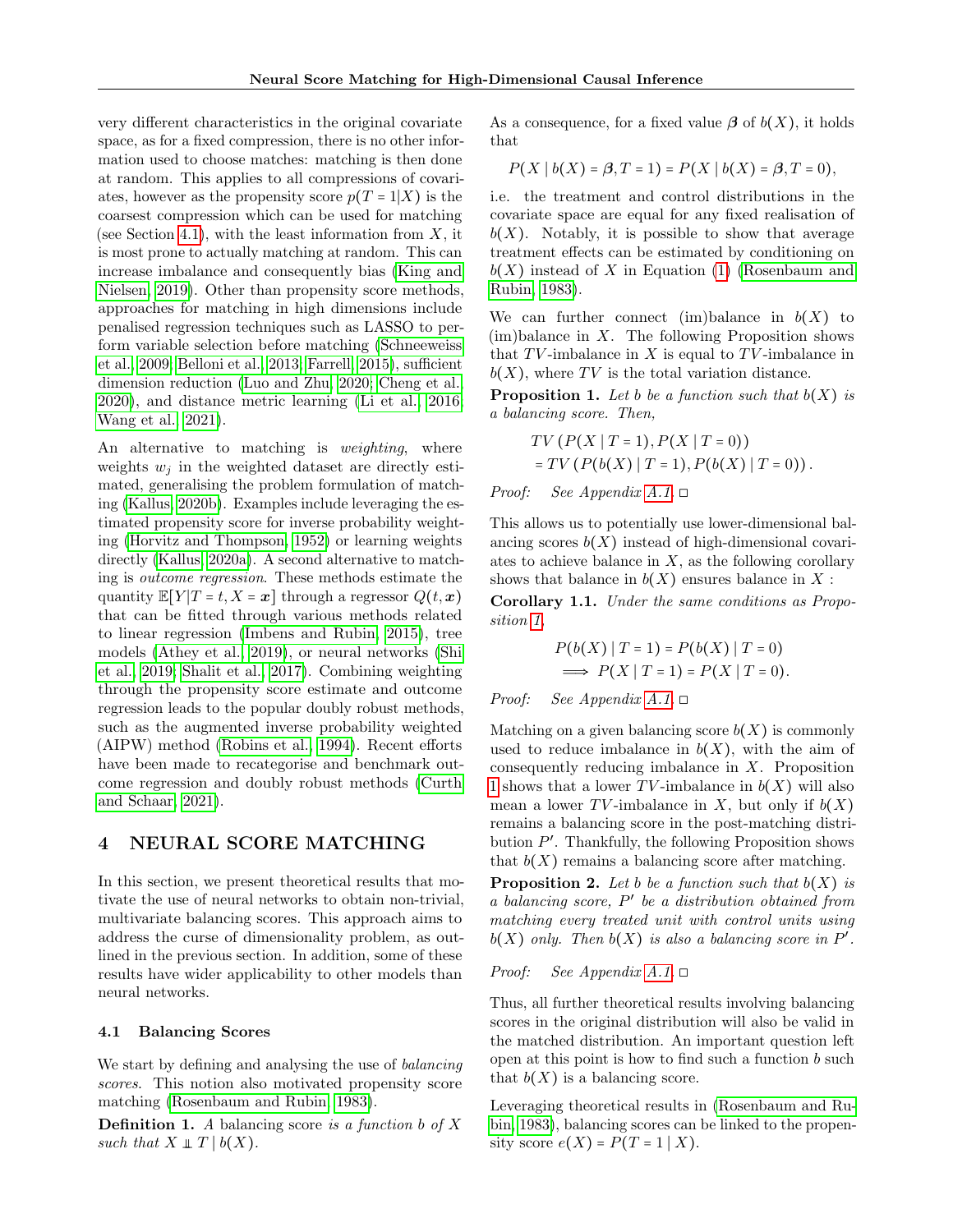<span id="page-4-0"></span>**Proposition 3.** A function  $b(X)$  is a balancing score, if and only if  $b(X)$  can be mapped deterministically to the propensity score  $e(X)$  through a function f, *i.e.* 

$$
e(X)=f(b(X)).
$$

Proof: See [\(Rosenbaum and Rubin, 1983,](#page-10-16) Thm. 2).  $\Box$ 

It follows from Proposition [3](#page-4-0) that  $e(X)$  is itself a balancing score for the identity map. When this identity does not hold,  $b(X)$  is said to be "finer" than  $e(X)$ , and conversely,  $e(X)$  is "coarser" than  $b(X)$ . As noted in [\(Rosenbaum and Rubin, 1983\)](#page-10-16),  $X$  is the finest balancing score, containing the most information;  $e(X)$  is the coarsest balancing score, containing the least information; and any other  $b(X)$  such that  $e(X) = f(b(X))$ lies between the two. Choosing the degree of coarseness via multi-dimensional balancing scores to achieve optimal matching results rather than assuming a onedimensional balancing score (i.e. the propensity score) is what we exploit in our method which we introduce in the following.

#### 4.2 Introducing Neural Score Matching

Previous work has largely focused on the use of the propensity score  $e(X)$  as a balancing score, and relatively little attention has been paid to non-trivial balancing scores that are neither X nor  $e(X)$ . Neural networks provide a natural mechanism by which to construct such balancing scores: fundamentally, a multi-layer neural network is a composition of functions  $f_1, f_2, \ldots, f_L$ . Let us for a moment assume this network (perfectly) estimates the propensity score, i.e.  $\hat{e}(X) = f_L \circ f_{L-1} \circ ... \circ f_1(X) = e(X)$ . Then, by Propo-sition [3,](#page-4-0) this provides us with  $L + 1$  balancing scores  $(X, \text{ the } L-1 \text{ intermediate hidden representations and}$ the estimated propensity score) that are coarser and coarser with increasing "depth" of the composition. We note that instead of neural networks parameterising  $f_1, f_2, \ldots, f_L$ , one may consider other hierarchical models. We formalise this general principle, which we call neural score matching, in the following Proposition:

<span id="page-4-1"></span>**Proposition 4.** Assume that  $e(X) = f_L \circ f_{L-1} \circ$  $\cdots \circ f_1(X)$  for some functions  $f_1, \ldots, f_L$ . Define  $b_0(X) := X$  and  $b_l(X) = f_l \circ f_{l-1} \circ \cdots \circ f_1(X)$ for  $l = 1, \ldots, L$ . Then, every  $b_l(X)$  is a balancing score, and for any  $l < L$ ,  $b_{l+1}(X)$  is coarser than  $b_l(X)$ .

*Proof:* See Appendix  $A.2. \Box$ 

Using this Proposition, we can now connect these balancing scores to our goal of achieving balance in  $X$ :

<span id="page-4-2"></span>Corollary 4.1. Under the same conditions and nota-tion as Proposition [4,](#page-4-1) for any  $l, l' = 0, \ldots, L$ ,

$$
TV(P(b_l(X) | T = 1), P(b_l(X) | T = 0))
$$

$$
= TV(P(b_{l'}(X) | T = 1), P(b_{l'}(X) | T = 0)),
$$

and balance in  $b_{l'}(X)$  is equivalent to balance in  $b_{l}(X)$ .

#### *Proof:* See Appendix  $A.2. \Box$

This Proposition gives us a choice of balancing scores with varying degree of coarseness which we can use for matching. Note that achieving balance in any of the scores will yield balance in all of them, and particularly in  $X = b_0(X)$ . On the other hand, perfect balance is difficult to attain, but we can still aim to achieve the lowest imbalance possible. Importantly, although imbalance is identical for two given balancing scores in the same hierarchical propensity score model when the distribution is fixed, matching on these two balancing scores will in general result in different distributions and consequently different imbalances.

Thus, if we can compute  $TV$ -imbalances, the Proposition ensures that selecting the balancing score and matching procedure with the lowest resulting  $TV$ imbalance will also reach the lowest  $TV$ -imbalance in covariate distributions  $X$  among the candidate balancing scores and matching procedures.

It is important to note that Proposition [4,](#page-4-1) Corollary [4.1](#page-4-2) and the following theoretical results all assume that  $\hat{e}(X) = e(X)$ , i.e. a well-calibrated propensity score model, or at least that the obtained scores are indeed balancing scores. In Section [4.4,](#page-6-0) we will relax this assumption and provide theoretical bounds when scores violate the balancing score assumption from Definition [1.](#page-3-2)

In practice, however, the total variation distance is not suitable for this purpose of balancing score comparison due to the difficulties with estimating it in finite samples [\(Kallus, 2020a\)](#page-9-5). We provide results with alternative metrics which overcome this issue in Section [4.3](#page-4-3)

## <span id="page-4-3"></span>4.3 Bounds With Estimable Integral Probability Metrics

To start, we consider a *linear* balancing score  $b(X)$ , meaning that  $b$  is a linear function. For example, this can be realised by considering the first layer of a neural network before applying an activation function. In this simple case, we can leverage popular integral probability metrics which can be estimated with finite samples, in contrast to the total variation distance.

<span id="page-4-5"></span>Proposition 5. Let b be a function such that  $\forall x, b(x) = Wx$  for some matrix W and  $b(X)$  is a balancing score. Let ∣∣.∣∣ be the Euclidean norm on any vector space, and  $\|\|\cdot\|\|$  be a norm<sup>[1](#page-4-4)</sup> on any matrix space

<span id="page-4-4"></span><sup>&</sup>lt;sup>1</sup>Examples include the operator or Euclidean norms.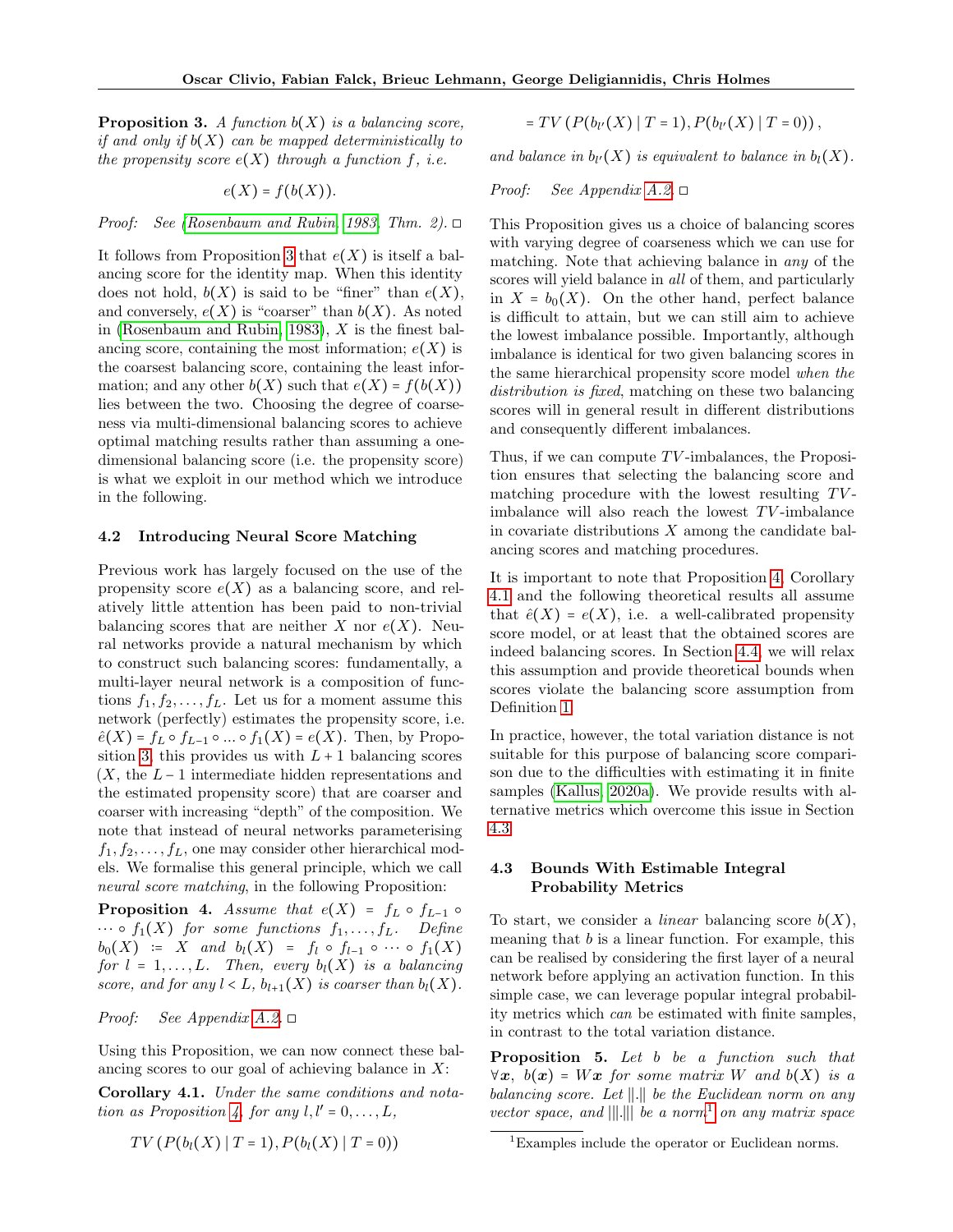such that  $\forall x, A, ||Ax|| \leq |||A|| \cdot ||x||$ . Further, let  $W^+$ be the Moore-Penrose pseudo-inverse of W, Wass be the Wasserstein distance, MMD be the linear MMD.  $Then<sup>2</sup>,$  $Then<sup>2</sup>,$  $Then<sup>2</sup>,$ 

$$
\frac{1}{\|W\|} \cdot \text{Wass}(P(b(X) | T = 1), P(b(X) | T = 0))
$$
\n
$$
\leq \text{Wass}(P(X | T = 1), P(X | T = 0))
$$
\n
$$
\leq \|W^+\| \cdot \text{Wass}(P(b(X) | T = 1), P(b(X) | T = 0))
$$

and

$$
\frac{1}{\|W\|} \cdot MMD(P(b(X) | T = 1), P(b(X) | T = 0))
$$
  
\n
$$
\le MMD(P(X | T = 1), P(X | T = 0))
$$
  
\n
$$
\le ||W^+|| \cdot MMD(P(b(X) | T = 1), P(b(X) | T = 0))
$$

*Proof:* See Appendix [A.3.](#page-13-0)  $\Box$ 

This Proposition provides lower- and upper-bounds (in contrast to Proposition [1\)](#page-3-1) for the Wasserstein- or linear MMD-imbalance in  $X$  which depend linearly on the corresponding imbalance in  $b(X)$ . Thus, as in Corollary [4.1,](#page-4-2) we expect to reduce the imbalance in X when reducing the imbalance in  $b(X)$ , justifying matching on  $b(X)$  as an alternative to matching on X.

One could exploit these bounds by computing them for different balancing scores and choose the one with the lowest (lower or upper) bounds of the interval, or the narrowest bounds. One might also perform a type of optimal matching minimising the Wasserstein or linear MMD imbalance in  $b(X)$ . However, it is important to point out that these bounds may be wide depending on the singular values of  $W$ . When using the operator norm and denoting  $\sigma_{\min}(W)$  and  $\sigma_{\max}(W)$ as the minimal and maximal non-zero singular values of W<sup>[3](#page-5-1)</sup>, respectively, we have  $\frac{1}{\|W\|} = \frac{1}{\sigma_{\max}(W)}$  and  $\|W^+\| = \frac{1}{\sigma_{\min}(W)}$ . As a consequence, values within the bounds can vary by a factor of  $\frac{\sigma_{\max}(W)}{\sigma_{\min}(W)}$ .

However, the imbalance in  $b(X)$  can also help to speed up computations. In Appendix [B,](#page-22-0) we show how the computational complexity of the estimators of the linear MMD and of the Wasserstein distance can be reduced on a lower-dimensional space.

In order to satisfy the assumptions of Proposition [5,](#page-4-5) we only use the first layer of a neural network for the purpose of matching; the other layers serve to achieve a better fit of the propensity score model. Next, we present theoretical results which allow us to use any layer for matching by extending the bounds of the Wasserstein imbalance as follows:

<span id="page-5-2"></span>**Proposition 6.** Let  $h^{(l)}$   $(l = 1, ..., L)$  be a bi-Lipschitz<br>function i.e. on investible multivariate function such function, i.e. an invertible multivariate function such that for any  $b, b'$  in the input space of  $h^{(l)}$  and appropriate real-valued constants  $m^{(l)}$  and  $M^{(l)}$ :

$$
m^{(l)}||b - b'|| \le ||h^{(l)}(b) - h^{(l)}(b')|| \le M^{(l)}||b - b'||
$$

Let  $(b^{(l)})$  be a sequence of functions of the X-space such that every  $b^{(l)}(X)$  is a balancing score, and for any  $x \in \mathcal{X}$ ,

$$
b^{(0)}(x) \coloneqq x,
$$
  
\n
$$
b^{(l)}(x) \coloneqq W^{(l)}h^{(l)}(b^{(l-1)}(x)). \quad \forall l \ge 1.
$$

Let ∣∣.∣∣ be the Euclidean norm on any vector space, ∣∣∣.∣∣∣ be a norm on any matrix space such that  $\forall x, A, ||Ax|| \leq$ ∣∣∣A∣∣∣ ⋅ ∣∣x∣∣, A + be the Moore-Penrose pseudo-inverse of A, and Wass be the Wasserstein distance. Then,

 $\mathcal{L}$ 

$$
\alpha_L \cdot \text{Wass}\left(P(b^{(L)}(X) \mid T = 1), P(b^{(L)}(X) \mid T = 0)\right) \leq \text{Wass}\left(P(X \mid T = 1), P(X \mid T = 0)\right) \leq \beta_L \cdot \text{Wass}\left(P(b^{(L)}(X) \mid T = 1), P(b^{(L)}(X) \mid T = 0)\right)
$$

with

$$
\alpha_L = \frac{1}{\prod_{l=1}^L |||W^{(l)}|| \cdot \prod_{l=1}^L M^{(l)}} \text{ and } \beta_L = \frac{\prod_{l=1}^L |||W^{(l)+}|||}{\prod_{l=1}^L m^{(l)}}.
$$

 $Proof:$  See Appendix [A.3.](#page-13-0)  $\Box$ 

In this formulation of balancing scores, we are taking the outputs of neural network layers before the activation function, so balancing scores are real-valued. Consequently,  $h^{(1)}$  will typically be the identity function, with  $m^{(1)} = M^{(1)} = 1$ , so if  $L = 1$  then Proposition [6](#page-5-2) will generally reduce to the bounds with Wasserstein distances in Proposition [5.](#page-4-5) Unfortunately, for common (invertible) activation functions  $h^{(l)}$  such as sigmoid, tanh or ELU, we will have  $m^{(l)} = 0$  as their derivatives converge to 0 when their inputs go to  $\pm \infty$ , rendering the Proposition vacuous in its upper bound. An alternative is to assume that the input of these functions is bounded, ensuring that the derivative is bounded below by a positive constant and thus allowing a positive  $m^{(l)}$ . Indeed, if the derivative of  $h^{(l)}$  is continuous and non-zero at any point (but can vanish on  $\pm \infty$ ) and the input space of  $h^{(l)}$  is bounded by B, then  $m^{(l)} = \min_{|b| < B} |h^{(l)'}(b)| > 0.$ 

In addition, the leaky ReLU activation  $(h^{(l)} = \epsilon x, \text{ if }$  $x < 0$  for some  $\epsilon > 0$ , and  $h^{(l)} = x$ , if  $x \ge 0$ ) satisfies the conditions of the Proposition with  $m^{(l)} = \epsilon$ ,  $M^{(l)} = 1$ . However, the upper bound in Proposition [6](#page-5-2) will diverge to  $+\infty$  at an exponential rate with the layer index l. As a consequence, it will become vacuous in deeper layers.

This shows that one should still use one of the first few layers as the balancing score for matching when

<span id="page-5-0"></span><sup>&</sup>lt;sup>2</sup>Note that these theoretical results also hold when  $b(X)$ has a bias term. Notably, the Wasserstein distance is invariant to translations [\(Panaretos and Zemel, 2019\)](#page-10-17).

<span id="page-5-1"></span><sup>&</sup>lt;sup>3</sup>This assumes  $W \neq 0$ , i.e. we do not have balance in X.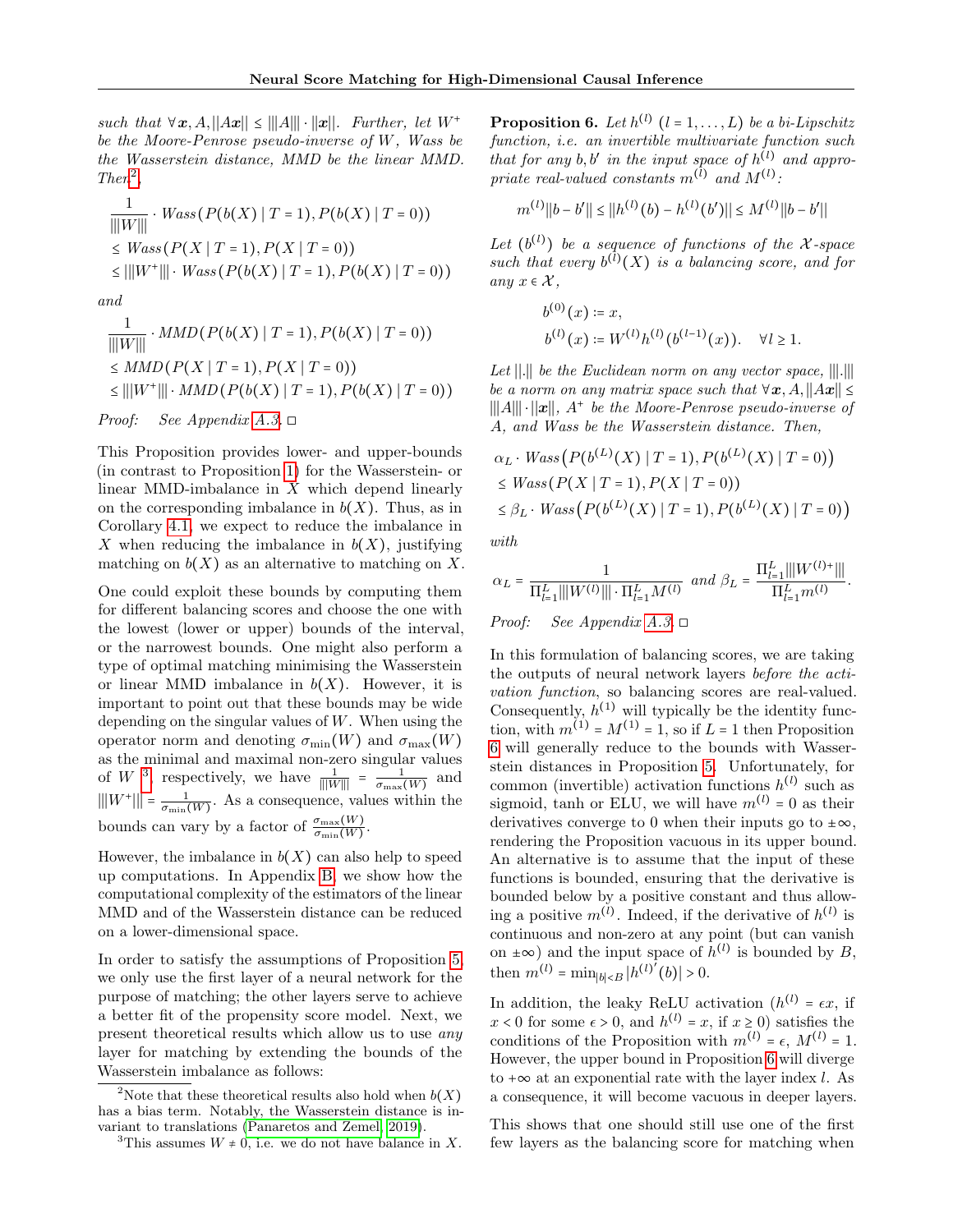using leaky ReLU. Yet, this can also be justified in the general case. Assuming we are interested in  $b^{(L)}(X)$ , values within the bounds of the Proposition can vary up to a factor  $\frac{\beta_L}{\alpha_L} = \prod_{l=1}^L \frac{\sigma_{\max}(W^{(l)})M^{(l)}}{\sigma_{\min}(W^{(l)})m^{(l)}}$  $\frac{\sigma_{\max}(W^{(1)})M^{(1)}}{\sigma_{\min}(W^{(l)})m^{(l)}}$ : the interval becomes wider as L increases. Similarly, in Appendix [B,](#page-22-0) we show that the computational complexities of the linear MMD and the Wasserstein distance increase with the number of layers.

#### <span id="page-6-0"></span>4.4 Bounds For Non-Balancing Scores

As mentioned above, a requirement for applying the above Propositions within the context of hidden representations of a neural network is that either the estimated propensity score of said network equals the true propensity score, or more generally, every learned function b is indeed a balancing score. When this is not the case, as the next Proposition shows, we can still bound the imbalance in  $X$  in terms of the imbalance in  $b(X)$  and some quantification of "how much" the assumption  $X \perp T | b(X)$  is violated.

### <span id="page-6-2"></span>Proposition 7. Let

$$
\mathcal{E}_{t,b}^D(\boldsymbol{\beta}) \coloneqq D\big(P\big(X|b(X) = \boldsymbol{\beta}, T = t\big), P\big(X|b(X) = \boldsymbol{\beta}\big)\big)
$$

where  $D$  is a probability discrepancy measure, b is a function of X,  $t \in \{0,1\}$  is a realisation of T,  $\beta$  is a realisation of  $b(X)$ . For any function b,

$$
TV(P(b(X)|T = 1), P(b(X)|T = 0))
$$
  
\n
$$
\leq TV(P(X|T = 1), P(X|T = 0))
$$
  
\n
$$
\leq TV(P(b(X)|T = 1), P(b(X)|T = 0))
$$
  
\n
$$
+ \mathbb{E}\big[\mathcal{E}_{1,b}^{TV}(b(X))|T = 1\big] + \mathbb{E}\big[\mathcal{E}_{0,b}^{TV}(b(X))|T = 0\big]
$$

For a linear function  $b(x) = Wx$ ,

$$
\frac{1}{\|W\|} \cdot Wass(P(b(X)|T=1), P(b(X)|T=0))
$$
\n
$$
\leq Wass(P(X|T=1), P(X|T=0))
$$
\n
$$
\leq |||W^+||| \cdot Wass(P(b(X)|T=1), P(b(X)|T=0))
$$
\n
$$
+ \mathbb{E}\big[\mathcal{E}_{1,b}^{Wass}(b(X))|T=1\big] + \mathbb{E}\big[\mathcal{E}_{0,b}^{Wass}(b(X))|T=0\big]
$$

and

$$
\frac{1}{|||W|||} \cdot MMD(P(b(X)|T=1), P(b(X)|T=0))
$$
\n
$$
\leq MMD(P(X|T=1), P(X|T=0))
$$
\n
$$
\leq |||W^+||| \cdot MMD(P(b(X)|T=1), P(b(X)|T=0))
$$
\n
$$
+ \mathbb{E}\big[\mathcal{E}_{1,b}^{MMD}(b(X))|T=1\big] + \mathbb{E}\big[\mathcal{E}_{0,b}^{MMD}(b(X))|T=0\big]
$$

For a function  $b^{(L)}$  as in Proposition [6,](#page-5-2)

$$
\alpha_L \cdot Wass\big(P(b^{(L)}(X) \mid T = 1), P(b^{(L)}(X) \mid T = 0)\big) \leq Wass\big(P(X \mid T = 1), P(X \mid T = 0)\big) \leq \beta_L \cdot Wass\big(P(b^{(L)}(X) \mid T = 1), P(b^{(L)}(X) \mid T = 0)\big) + \mathbb{E}\big[\mathcal{E}_{1,b^{(L)}}^{Wass}(b^{(L)}(X))|T = 1\big] + \mathbb{E}\big[\mathcal{E}_{0,b^{(L)}}^{Wass}(b^{(L)}(X))|T = 0\big]
$$

*Proof:* See Appendix  $A.\mathcal{A}.\Box$ 

Unlike the calibration error, i.e. the mean difference between true and predicted propensity scores, the extra balancing error term in the Proposition does not rely on access to the true propensity score. Therefore, it can be computed and used to obtain an upper bound of covariate imbalance in any dataset. In practice, however, it might be challenging to estimate as it relies on conditional expectations for which few samples may be available.

## 5 EXPERIMENTS

We now evaluate neural score matching on two semi-synthetic datasets and benchmark it against other matching methods. We provide code to implement neural score matching and reproduce the main results at [https://github.com/oscarclivio/](https://github.com/oscarclivio/neuralscorematching) [neuralscorematching](https://github.com/oscarclivio/neuralscorematching).

## 5.1 Experimental Setup

Our general procedure for matching and in particular neural score matching follows two stages: in the first stage, we learn a model to obtain some representation or score s from datapoints. In the second stage, we perform matching on these scores using the Euclidean distance<sup>[4](#page-6-1)</sup>  $d(s_i, s_j) = ||s_i - s_j||_2$ . We use nearest neighbour matching with replacement using one neighbour.

To perform neural score matching, we train a neural network predicting treatment assignment from covariates, with the final one-dimensional layer being an estimator of the propensity score. Training is performed using a standard binary cross-entropy loss. The neural network has the following architecture: one lowdimensional layer with 5 hidden units, two layers with 100 units and one final 1-dimensional layer. We use the leaky ReLU activation function in all layers except the last one where we use the sigmoid function. When using the hidden representation in the first layer before applying the activation function as a score, we refer to the resulting method as NN Layer 1. Notably, if

<span id="page-6-1"></span><sup>4</sup>We use the Euclidean distance as the Mahalanobis distance was prohibitively slow to compute in high-dimensional and large sample settings.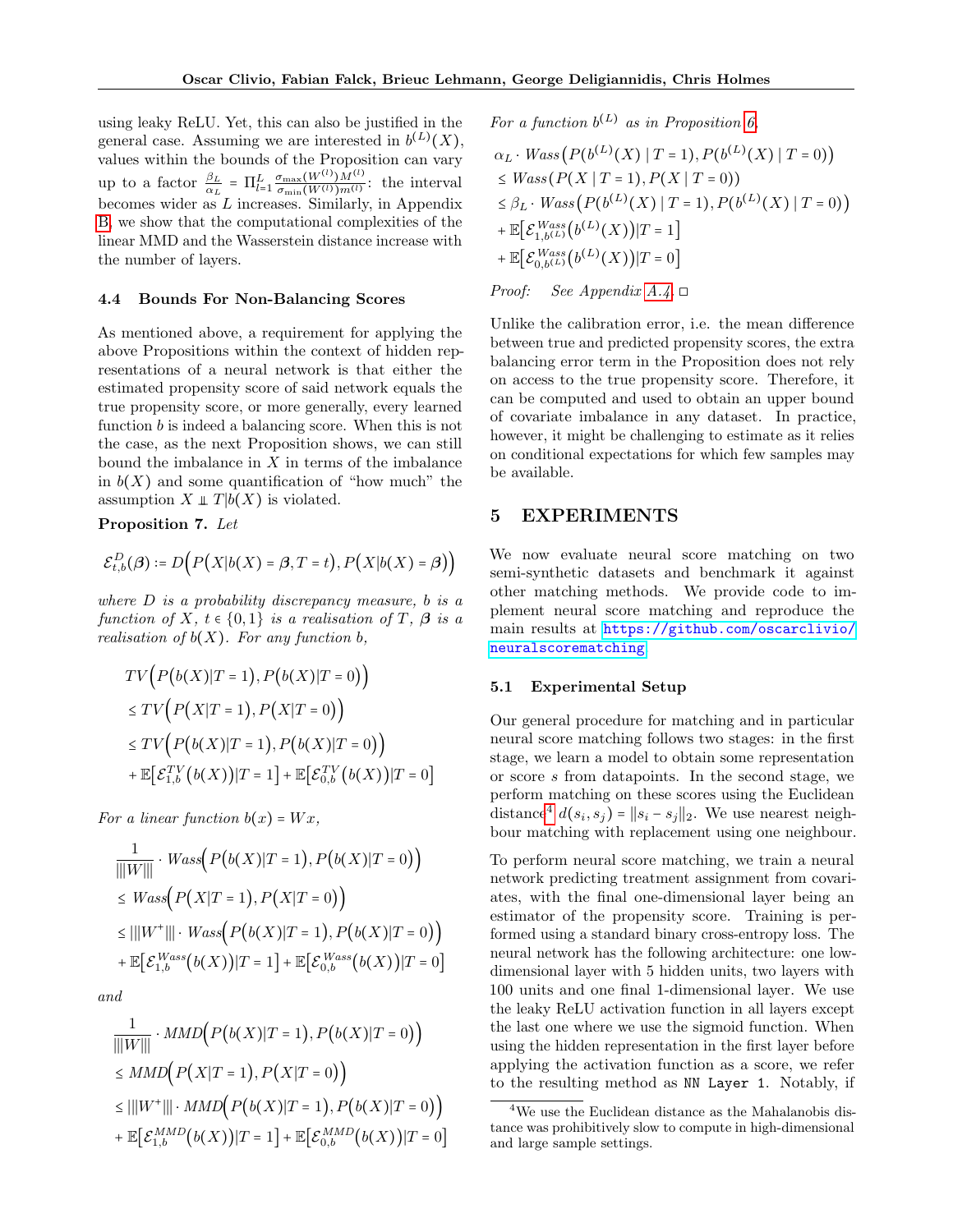it is indeed a balancing score, it meets the assumptions of Proposition [5.](#page-4-5) Even if other layers before the propensity score also meet the assumptions of Proposition [6,](#page-5-2) we choose to focus on one single multivariate layer for matching, and dedicate other layers to model fitting (with corresponding high dimensions as given above). The final activation of the network estimates the propensity score and is also used for matching as a balancing score. We refer to it as NN PS.

We benchmark these scores obtained by the neural network against other scores, namely  $X(X)$  and a five-dimensional PCA reduction of  $X$  (PCA). We also benchmark against a logistic regression estimating the propensity score given  $X$  or PCA features, which we refer to as LogReg PS and PCA + LogReg PS, respectively. In addition, we consider matching uniformly at random (Random matching) and leaving the treatment and control datasets unchanged w.r.t. balance by not matching at all (No Matching). All methods were evaluated using 10 different training random seeds.

We use variants of two standard datasets for treatment effect estimation: ACIC 2016 and News. Both datasets have a large number of covariates (82 and 3477, respectively), rendering them challenging for standard matching techniques. They are both semi-synthetic: the covariates come from real-world studies, while the treatments and outcomes were generated through a data generating process. For every dataset, we will average results over different draws of the data generating process (100 for ACIC 2016 and 50 for News). Early stopping was used on News. Results on a third dataset, IHDP, are presented in Appendix [D.](#page-26-0)

To evaluate the methods, we report three metrics: calibration error, defined as the mean absolute difference between the estimated and true propensity score, ATT error, defined as the absolute difference between the ATT estimated by the method and a ground-truth ATT, and *sample imbalance*  $\hat{I}$ , defined as the squared Euclidean distance between sample means of covariates of treated and control groups from the dataset  $\mathcal{D}'$  obtained from the original dataset  $\mathcal D$  after matching. To reliably assess the performance of the methods under investigation, we average and present standard deviations over the repeated draws of the data generating processes and additionally over the different random seeds for model fitting/training.

We refer to Appendix [C](#page-24-0) for further details about implementation and experimental setup.

#### 5.2 Experimental Results

In this section, we present our experimental results as Tables (and refer to Appendix [E](#page-26-1) for their visualisation as boxplots).

## 5.2.1 ACIC 2016

Results for the different matching methods under consideration are presented in Table [1.](#page-7-0) Propensity score models for the two dimensionality reduction methods (NN Layer 1 and PCA) have better calibration than the standard logistic-regression propensity score (LogReg PS), with a slight advantage for NN PS. The relevance of using a multivariate score is demonstrated: on ATT errors and imbalances, NN Layer 1 most often outperforms NN PS, and all other methods except:

- Logistic regression propensity score (LogReg PS) on in-sample metrics. It is possible that the dimensionality remains sufficiently low for this method to handle (unlike News, see next section). However, the method might also overfit, as shown by the hold-out performance.
- No Matching and PCA on hold-out imbalances. Neural scores might need better generalisation as they increase imbalance compared to the original dataset, unlike PCA. Other methods also increase imbalance, as expected.

<span id="page-7-0"></span>

|  |  |  |  | Table 1: Results on the ACIC2016 dataset. |  |
|--|--|--|--|-------------------------------------------|--|
|--|--|--|--|-------------------------------------------|--|

| Calibration errors     | In-Sample                           | Hold-Out                            |
|------------------------|-------------------------------------|-------------------------------------|
| NN PS (ours)           |                                     | $0.055 \pm 0.000$ $0.055 \pm 0.000$ |
| LogReg PS              |                                     | $0.067 \pm 0.000$ $0.069 \pm 0.000$ |
| PCA + LogReg<br>PS     | $0.058 \pm 0.001$ $0.058 \pm 0.001$ |                                     |
| ATT errors             | In-Sample                           | Hold-Out                            |
| Layer $1$ (ours)<br>ΝN |                                     | $0.707 \pm 0.012$ $0.918 \pm 0.018$ |
| PS (ours)<br>ΝN        |                                     | $0.735 \pm 0.012$ $1.008 \pm 0.019$ |
| X                      |                                     | $0.848\pm0.018$ $0.990\pm0.019$     |
| Random matching        |                                     | $1.209 \pm 0.019$ $1.301 \pm 0.023$ |
| LogReg PS              |                                     | $0.678 \pm 0.012$ 1.036 $\pm 0.018$ |
| <b>PCA</b>             |                                     | $0.927 \pm 0.016$ 1.007 $\pm 0.020$ |
| PCA + LogReg PS        |                                     | $0.962 \pm 0.016$ 1.097 $\pm 0.021$ |
| Sample imbalance       | In-Sample                           | Hold-Out                            |
| Layer $1$ (ours)<br>ΝN |                                     | $0.107 \pm 0.001$ $0.422 \pm 0.003$ |
| PS (ours)<br>NN        |                                     | $0.105 \pm 0.001$ $0.498 \pm 0.004$ |
| X                      |                                     | $0.438\pm0.002$ $0.739\pm0.004$     |
| Random matching        |                                     | $0.232 \pm 0.003$ $0.558 \pm 0.006$ |
| LogReg PS              |                                     | $0.056 \pm 0.001$ $0.511 \pm 0.004$ |
| <b>PCA</b>             |                                     | $0.117\pm0.001$ $0.342\pm0.003$     |
| PCA + LogReg<br>PS     |                                     | $0.134\pm0.001$ $0.488\pm0.004$     |
| No Matching            |                                     | $0.192 \pm 0.003$ $0.396 \pm 0.006$ |

## 5.2.2 News

Results for the News dataset are presented in Table [2.](#page-8-0) Multivariate dimensionality-reduced scores (NN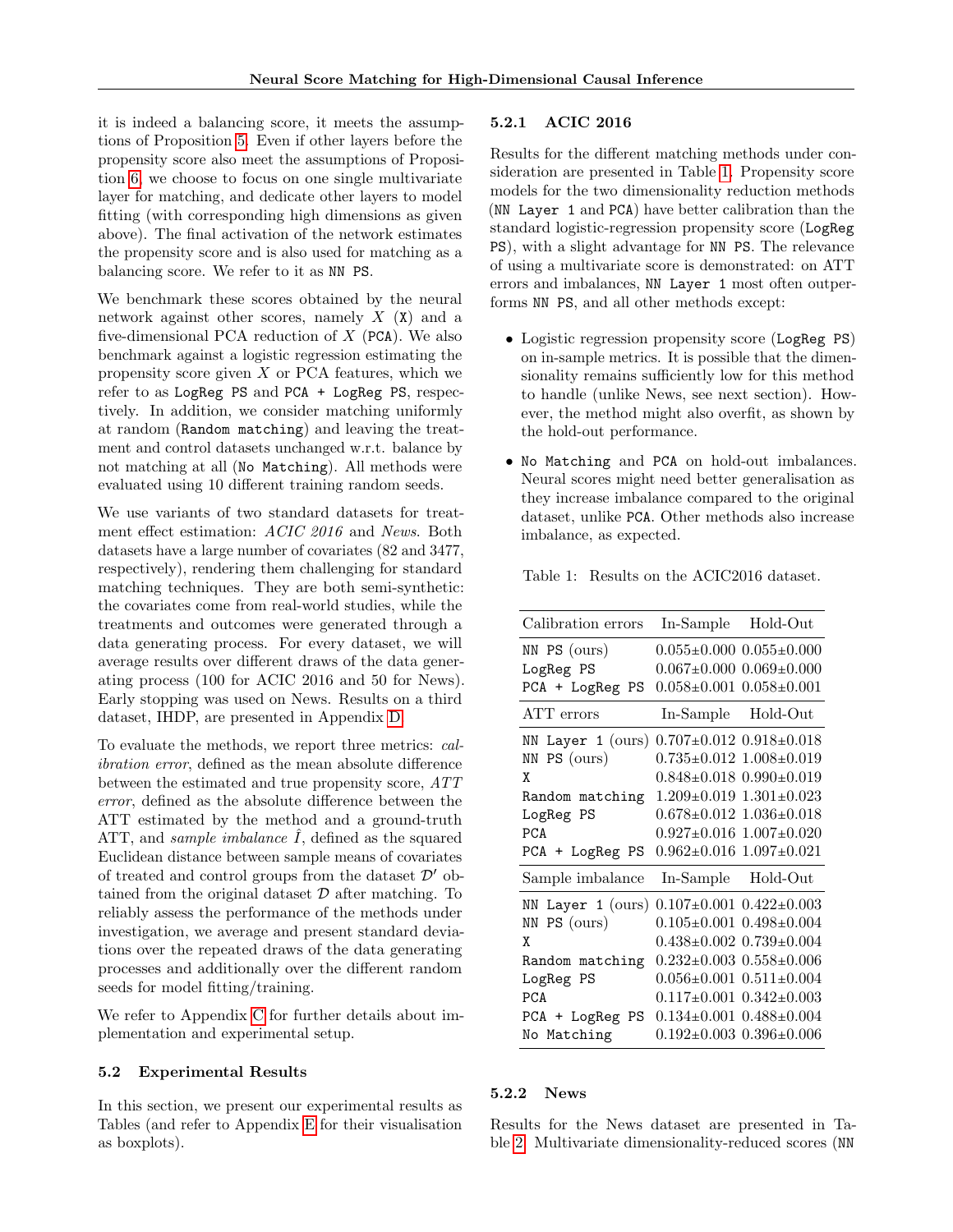Layer 1 and PCA) generally outperform their respective propensity scores (except NN Layer 1 and NN PS having similar performance on ATT errors), as well as Random matching, X and LogReg PS. The two latter have particularly high ATT errors and imbalances, even compared to Random matching. This shows that multivariate, but lower-dimensional scores can improve matching on high-dimensional datasets. The performance is more balanced between PCA and NN Layer 1: PCA is better on imbalances, NN Layer 1 on in-sample ATT errors, and their hold-out ATT errors are not significantly different according to standard errors.

Table 2: Results on the News dataset.

<span id="page-8-0"></span>

| ATT errors             | In-Sample          | Hold-Out            |
|------------------------|--------------------|---------------------|
| Layer $1$ (ours)<br>ΝN | $0.071 \pm 0.002$  | $0.106 \pm 0.004$   |
| PS (ours)<br>ΝN        | $0.073 \pm 0.002$  | $0.105 \pm 0.004$   |
| X                      | $0.510\pm0.015$    | $0.765 \pm 0.024$   |
| Random matching        | $0.100 \pm 0.003$  | $0.114\pm0.004$     |
| LogReg PS              | $1.460 \pm 0.052$  | $0.505 \pm 0.020$   |
| <b>PCA</b>             | $0.080 \pm 0.002$  | $0.103 \pm 0.003$   |
| PCA + LogReg PS        | $0.095 \pm 0.003$  | $0.100 \pm 0.003$   |
| Sample imbalance       | In-Sample          | Hold-Out            |
| Layer $1$ (ours)<br>ΝN | $1.518 \pm 0.022$  | $3.886 \pm 0.045$   |
| PS (ours)<br>ΝN        | $2.104 \pm 0.035$  | $5.105 \pm 0.079$   |
| χ                      | $12.531 \pm 0.032$ | 18.178±0.052        |
| Random matching        | $2.121 \pm 0.041$  | $4.581 \pm 0.043$   |
| LogReg PS              | 371.070±36.672     | $131.192 \pm 4.682$ |
| <b>PCA</b>             | $1.097 \pm 0.013$  | $3.608 \pm 0.030$   |
| PCA + LogReg PS        | $1.444 \pm 0.017$  | $4.600\pm0.046$     |
| No Matching            | $1.844 \pm 0.040$  | $3.432 \pm 0.038$   |

# 6 DISCUSSION AND **CONCLUSION**

In this work, we have provided novel theoretical results motivating neural score matching: using neural networks to obtain balancing scores which can be readily used for matching. In contrast to lower-dimensional representations obtained from classical dimensionality reduction techniques (e.g. PCA), our method estimates lower-dimensional balancing scores as defined in Proposition [3,](#page-4-0) which can be mapped back to the propensity score, "for free" due to the inherent compositionality of neural networks, allowing more flexibility in choosing the degree of coarseness. This applies only if the model is correctly specified, however. Proposition [7](#page-6-2) paves the way to rigorous analysis of situations when the constraint is violated. We found that in popular semi-synthetic datasets, neural score matching is competitive against other matching methods. In addition, our results indicate the general utility of dimensionality reduction techniques for matching in causal inference. This leads the way towards learning suitable representations for matching which might be useful for downstream tasks to gain scientific insight, notably in areas where the use of neural networks is ubiquitous, such as medical imaging [\(Zhou et al., 2021\)](#page-10-18), text classification [\(Minaee et al., 2021\)](#page-10-19) and audio processing [\(Purwins](#page-10-20) [et al., 2019\)](#page-10-20).

Our work has the following two limitations: 1) It is difficult to properly specify and train neural networks for the task of matching. In particular, there is a tradeoff between finding low-dimensional balancing scores, which implies low-dimensional hidden layers, and fitting the propensity score model, which implies wide hidden layers not suitable for matching. We also did not find hyperparameters that performed consistently better than others across all datasets, nor a correlation between matching performance and hold-out loss. More complex architectures than our experimental setup and a deeper understanding of the hyperparameter space should be explored. 2) Most of our theoretical results assume the propensity score model is correct, or, more generally speaking, that the hidden activations obtained are indeed balancing scores. Most often, neither is true. Proposition [7](#page-6-2) is a first step towards theoretical guarantees for scores that are not perfectly balancing.

Future work will investigate the following ideas: 1) As outlined earlier, our propensity score model might be miscalibrated and the balancing scores might not perfectly balance covariates. Empirically measuring calibration error and the violation of the balancing score property via Proposition [7,](#page-6-2) we aim at using this to inform model training and hence improve performance. 2) We plan to extend the relatively simple setup of neural score matching as presented here to, for instance, using multiple intermediate balancing scores. This entails further questions, such as how to choose the degree of coarseness of the balancing scores, which might be assessed via empirical out-of-sample evaluation, and where to best place layers with few hidden units that are suited for matching. 3) We aim to develop a form of optimal matching which uses the bounds of Wass- or MMD-imbalance in  $b(X)$  in Proposition [5](#page-4-5) directly in a loss function, which in turn should reduce imbalance in X. 4) Our obtained balancing scores might enable the use of coarsened exact matching (CEM), offering the possibility to pre-specify the desired level of imbalance before matching [\(Iacus et al., 2012\)](#page-9-6). 5) We aim to explore more in depth how intermediate balancing scores compare to propensity scores, e.g. by visualising how their spaces capture features of the covariate space. We also expect these intermediate balancing scores to be preferable to propensity scores for CATE estimation as they provide less coarse representations of covariates.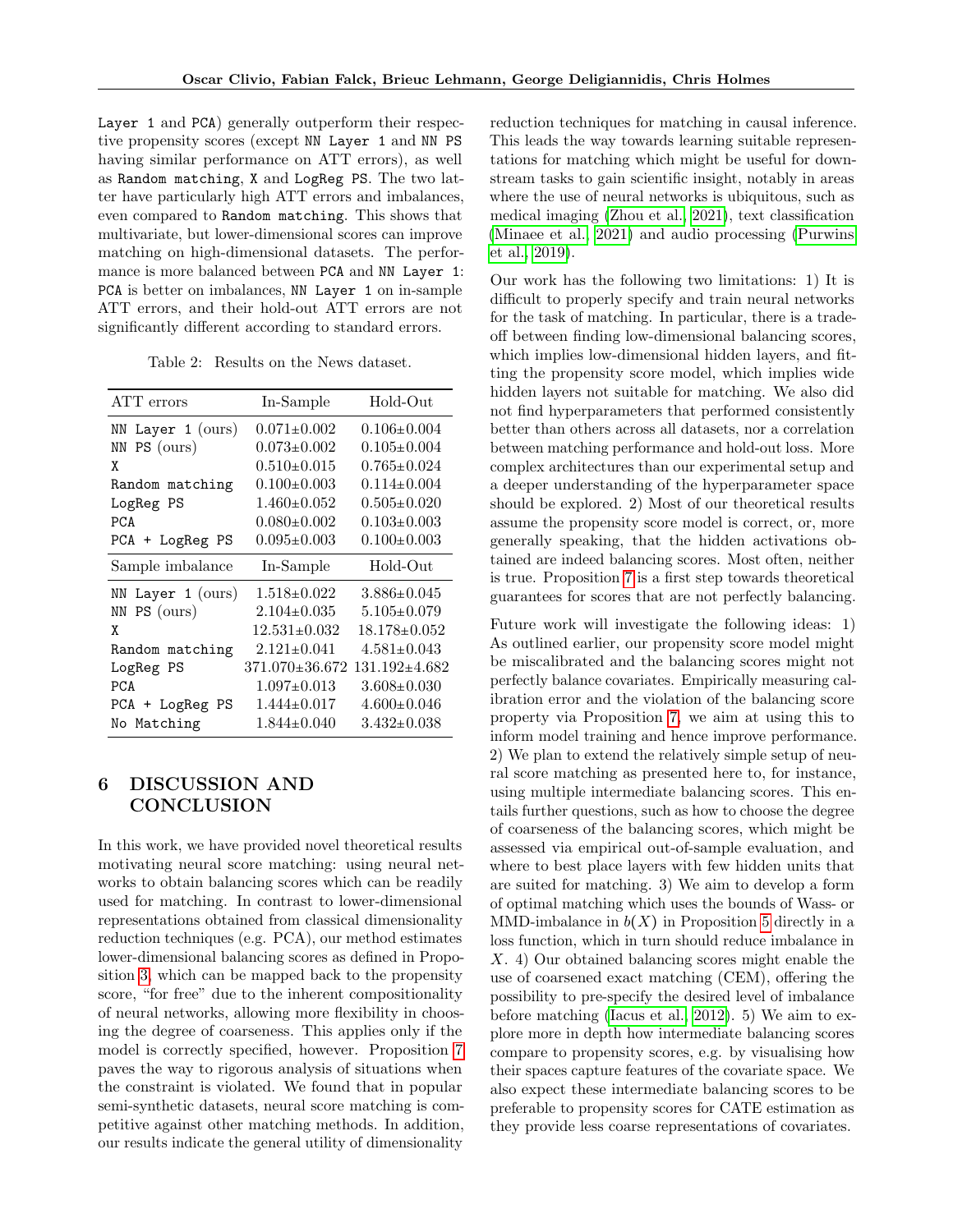#### Acknowledgements

O.C. is supported by the EPSRC Centre for Doctoral Training in Modern Statistics and Statistical Machine Learning (EP/S023151/1) and Novo Nordisk. F.F. acknowledges the receipt of a studentship award from the Health Data Research UK-The Alan Turing Institute Wellcome PhD Programme in Health Data Science (Grant Ref:  $218529/Z/19/Z$ ). B.L. was supported by the UK Engineering and Physical Sciences Research Council through the Bayes4Health programme (grant number EP/R018561/1) and gratefully acknowledges funding from Jesus College, Oxford. C.H. acknowledges support from the Medical Research Council Programme Leaders award MC UP A390 1107, The Alan Turing Institute, Health Data Research, U.K., and the U.K. Engineering and Physical Sciences Research Council through the Bayes4Health programme grant.

We would like to thank the anonymous reviewers for helpful feedback.

#### References

- <span id="page-9-1"></span>Abadie, A. and Imbens, G. W. (2006a). Large sample properties of matching estimators for average treatment effects. econometrica, 74(1):235–267.
- <span id="page-9-9"></span>Abadie, A. and Imbens, G. W. (2006b). Large sample properties of matching estimators for average treatment effects. Econometrica, 74(1):235–267.
- <span id="page-9-19"></span>Athey, S., Tibshirani, J., Wager, S., et al. (2019). Generalized random forests. Annals of Statistics, 47(2):1148–1178.
- <span id="page-9-4"></span>Austin, P. C. (2011). An introduction to propensity score methods for reducing the effects of confounding in observational studies. Multivariate Behavioral Research, 46(3):399–424. PMID: 21818162.
- <span id="page-9-11"></span>Belloni, A., Chernozhukov, V., and Hansen, C. (2013). Inference on Treatment Effects after Selection among High-Dimensional Controls†. The Review of Economic Studies, 81(2):608–650.
- <span id="page-9-21"></span>Bertsekas, D. P. (1998). Network optimization: Continuous and discrete models.
- <span id="page-9-14"></span>Cheng, D., Li, J., Liu, L., and Liu, J. (2020). Sufficient dimension reduction for average causal effect estimation. arXiv preprint arXiv:2009.06444.
- <span id="page-9-20"></span>Curth, A. and Schaar, M. (2021). Nonparametric estimation of heterogeneous treatment effects: From theory to learning algorithms. In International Conference on Artificial Intelligence and Statistics, pages 1810–1818. PMLR.
- <span id="page-9-12"></span>Farrell, M. H. (2015). Robust inference on average treatment effects with possibly more covariates than observations. Journal of Econometrics, 189(1):1–23.
- <span id="page-9-0"></span>Farzadfar, F., Murray, C. J., Gakidou, E., Bossert, T., Namdaritabar, H., Alikhani, S., Moradi, G., Delavari, A., Jamshidi, H., and Ezzati, M. (2012). Effectiveness of diabetes and hypertension management by rural primary health-care workers (behvarz workers) in iran: a nationally representative observational study. The Lancet, 379(9810):47–54.
- <span id="page-9-3"></span>Greifer, N. and Stuart, E. A. (2021). Choosing the estimand when matching or weighting in observational studies. arXiv preprint arXiv:2106.10577.
- <span id="page-9-2"></span>Ho, D. E., Imai, K., King, G., and Stuart, E. A. (2007). Matching as nonparametric preprocessing for reducing model dependence in parametric causal inference. Political Analysis, 15(3):199–236.
- <span id="page-9-17"></span>Horvitz, D. G. and Thompson, D. J. (1952). A generalization of sampling without replacement from a finite universe. Journal of the American Statistical Association, 47(260):663–685.
- <span id="page-9-8"></span>Iacus, S. M., King, G., and Porro, G. (2011). Multivariate matching methods that are monotonic imbalance bounding. Journal of the American Statistical Association, 106(493):345–361.
- <span id="page-9-6"></span>Iacus, S. M., King, G., and Porro, G. (2012). Causal inference without balance checking: Coarsened exact matching. Political Analysis, 20(1):1–24.
- <span id="page-9-18"></span>Imbens, G. W. and Rubin, D. B. (2015). Regression Methods for Completely Randomized Experiments, page 113–140. Cambridge University Press.
- <span id="page-9-7"></span>Johansson, F., Shalit, U., and Sontag, D. (2016). Learning representations for counterfactual inference. In International conference on machine learning, pages 3020–3029. PMLR.
- <span id="page-9-5"></span>Kallus, N. (2020a). DeepMatch: Balancing deep covariate representations for causal inference using adversarial training. In III, H. D. and Singh, A., editors, Proceedings of the 37th International Conference on Machine Learning, volume 119 of Proceedings of Machine Learning Research, pages 5067–5077. PMLR.
- <span id="page-9-16"></span>Kallus, N. (2020b). Generalized optimal matching methods for causal inference. Journal of Machine Learning Research, 21(62):1–54.
- <span id="page-9-10"></span>King, G. and Nielsen, R. (2019). Why propensity scores should not be used for matching. Political Analysis, 27(4):435–454.
- <span id="page-9-15"></span>Li, S., Vlassis, N., Kawale, J., and Fu, Y. (2016). Matching via dimensionality reduction for estimation of treatment effects in digital marketing campaigns. In IJCAI.
- <span id="page-9-13"></span>Luo, W. and Zhu, Y. (2020). Matching using sufficient dimension reduction for causal inference. Journal of Business & Economic Statistics, 38(4):888–900.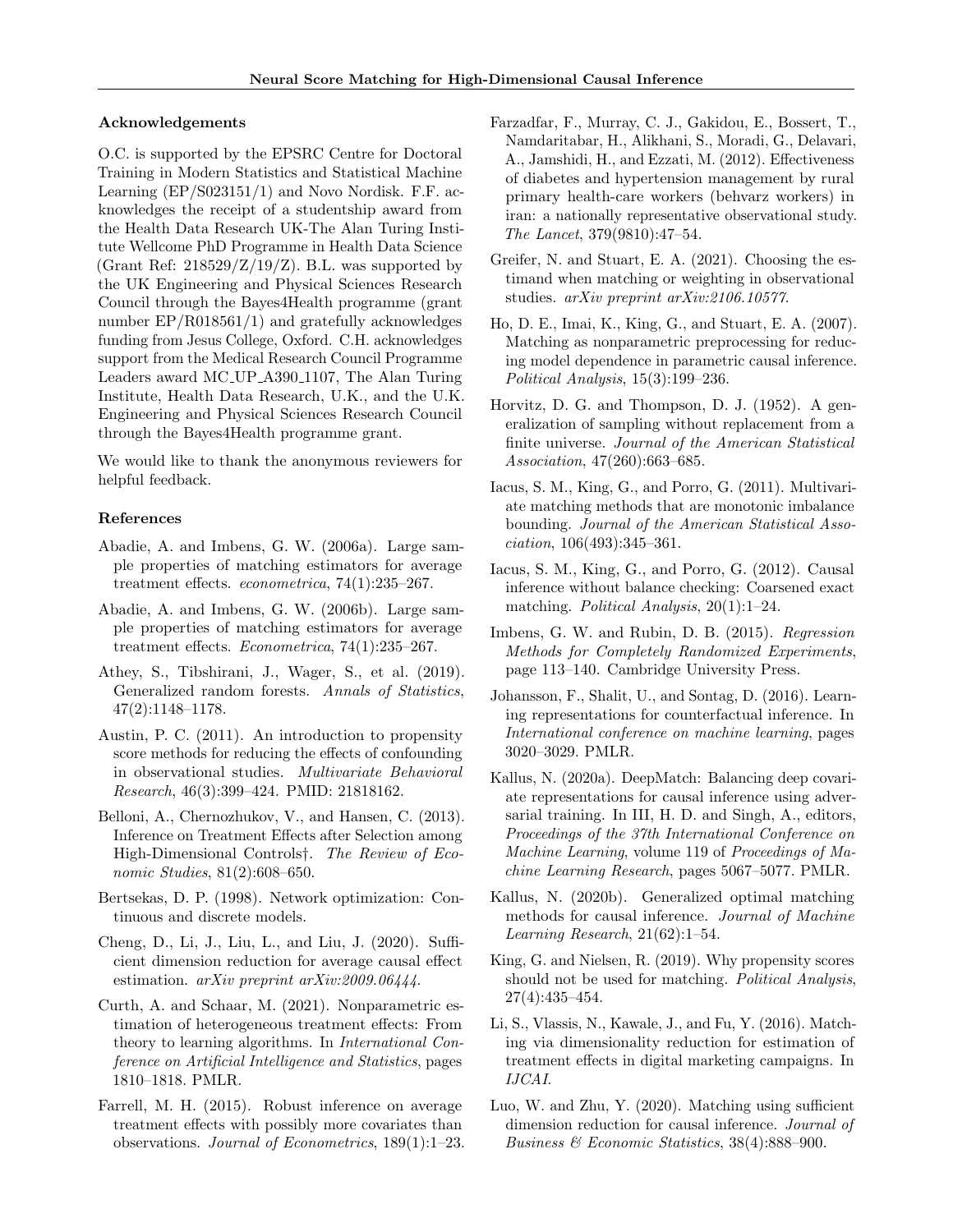- <span id="page-10-19"></span>Minaee, S., Kalchbrenner, N., Cambria, E., Nikzad, N., Chenaghlu, M., and Gao, J. (2021). Deep learning– based text classification: A comprehensive review. ACM Comput. Surv., 54(3).
- <span id="page-10-7"></span>Morgan, S. L. and Winship, C. (2014). Counterfactuals and Causal Inference: Methods and Principles for Social Research. Analytical Methods for Social Research. Cambridge University Press, 2 edition.
- <span id="page-10-17"></span>Panaretos, V. M. and Zemel, Y. (2019). Statistical aspects of wasserstein distances. Annual Review of Statistics and Its Application, 6(1):405–431.
- <span id="page-10-6"></span>Pearl, J. (2009). Causality. Cambridge University Press, 2 edition.
- <span id="page-10-21"></span>Peyré, G. and Cuturi, M. (2020). Computational optimal transport.
- <span id="page-10-20"></span>Purwins, H., Li, B., Virtanen, T., Schlüter, J., Chang, S.-Y., and Sainath, T. (2019). Deep learning for audio signal processing. IEEE Journal of Selected Topics in Signal Processing, 13(2):206–219.
- <span id="page-10-2"></span>Razonable, R. R., Pawlowski, C., O'Horo, J. C., Arndt, L. L., Arndt, R., Bierle, D. M., Borgen, M. D., Hanson, S. N., Hedin, M. C., Lenehan, P., et al. (2021). Casirivimab–imdevimab treatment is associated with reduced rates of hospitalization among high-risk patients with mild to moderate coronavirus disease-19. EClinicalMedicine, page 101102.
- <span id="page-10-4"></span>Roberts, M. E., Stewart, B. M., and Nielsen, R. A. (2020). Adjusting for confounding with text matching. American Journal of Political Science, 64(4):887– 903.
- <span id="page-10-15"></span>Robins, J. M., Rotnitzky, A., and Zhao, L. P. (1994). Estimation of regression coefficients when some regressors are not always observed. Journal of the American Statistical Association, 89(427):846–866.
- <span id="page-10-16"></span>Rosenbaum, P. and Rubin, D. (1983). The central role of the propensity score in observational studies for causal effects. Biometrika, 70:41–55.
- <span id="page-10-10"></span>Rosenbaum, P. R. (1989). Optimal matching for observational studies. Journal of the American Statistical Association, 84(408):1024–1032.
- <span id="page-10-11"></span>Rosenbaum, P. R. and Rubin, D. B. (1985). Constructing a control group using multivariate matched sampling methods that incorporate the propensity score. The American Statistician, 39(1):33–38.
- <span id="page-10-5"></span>Rubin, D. B. (2005). Causal inference using potential outcomes. Journal of the American Statistical Association, 100(469):322–331.
- <span id="page-10-12"></span>Schneeweiss, S., Rassen, J. A., Glynn, R. J., Avorn, J., Mogun, H., and Brookhart, M. A. (2009). Highdimensional propensity score adjustment in studies of treatment effects using health care claims data. Epidemiology (Cambridge, Mass.), 20(4):512.
- <span id="page-10-9"></span>Shalit, U., Johansson, F. D., and Sontag, D. (2017). Estimating individual treatment effect: generalization bounds and algorithms. In International Conference on Machine Learning, pages 3076–3085. PMLR.
- <span id="page-10-14"></span>Shi, C., Blei, D. M., and Veitch, V. (2019). Adapting neural networks for the estimation of treatment effects. NeurIPS.
- <span id="page-10-8"></span>Sriperumbudur, B. K., Fukumizu, K., Gretton, A., Schölkopf, B., and Lanckriet, G. R. G. (2012). On the empirical estimation of integral probability metrics. Electronic Journal of Statistics, 6(none):1550 – 1599.
- <span id="page-10-0"></span>Stuart, E. A. (2010). Matching Methods for Causal Inference: A Review and a Look Forward. Statistical Science,  $25(1):1 - 21$ .
- <span id="page-10-1"></span>Su, M., Zhou, Z., Si, Y., and Wei, X. (2019). Effect of health alliances on the quality of primary care in urban china: A coarsened exact matching differencein-differences analysis. The Lancet, 394:S86.
- <span id="page-10-22"></span>Vasudevan, V. and Ramakrishna, M. (2017). A hierarchical singular value decomposition algorithm for low rank matrices. ArXiv, abs/1710.02812.
- <span id="page-10-13"></span>Wang, T., Morucci, M., Awan, M. U., Liu, Y., Roy, S., Rudin, C., and Volfovsky, A. (2021). Flame: A fast large-scale almost matching exactly approach to causal inference. Journal of Machine Learning Research, 22(31):1–41.
- <span id="page-10-3"></span>Webb, G. J., Marjot, T., Cook, J. A., Aloman, C., Armstrong, M. J., Brenner, E. J., Catana, M.-A., Cargill, T., Dhanasekaran, R., García-Juárez, I., et al. (2020). Outcomes following sars-cov-2 infection in liver transplant recipients: an international registry study. The lancet Gastroenterology & hepatology, 5(11):1008–1016.
- <span id="page-10-18"></span>Zhou, S., Greenspan, H., Davatzikos, C., Duncan, J., Van Ginneken, B., Madabhushi, A., Prince, J., Rueckert, D., and Summers, R. (2021). A review of deep learning in medical imaging: Imaging traits, technology trends, case studies with progress highlights, and future promises. Proceedings of the Institute of Radio Engineers, 109(5):820–838.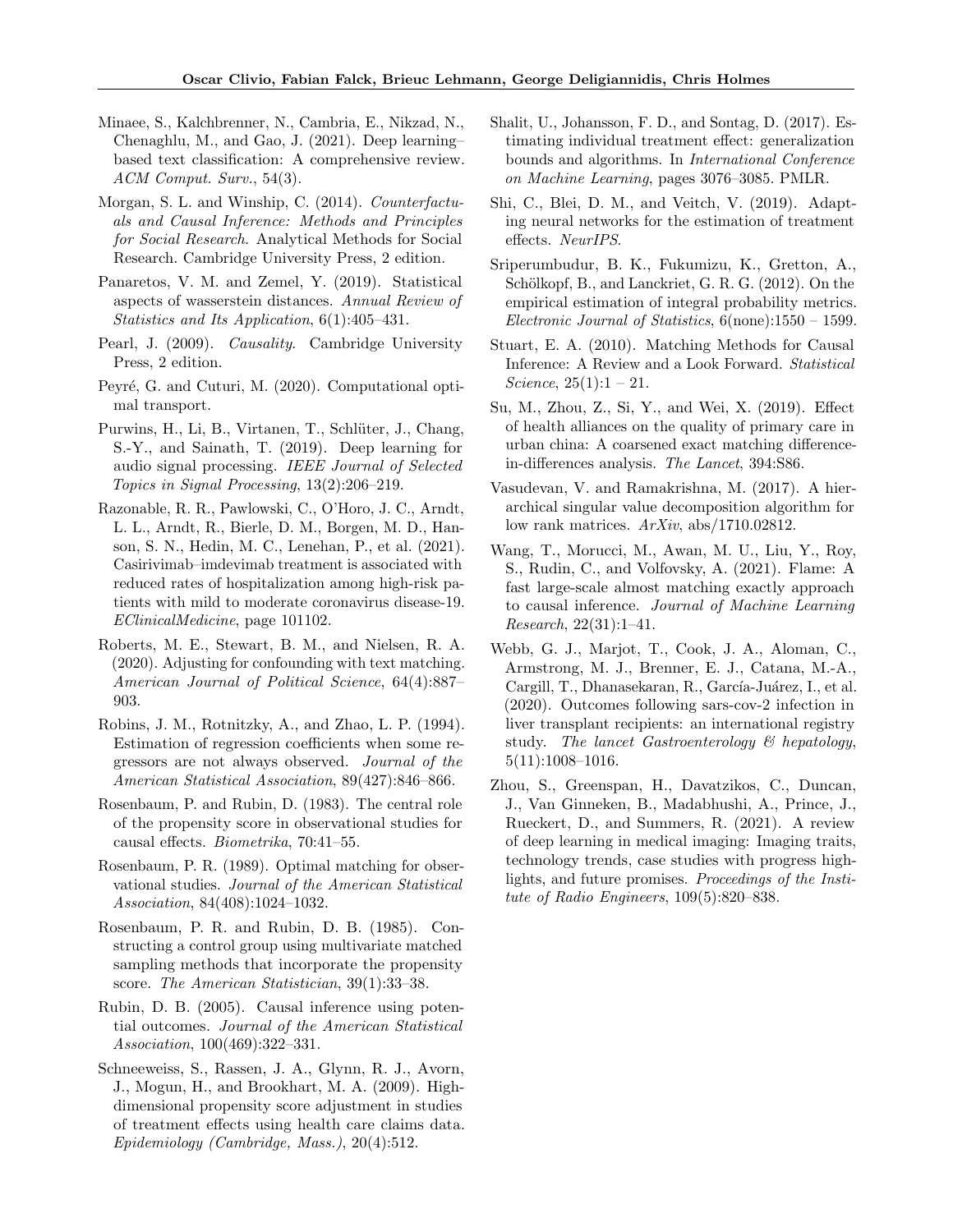# Neural Score Matching for High-Dimensional Causal Inference: Appendices

# A PROOFS OF THEORETICAL RESULTS

## <span id="page-11-0"></span>**A.1** Balance on  $b(X)$  and X

**Proposition 1.** Let b be a function such that  $b(X)$  is a balancing score. Then,

$$
TV(P(X | T = 1), P(X | T = 0))
$$
  
= TV(P(b(X) | T = 1), P(b(X) | T = 0)).

Proof:

• First, let us note that for any random variable  $V$ , and by definition of the total variation distance:

$$
TV(P(V|T=1), P(V|T=0)) = \sup_{\|f\|_{L^{\infty}} \leq 1} \left| \mathbb{E}[f(V)|T=1] - \mathbb{E}[f(V)|T=0] \right|,
$$

where  $\|\cdot\|_{L^{\infty}}$  is the uniform norm, and f is a function.

• For any function f on the B space (i.e. the image space of  $b(X)$ ) such that  $||f||_{L^{\infty}} < 1$ :

$$
\left| \mathbb{E}[f(b(X))|T=1] - \mathbb{E}[f(b(X))|T=0] \right| = \left| \mathbb{E}[(f \circ b)(X)|T=1] - \mathbb{E}[(f \circ b)(X)|T=0] \right|
$$
  

$$
\leq TV(P(X|T=1), P(X|T=0)),
$$

where  $(f \circ b)$  is a function on the X space with  $||f||_{L^{\infty}} < 1$ . Thus,

$$
TV(P(X|T=1), P(X|T=0)) \geq TV(P(b(X)|T=1), P(b(X)|T=0)).
$$

• As  $b(X)$  is a balancing score, we have  $T \perp X|b(X)$  and for any measurable function f:

<span id="page-11-1"></span>
$$
\mathbb{E}[f(X)|b(X),T] = \mathbb{E}[f(X)|b(X)]
$$
\n(S3)

Then, if  $f$  is a function on the  $\mathcal X$  space such that  $||f||_{L^{\infty}} < 1$ ,

$$
\mathbb{E}[f(X)|T=t] = \mathbb{E}[\mathbb{E}[f(X)|b(X), T=t] \mid T=t] \text{ due to the law of total expectation}
$$

$$
= \mathbb{E}[\mathbb{E}[f(X)|b(X)] \mid T=t] \text{ due to Equation (S3)}
$$

$$
= \mathbb{E}[g(b(X)) \mid T=t],
$$

where  $g(\beta) := \mathbb{E}[f(X)|b(X) = \beta]$  is a function on the B space with  $||g||_{L^{\infty}} < 1$ , and

$$
\forall \beta, |g(\beta)| = \left| \mathbb{E}[f(X) | b(X) = \beta] \right|
$$
  
\n
$$
\leq \mathbb{E}[|f(X)| | b(X) = \beta] \text{ from Jensen's inequality}
$$
  
\n
$$
\leq \mathbb{E}[1 | b(X) = \beta] \text{ as } ||f||_{L^{\infty}} < 1
$$
  
\n
$$
= 1
$$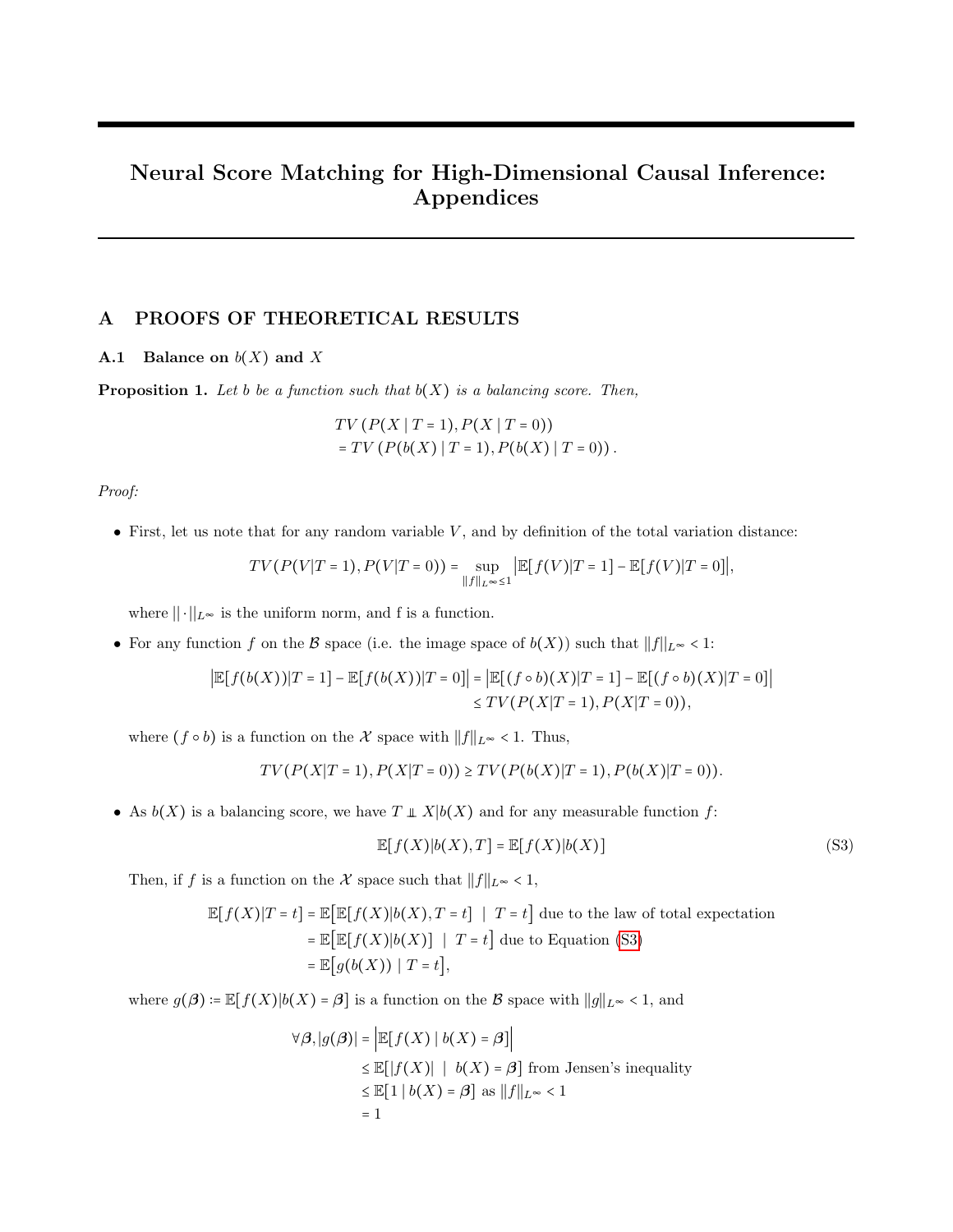Thus, for any function f of  $x$  s.t.  $||f||_{L^{\infty}} \leq 1$ ,

$$
\left| \mathbb{E}[f(X)|T=1] - \mathbb{E}[f(X)|T=0] \right| = \left| \mathbb{E}[g(b(X))|T=1] - \mathbb{E}[g(b(X))|T=0] \right|
$$
  
for some function g on the  $\mathcal{B}$  space s.t.  $||g||_{L^{\infty}} \le 1$   

$$
\le TV(P(b(X)|T=1), P(b(X)|T=0))
$$

Therefore,  $TV(P(X|T = 1), P(X|T = 0)) \le TV(P(b(X)|T = 1), P(b(X)|T = 0)).$ 

• Consequently, together with the result above, it follows that

$$
TV(P(X|T=1), P(X|T=0)) = TV(P(b(X)|T=1), P(b(X)|T=0)).
$$

◻

Corollary 1.1. Under the same conditions as Proposition [1,](#page-3-1)

$$
P(b(X) | T = 1) = P(b(X) | T = 0)
$$
  
\n
$$
\implies P(X | T = 1) = P(X | T = 0).
$$

*Proof:* One should note that  $P(b(X) | T = 1) = P(b(X) | T = 0)$  implies  $TV(P(b(X) | T = 1), P(b(X) | T = 0) = 0$ . As a consequence,  $TV(P(X|T=1), P(X|T=0)) = 0$  from Proposition [1.](#page-3-1) As total variation TV is a distance, we obtain that  $P(X|T=1) = P(X|T=0)$ . □

**Proposition 2.** Let b be a function such that  $b(X)$  is a balancing score, P' be a distribution obtained from matching every treated unit with control units using  $b(X)$  only. Then  $b(X)$  is also a balancing score in  $P'$ .

*Proof:* Let  $\beta$  be a value of  $b(X)$ . Any matching method using  $b(X)$  only to match units does not change the conditional distribution of X given  $b(X) = \beta$  in the control group [\(Rosenbaum and Rubin, 1983\)](#page-10-16). Then,

<span id="page-12-1"></span>
$$
P'(X|b(X) = \beta, T = 0) = P(X|b(X) = \beta, T = 0).
$$
 (S4)

The conditional distribution of X given  $b(X) = \beta$  in the treated group is likewise left unchanged as the matching method does not change the treated distribution in any way. Thus,

<span id="page-12-2"></span>
$$
P'(X|b(X) = \beta, T = 1) = P(X|b(X) = \beta, T = 1).
$$
\n(S5)

Also, as  $b(X)$  is a balancing score in P,  $P(X|b(X) = \beta, T = 0) = P(X|b(X) = \beta, T = 1)$ . Tying it all together, we have

$$
P'(X|b(X) = \beta, T = 0) = P(X|b(X) = \beta, T = 0) \quad \text{from Equation S4}
$$

$$
= P(X|b(X) = \beta, T = 1) \quad \text{as } b(X) \text{ is a balancing score.}
$$

$$
= P'(X|b(X) = \beta, T = 1) \quad \text{from Equation S5}
$$

so  $b(X)$  is a balancing score in P'.  $\Box$ 

#### <span id="page-12-0"></span>A.2 Further Balancing Scores

**Proposition 4.** Assume that  $e(X) = f_L \circ f_{L-1} \circ \cdots \circ f_1(X)$  for some functions  $f_1, \ldots, f_L$ . Define  $b_0(X) = X$  and  $b_l(X) = f_l \circ f_{l-1} \circ \cdots \circ f_1(X)$  for  $l = 1, \ldots, L$ . Then, every  $b_l(X)$  is a balancing score, and for any  $l < L$ ,  $b_{l+1}(X)$ is coarser than  $b_l(X)$ .

*Proof:* According to Proposition [3,](#page-4-0)  $b_l(X)$  where  $l < L$  is a balancing score as

$$
e(X) = f_L \circ f_{L-1} \circ \dots \circ f_{l+1}(b_l(X)),
$$

and  $e(X)$  is the propensity score with the property  $X \perp T | e(X)$ . Also for any  $l < L$ ,  $b_{l+1}(X)$  is coarser than  $b_l(X)$  as  $b_{l+1}(X) = f_{l+1}(b_l(X)).$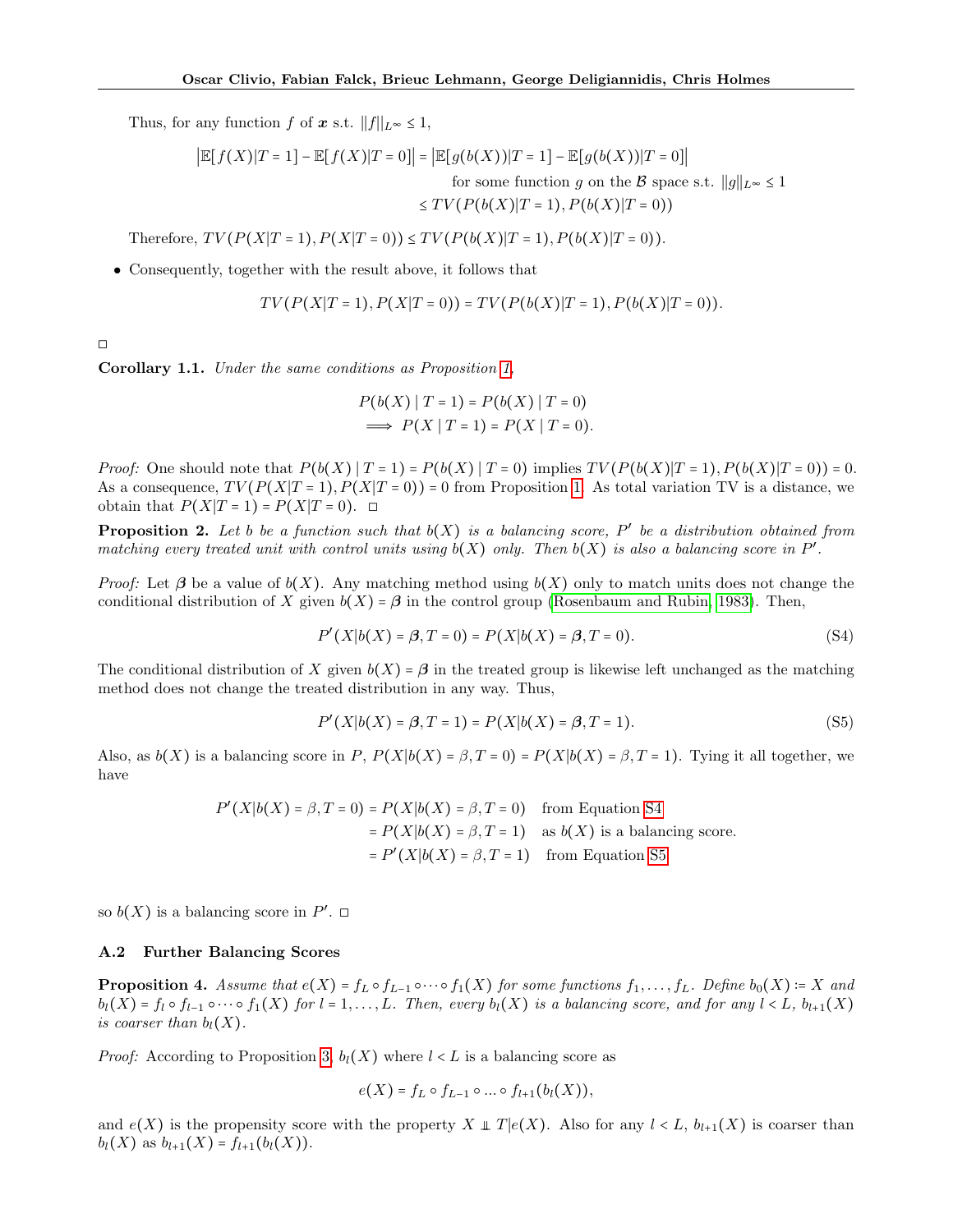**Corollary 4.1.** Under the same conditions and notation as Proposition [4,](#page-4-1) for any  $l, l' = 0, \ldots, L$ ,

$$
TV(P(b_l(X) | T = 1), P(b_l(X) | T = 0))
$$
  
= TV(P(b\_{l'}(X) | T = 1), P(b\_{l'}(X) | T = 0)),

and balance in  $b_{l'}(X)$  is equivalent to balance in  $b_{l}(X)$ .

*Proof:* First, for any  $l < L$ , as  $b_{l+1}(X)$  is a balancing score w.r.t.  $b_l(X)$  from Proposition [4,](#page-4-1) we note that Proposition [1](#page-3-1) can also be applied to  $b_l(X)$  and  $b_{l+1}(X)$  instead of X and  $b(X)$ , respectively. . Thus, it follows from Proposition [1](#page-3-1) that

$$
TV(P(b_{l+1}(X)|T=1), P(b_{l+1}(X)|T=0)) = TV(P(b_l(X)|T=1), P(b_l(X)|T=0)).
$$

Consequently, it follows by induction that for any  $l, l' = 0, \ldots, L$ ,

$$
TV(P(b_l(X)|T=1), P(b_l(X)|T=0)) = TV(P(b_{l'}(X)|T=1), P(b_{l'}(X)|T=0)).
$$

Then, the proof that balance in  $b_l(X)$  is equivalent to balance in  $b_l(X)$  is analogous to Corollary [1.1.](#page-3-3)  $\Box$ 

## <span id="page-13-0"></span>A.3 Other Integral Probability Metrics

**Proposition 5.** Let b be a function such that  $\forall x, b(x) = Wx$  for some matrix W and  $b(X)$  is a balancing score. Let ||.|| be the Euclidean norm on any vector space, and |||.||| be a norm<sup>[5](#page-13-1)</sup> on any matrix space such that  $\forall x, A, ||Ax|| \leq ||A|| \cdot ||x||$ . Further, let  $W^+$  be the Moore-Penrose pseudo-inverse of W, Wass be the Wasserstein distance, MMD be the linear MMD. Then<sup>[6](#page-13-2)</sup>,

$$
\frac{1}{\|W\|} \cdot \text{Wass}(P(b(X) | T = 1), P(b(X) | T = 0))
$$
\n
$$
\leq \text{Wass}(P(X | T = 1), P(X | T = 0))
$$
\n
$$
\leq \|W^+\| \cdot \text{Wass}(P(b(X) | T = 1), P(b(X) | T = 0))
$$

and

$$
\frac{1}{\|W\|} \cdot MMD(P(b(X) | T = 1), P(b(X) | T = 0))
$$
  
\n
$$
\le MMD(P(X | T = 1), P(X | T = 0))
$$
  
\n
$$
\le ||W^+|| \cdot MMD(P(b(X) | T = 1), P(b(X) | T = 0))
$$

Proof. We prove separately the bounds on the Wass distance and on the MMD.

• First, note that for any random variable  $V$ ,

$$
\text{Wass}\big(P\big(V\big|T=1\big),P\big(V\big|T=0\big)\big)=\sup_{f:\mathcal{V}\to\mathbb{R},\ f\text{ 1-Lipschitz}}\big|\mathbb{E}\big[f\big(V\big)\big|T=1\big]-\mathbb{E}\big[f\big(V\big)\big|T=0\big]\big|.
$$

• Let f be a 1-Lipschitz function f on the B space of  $b(X)$ , and define  $g(x) = \frac{1}{\|W\| \|} f(Wx)$ . The function g is also 1-Lipschitz, since for any  $x, x'$ ,

$$
|g(x) - g(x')| = \frac{1}{|||W|||} |f(Wx) - f(Wx')|
$$
  
\n
$$
\leq \frac{1}{|||W|||} ||Wx - Wx'|| \text{ by 1-Lipschitzness of } f
$$
  
\n
$$
= \frac{1}{|||W|||} ||W(x - x')||
$$

<span id="page-13-1"></span><sup>&</sup>lt;sup>5</sup>Examples include the operator norm or the Euclidean norm.

<span id="page-13-2"></span><sup>&</sup>lt;sup>6</sup>Note that these theoretical results also hold when  $b(X)$  has a bias term.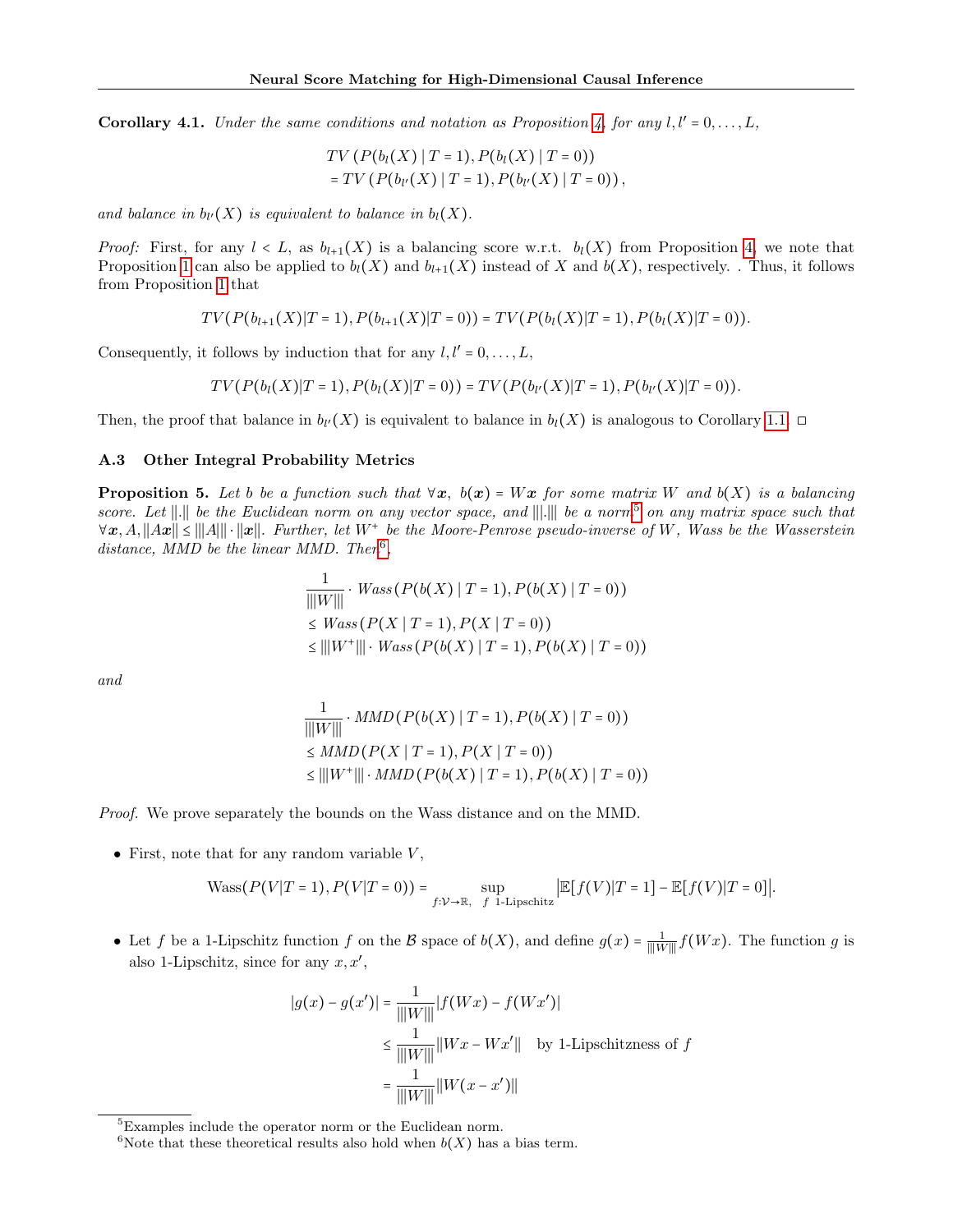$$
\leq \frac{1}{|||W|||} \cdot |||W||| \cdot ||x - x'||
$$
  
=  $||x - x'||$ .

Thus,

$$
\left| \mathbb{E}[f(b(X))|T=1] - \mathbb{E}[f(b(X))|T=0] \right| = |||W||| \cdot \left| \mathbb{E}[g(X)|T=1] - \mathbb{E}[g(X)|T=0] \right|
$$
  
\n
$$
\leq |||W||| \cdot \text{Wass}(P(X|T=1), P(X|T=0)).
$$

It follows that

$$
\text{Wass}(P(b(X)|T=1), P(b(X)|T=0)) \le |||W||| \cdot \text{Wass}(P(X|T=1), P(X|T=0)).
$$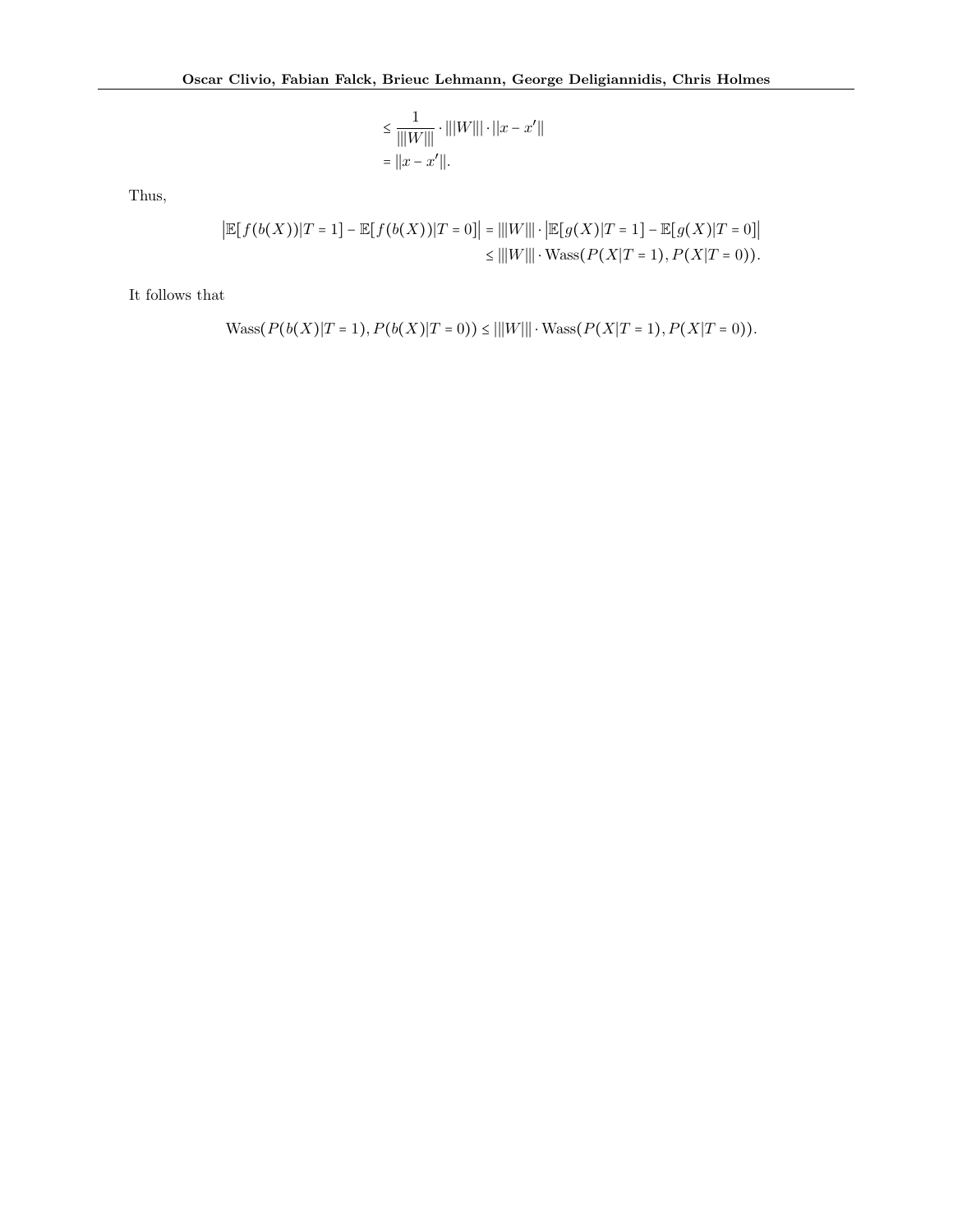• Now, let f is a 1-Lipschitz real-valued function on  $\mathcal{X}$ . then

$$
\mathbb{E}[f(X)|T=t] = \mathbb{E}[\mathbb{E}[f(X)|b(X), T=t] | T=t]
$$
 due to the law of total expectation  
=  $\mathbb{E}[\mathbb{E}[f(X)|b(X)] | T=t]$  due to Equation (S3)  
=  $|||W^+||| \cdot \mathbb{E}[g(b(X)) | T=t]$ ,

where  $g(\boldsymbol{\beta}) \coloneqq \frac{1}{\|\|W^+\|}\mathbb{E}[f(X)|b(X) = \boldsymbol{\beta}]$  is a real-valued 1-Lipschitz function of the  $\boldsymbol{\beta}$  space. Then, for any β,β **′** ,

$$
|g(\beta) - g(\beta')| = \frac{1}{|||W^+|||} \cdot \left| \mathbb{E}[f(X) | WX = \beta] - \mathbb{E}[f(X) | WX = \beta'] \right|
$$
  
\n
$$
= \frac{1}{|||W^+|||} \cdot \left| \mathbb{E}[f(W^+\beta + U) | WU = 0] - \mathbb{E}[f(W^+\beta' + U) | WU = 0] \right|
$$
  
\n
$$
= \frac{1}{|||W^+|||} \cdot \left| \mathbb{E}[f(W^+\beta + U) - f(W^+\beta' + U) | WU = 0] \right|
$$
  
\n
$$
\leq \frac{1}{|||W^+|||} \cdot \mathbb{E}[|f(W^+\beta + U) - f(W^+\beta' + U)| | WU = 0] \text{ Jensen's inequality}
$$
  
\n
$$
\leq \frac{1}{||W^+|||} \cdot \mathbb{E}[||(W^+\beta + U) - (W^+\beta' + U)|| | WU = 0] \text{ by 1-Lipschitzness of } f
$$
  
\n
$$
= \frac{1}{||W^+|||} \cdot \mathbb{E}[||W^+ (\beta - \beta')|| | WU = 0]
$$
  
\n
$$
= \frac{1}{||W^+|||} \cdot ||W^+ (\beta - \beta')||
$$
  
\n
$$
\leq \frac{1}{||W^+|||} \cdot ||W^+|| \cdot ||\beta - \beta'||
$$
  
\n
$$
= ||\beta - \beta'||,
$$

where the second equality follows from the fact that  $Wx = \beta$  iff there exists u such that  $Wu = 0$  and  $x = W^+ \beta + u$ . Thus, for any 1-Lipschitz real-valued function f of x,

$$
\begin{aligned} \left| \mathbb{E}[f(X)|T=1] - \mathbb{E}[f(X)|T=0] \right| &= \left| \left| |W^+| \right| \right| \cdot \left| \mathbb{E}[g(b(X))|T=1] - \mathbb{E}[g(b(X))|T=0] \right| \\ &\leq \left| \left| |W^+| \right| \right| \cdot \text{Wass}(P(b(X)|T=1), P(b(X)|T=0)). \end{aligned}
$$

Therefore,

$$
\text{Wass}(P(X|T=1), P(X|T=0)) \le |||W^+||| \cdot \text{Wass}(P(b(X)|T=1), P(b(X)|T=0)).
$$

 $\bullet\,$  For MMD, note that for any random variable  $V$  :

$$
\text{MMD}(P(V|T=1), P(V|T=0)) = \sup_{a \in \mathbb{R}^{\text{dim}(V)}, \ \|a\| \le 1} \left| \mathbb{E}\left[a^T V | T=1\right] - \mathbb{E}\left[a^T V | T=0\right] \right|
$$

$$
= \left| \left| \mathbb{E}\left[V | T=1\right] - \mathbb{E}\left[V | T=0\right] \right| \right|
$$

• We note that

MMD 
$$
(P(b(X) | T = 1), P(b(X) | T = 0))
$$
  
\n $= ||\mathbb{E}[b(X)|T = 1] - \mathbb{E}[b(X)|T = 0]||$   
\n $= ||\mathbb{E}[WX|T = 1] - \mathbb{E}[WX|T = 0]||$   
\n $= ||W(\mathbb{E}[X|T = 1] - \mathbb{E}[X|T = 0])||$   
\n $\leq |||W||| \cdot ||\mathbb{E}[X|T = 1] - \mathbb{E}[X|T = 0]||$   
\n $= |||W||| \cdot \text{MMD} (P(X | T = 1), P(X | T = 0))$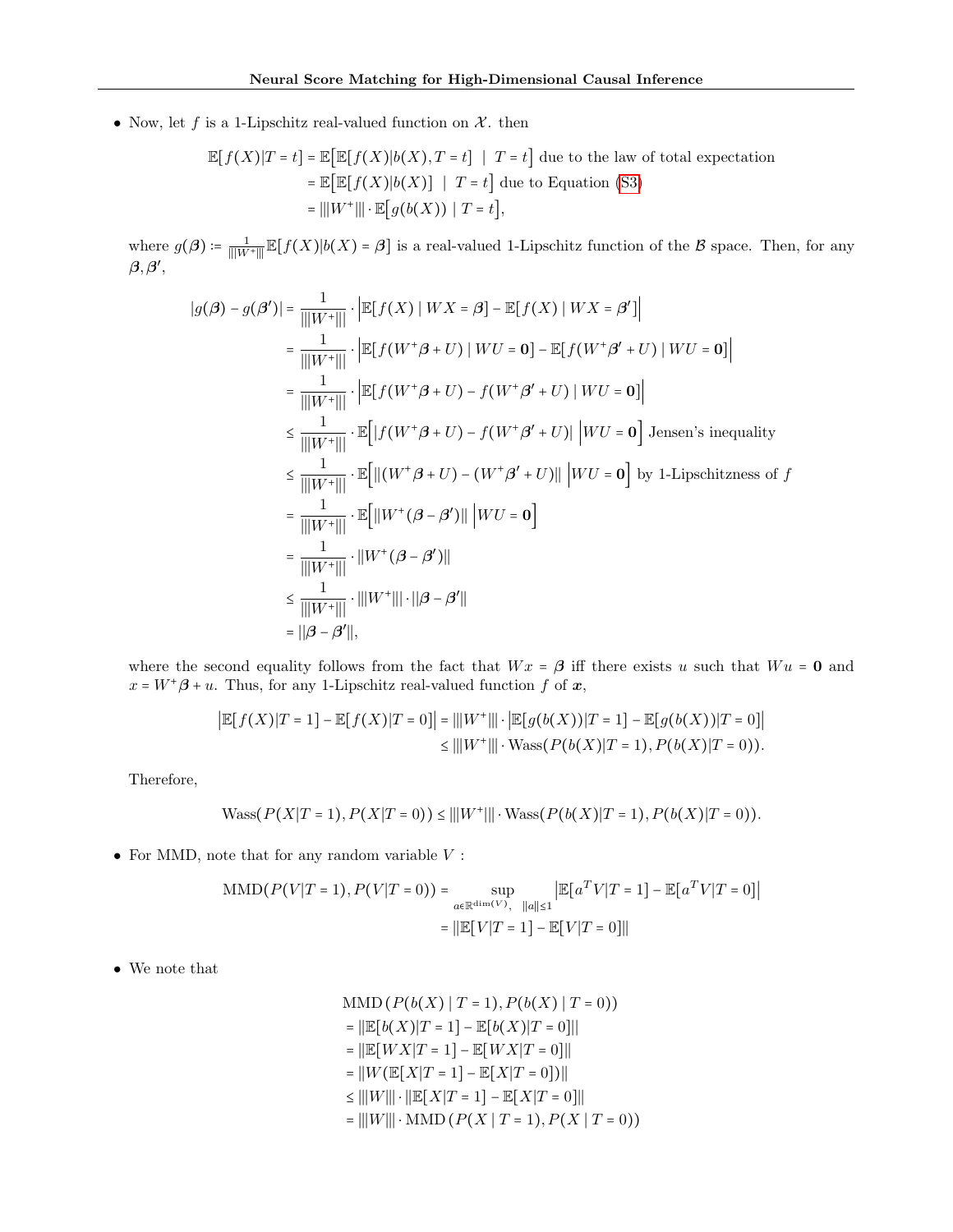• We have

$$
\mathbb{E}[X|T=t] = \mathbb{E}[\mathbb{E}[X|b(X), T=t] \mid T=t] \text{ due to the law of total expectation}
$$

$$
= \mathbb{E}[\mathbb{E}[X|b(X)] \mid T=t] \text{ due to Equation (S3)}
$$

$$
= \mathbb{E}[g(b(X)) \mid T=t],
$$

where  $g(\boldsymbol{\beta}) \coloneqq \mathbb{E}[X|b(X) = \boldsymbol{\beta}]$  is such that

$$
g(\boldsymbol{\beta}) = \mathbb{E}[X|WX = \boldsymbol{\beta}]
$$
  
=  $\mathbb{E}[W^+\boldsymbol{\beta} + U|WU = 0]$  as  $\forall W, x, \boldsymbol{\beta}, \quad Wx = \boldsymbol{\beta} \iff \exists u, Wu = 0, x = W^+\boldsymbol{\beta} + u$   
=  $W^+\boldsymbol{\beta} + \mathbb{E}[U|WU = 0].$ 

Thus,

$$
\mathbb{E}[X|T=t] = \mathbb{E}[g(b(X)) | T=t]
$$
  
= 
$$
\mathbb{E}[W^+b(X) + \mathbb{E}[U|WU = 0] | T=t]
$$
  
= 
$$
W^+\mathbb{E}[b(X) | T=t] + \mathbb{E}[U|WU = 0].
$$

Then,

$$
\begin{aligned}\n\text{MMD}\left(P(X \mid T=1), P(X \mid T=0)\right) &= \|\mathbb{E}[X|T=1] - \mathbb{E}[X|T=0]\| \\
&= \|(W^+ \mathbb{E}[b(X) \mid T=1] + \mathbb{E}[U|WU=0]) - (W^+ \mathbb{E}[b(X) \mid T=0] + \mathbb{E}[U|WU=0])\| \\
&= \|(W^+ (\mathbb{E}[b(X) \mid T=1] - \mathbb{E}[b(X) \mid T=0])\| \\
&\le \|W^+ \|\| \cdot \|\mathbb{E}[b(X)|T=1] - \mathbb{E}[b(X)|T=0]\| \\
&= \|(W^+ \|\| \cdot \text{MMD}\left(P(b(X) \mid T=1), P(b(X) \mid T=0)\right).\n\end{aligned}
$$

**Proposition 6.** Let  $h^{(l)}$   $(l = 1, ..., L)$  be a bi-Lipschitz function, i.e. an invertible multivariate function such that for any b, b' in the input space of  $h^{(l)}$  and appropriate real-valued constants  $m^{(l)}$  and  $M^{(l)}$ :

$$
m^{(l)}||b - b'|| \le ||h^{(l)}(b) - h^{(l)}(b')|| \le M^{(l)}||b - b'||
$$

Let  $(b^{(l)})$  be a sequence of functions of the X-space such that every  $b^{(l)}(X)$  is a balancing score, and for any  $x \in \mathcal{X},$ 

$$
b^{(0)}(x) \coloneqq x,
$$
  
\n
$$
b^{(l)}(x) \coloneqq W^{(l)}h^{(l)}(b^{(l-1)}(x)). \quad \forall l \ge 1.
$$

Let  $\Vert . \Vert$  be the Euclidean norm on any vector space,  $\Vert \Vert . \Vert$  be a norm on any matrix space such that  $\forall x, A, \Vert Ax \Vert \leq \ell$  $\|\|A\|\|\cdot\|x\|$ ,  $A^+$  be the Moore-Penrose pseudo-inverse of A, and Wass be the Wasserstein distance. Then,

$$
\alpha_L \cdot Wass\big(P(b^{(L)}(X) \mid T=1), P(b^{(L)}(X) \mid T=0)\big) \leq Wass\big(P(X \mid T=1), P(X \mid T=0)\big) \leq \beta_L \cdot Wass\big(P(b^{(L)}(X) \mid T=1), P(b^{(L)}(X) \mid T=0)\big)
$$

with

$$
\alpha_L = \frac{1}{\Pi_{l=1}^L |||W^{(l)}||| \cdot \Pi_{l=1}^L M^{(l)}} \hspace{0.2cm} and \hspace{0.1cm} \beta_L = \frac{\Pi_{l=1}^L |||W^{(l)+}|||}{\Pi_{l=1}^L m^{(l)}}.
$$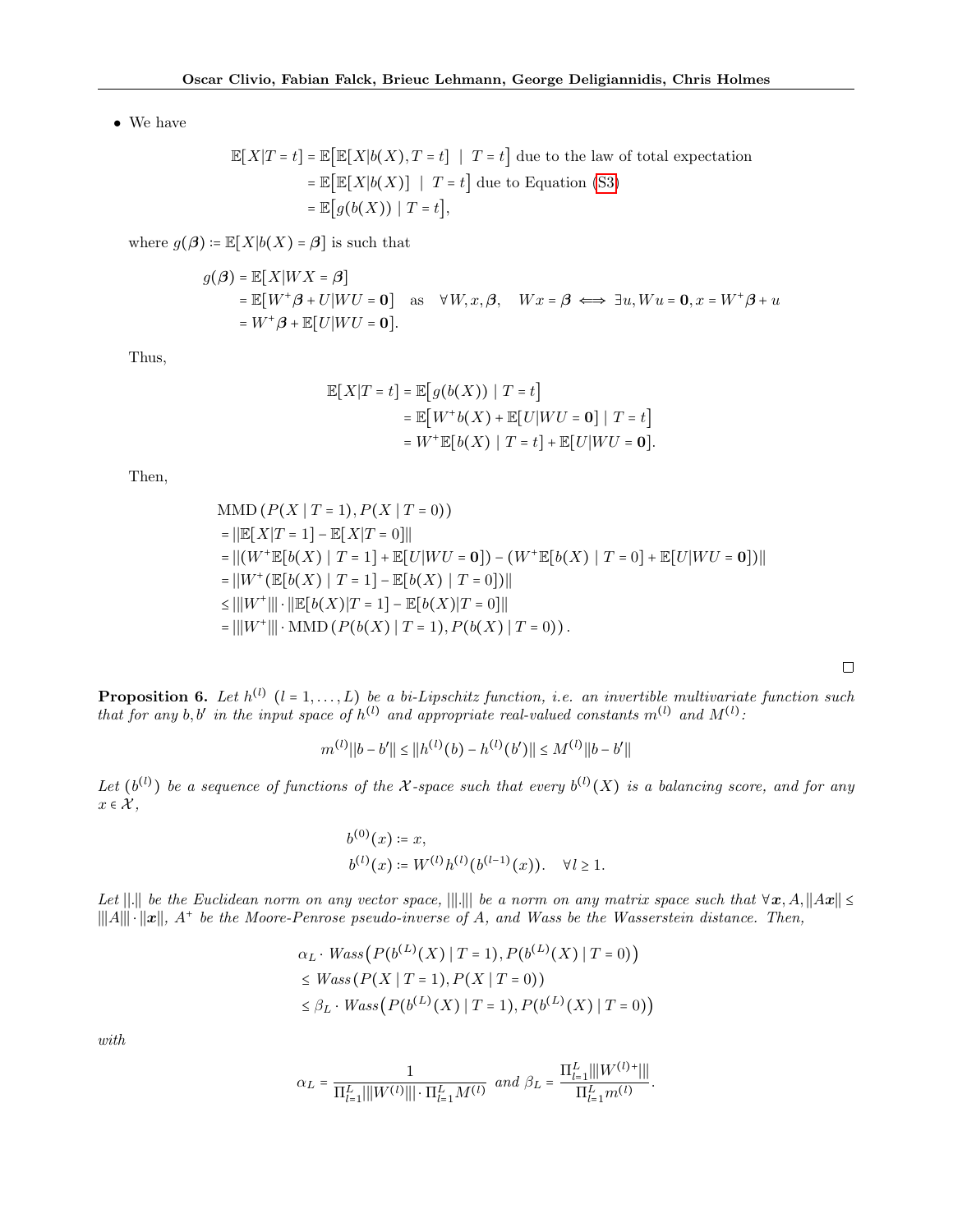Proof. We prove the Proposition by induction:

- L = 0 is trivial, following from the equality of Wass  $(P(X | T = 1), P(X | T = 0))$  with itself.
- For any real-valued 1-Lipschitz function f on the  $\mathcal{B}^{(L+1)}$  space of  $b^{(L+1)}(X)$  such that  $||f||_{L^{\infty}} < 1$ :

$$
\begin{aligned} &\left|\mathbb{E}\big[f(b^{(L+1)}(X))|T=1\right]-\mathbb{E}\big[f(b^{(L+1)}(X))|T=0\right] \\ &=\left|\left|\left|W^{(L+1)}\right|\right|\right|\cdot M^{(L+1)}\cdot\left|\mathbb{E}\big[g(b^{(L)}(X)|T=1\big]-\mathbb{E}\big[g(b^{(L)}(X)|T=0\big)\right] \\ &\leq\left|\left|\left|W^{(L+1)}\right|\right|\right|\cdot M^{(L+1)}\cdot\text{Wass}(P(g(b^{(L)}(X)|T=1),P(g(b^{(L)}(X)|T=0)), \end{aligned}
$$

where  $g(b) = \frac{1}{\| [W^{(L+1)}] \| \cdot M^{(L+1)}} f(W^{(L+1)} h^{(L+1)}(b))$  is a 1-Lipschitz real-valued function on the  $\mathcal{B}^{(L)}$ -space. For any  $b, b',$ 

$$
|g(b) - g(b')|
$$
\n
$$
= \frac{1}{\|W^{(L+1)}\| \cdot M^{(L+1)}} \left| f(W^{(L+1)}h^{(L+1)}(b)) - f(W^{(L+1)}h^{(L+1)}(b')) \right|
$$
\n
$$
\leq \frac{1}{\|W^{(L+1)}\| \cdot M^{(L+1)}} \left\| W^{(L+1)}h^{(L+1)}(b) - W^{(L+1)}h^{(L+1)}(b') \right\| \text{ by 1-Lipschitzness of } f
$$
\n
$$
= \frac{1}{\|W^{(L+1)}\| \cdot M^{(L+1)}} \left\| W^{(L+1)}(h^{(L+1)}(b) - h^{(L+1)}(b')) \right\|
$$
\n
$$
\leq \frac{1}{\|W^{(L+1)}\| \cdot M^{(L+1)}} \cdot \|W^{(L+1)}\| \cdot \|h^{(L+1)}(b) - h^{(L+1)}(b') \|
$$
\n
$$
= \frac{1}{M^{(L+1)}} \cdot \|h^{(L+1)}(b) - h^{(L+1)}(b') \|
$$
\n
$$
\leq \frac{1}{M^{(L+1)}} \cdot M^{(L+1)} \cdot \|b - b' \| \text{ by } M^{(L+1)}\text{-Lipschitzness of } h^{(L+1)}.
$$
\n
$$
= \|b - b' \|.
$$

This leads to

$$
\begin{aligned} &\text{Wass}(P(b^{(L+1)}(X)|T=1), P(b^{(L+1)}(X)|T=0)) \\ &\leq \|\|W^{(L+1)}\|\|\cdot M^{(L+1)}\cdot\text{Wass}(P(b^{(L)}(X)|T=1), P(b^{(L)}(X)|T=0)) \\ &= \|\|W^{(L+1)}\|\|\cdot M^{(L+1)}\cdot\Pi_{t=1}^L\|\|W^{(l)}\|\|\cdot\Pi_{t=1}^L M^{(l)}\cdot\text{Wass}(P(X\mid T=1), P(X\mid T=0)) \\ &\text{as the theorem is true for } L \\ &= \Pi_{t=1}^{L+1}\|\|W^{(l)}\|\|\cdot\Pi_{t=1}^{L+1} M^{(l)}\cdot\text{Wass}(P(X\mid T=1), P(X\mid T=0)). \end{aligned}
$$

• We note that  $b^{(L+1)}(X)$  is a balancing score of  $b^{(L)}(X)$ , i.e.

<span id="page-17-0"></span>
$$
T \perp b^{(L)}(X)|b^{(L+1)}(X),
$$

which ensures that for any measurable function  $f$ :

$$
\mathbb{E}[f(b^{(L)}(X))|b^{(L+1)}(X),T] = \mathbb{E}[f(b^{(L)}(X))|b^{(L+1)}(X)]
$$
\n(S6)

Then, if h is a 1-Lipschitz real-valued function on the  $\mathcal{B}^{(L)}$  space then

$$
\mathbb{E}[f(b^{(L)}(X))|T=t] = \mathbb{E}[\mathbb{E}[f(b^{(L)}(X))|b^{(L+1)}(X), T=t] | T=t]
$$
 due to the law of total expectation  
\n
$$
= \mathbb{E}[\mathbb{E}[f(b^{(L)}(X))|b^{(L+1)}(X)] | T=t]
$$
 due to Equation (S6)  
\n
$$
= \frac{\|W^{(L+1)+}\|}{m^{(L+1)}} \cdot \mathbb{E}[g(b^{(L)}(X)) | T=t],
$$

where  $g(\boldsymbol{\beta}) \coloneqq \frac{m^{(L+1)}}{\|W^{(L+1)+}\|} \mathbb{E}[g(b^{(L)}(X))]b^{(L+1)}(X) = \boldsymbol{\beta}]$  is a real-valued 1-Lipschitz function of the  $\mathcal{B}^{(L+1)}$ space. Indeed, for any  $\ddot{\beta}, \beta'$ ,

$$
|g(\boldsymbol{\beta})-g(\boldsymbol{\beta}')|
$$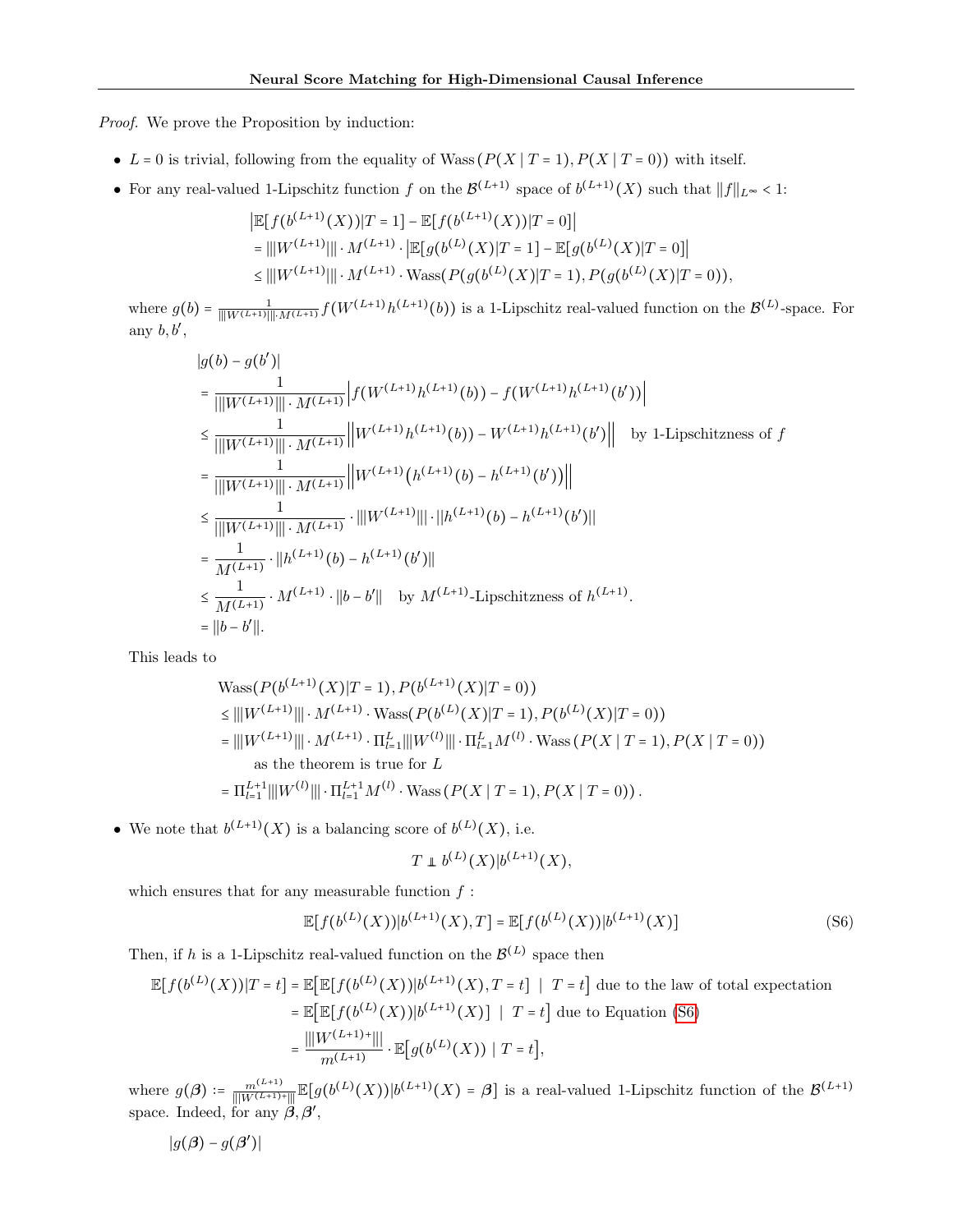$$
= \frac{m^{(L+1)}}{||W^{(L+1)*}||} \cdot \frac{1}{||E[f(b^{(L)}(X))||W^{(L+1)}h^{(L+1)}(b^{(L)}(X)) = \beta]}{ \cdot \frac{1}{||W^{(L+1)*}||} \cdot \frac{1}{||E[f(b^{(L)}(X))||h^{(L+1)}(b^{(L)}(X)) = W^{(L+1)*}\beta + U, W^{(L+1)}U = 0]}{||W^{(L+1)*}||} \cdot \frac{1}{||E[f(b^{(L)}(X))||h^{(L+1)}(b^{(L)}(X)) = W^{(L+1)*}\beta + U, W^{(L+1)}U = 0]}{ \cdot \frac{1}{||W^{(L+1)*}||} \cdot \frac{1}{||E[f(b^{(L)}(X))||h^{(L)}(X)) = W^{(L+1)*}\beta + U, W^{(L+1)}U = 0]}{||W^{(L+1)*}||} \cdot \frac{1}{||E[f(b^{(L)}(X))||b^{(L)}(X) = h^{(L+1),-1}(W^{(L+1)*}\beta + U), W^{(L+1)}U = 0]}{ - \frac{1}{||W^{(L+1)*}||} \cdot \frac{1}{||E[f(b^{(L)}(X))||b^{(L)}(X) = h^{(L+1),-1}(W^{(L+1)*}\beta + U), W^{(L+1)}U = 0]} - \frac{1}{||W^{(L+1)*}||} \cdot \frac{1}{||E[f(h^{(L+1),-1}(W^{(L+1)*}\beta + U))||W^{(L+1)*}\beta + U), W^{(L+1)}U = 0]} \cdot \frac{1}{||W^{(L+1)*}||} \cdot \frac{1}{||E[f(h^{(L+1),-1}(W^{(L+1)*}\beta + U))||W^{(L+1)}U = 0]} - \frac{1}{||W^{(L+1)*}||} \cdot \frac{1}{||E[f(h^{(L+1),-1}(W^{(L+1)*}\beta + U))||W^{(L+1)}U = 0]} - \frac{1}{||W^{(L+1)*}||} \cdot \frac{1}{||W^{(L+1)*}||} \cdot \frac{1}{||E[f(h^{(L+1),-1}(W^{(L+1)*}\beta + U))||W^{(L+1)*}\beta + U)||}{||W^{(L+1)*}||} \cdot \frac{1}{||W^{(L+1)*}||} \cdot \frac{
$$

Thus, for any 1-Lipschitz real-valued function  $f$  of the  $\mathcal{B}^{(L)}$ -space,

$$
\begin{aligned} \left| \mathbb{E}[f(b^{(L)}(X))]T=1 \right] - \mathbb{E}[f(b^{(L)}(X))]T=0] \right| \\ &= \frac{\left| \left| W^{(L+1)+} \right| \right|}{m^{(L+1)}} \cdot \left| \mathbb{E}[g(b^{(L+1)}(X))]T=1 \right] - \mathbb{E}[g(b^{(L+1)}(X))]T=0] \right| \\ &\text{for some 1-Lipschitz real-valued function } g \text{ on the } \mathcal{B}^{(L+1)} \text{ span} \\ \left| W^{(L+1)+1} \right| \end{aligned}
$$

 $\operatorname{ace}$ 

$$
\leq \frac{\big|\big| |W^{(L+1)+}\big|\big| |}{m^{(L+1)}}\cdot \mathrm{Wass}\big(P\big(b^{(L+1)}(X)\big|T=1\big),P\big(b^{(L+1)}(X)\big|T=0\big)\big).
$$

Therefore,

$$
Wass(P(b^{(L)}(X)|T=1), P(b^{(L)}(X)|T=0))
$$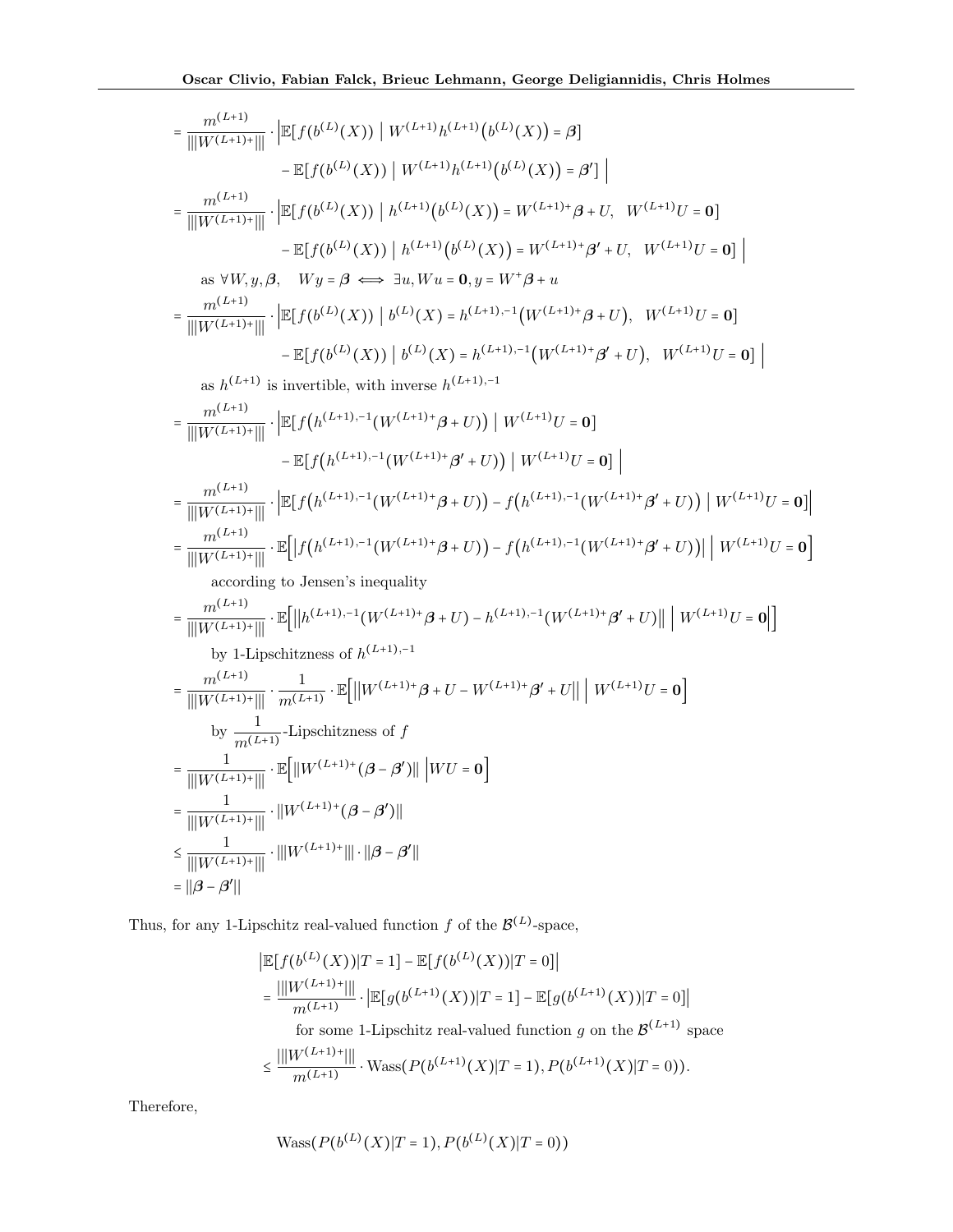$$
\leq \frac{\|W^{(L+1)+}\||}{m^{(L+1)}} \cdot \text{Wass}(P(b^{(L+1)}(X)|T=1), P(b^{(L+1)}(X)|T=0)),
$$

which leads to

$$
\begin{split} & \text{Wass}(P(b^{(L+1)}(X)|T=1), P(b^{(L+1)}(X)|T=0)) \\ &\geq \frac{m^{(L+1)}}{||W^{(L+1)+}|||} \cdot \text{Wass}(P(b^{(L)}(X)|T=1), P(b^{(L)}(X)|T=0)) \\ &\geq \frac{m^{(L+1)}}{||W^{(L+1)+}|||} \cdot \frac{\prod_{l=1}^{L} m^{(l)}}{\prod_{l=1}^{L} ||W^{(l)+}|||} \cdot \text{Wass}(P(X | T=1), P(X | T=0)) \quad \text{as the theorem is true for } L \\ &= \frac{\prod_{l=1}^{L+1} m^{(l)}}{\prod_{l=1}^{L+1} ||W^{(l)+}|||} \cdot \text{Wass}(P(X | T=1), P(X | T=0)). \end{split}
$$

• Concluding, we showed that the Theorem is true for  $L = 0$ , and if the theorem is true for  $L$ , it is true for  $L + 1$ . This proves the theorem by induction for any  $L$ .

 $\Box$ 

## <span id="page-19-0"></span>A.4 Bounds For Non-Balancing Scores

Proposition 7. Let

$$
\mathcal{E}_{t,b}^D(\boldsymbol{\beta}) \coloneqq D\Big(P\big(X|b(X) = \boldsymbol{\beta}, T = t\big), P\big(X|b(X) = \boldsymbol{\beta}\big)\Big)
$$

where D is a probability discrepancy measure, b is a function of X,  $t \in \{0,1\}$  is a realisation of T,  $\beta$  is a realisation of  $b(X)$ . For any function  $b$ ,

$$
TV(P(b(X)|T=1), P(b(X)|T=0))
$$
  
\n
$$
\leq TV(P(X|T=1), P(X|T=0))
$$
  
\n
$$
\leq TV(P(b(X)|T=1), P(b(X)|T=0))
$$
  
\n
$$
+ \mathbb{E}[\mathcal{E}_{1,b}^{TV}(b(X))|T=1] + \mathbb{E}[\mathcal{E}_{0,b}^{TV}(b(X))|T=0]
$$

For a linear function  $b(x) = Wx$ ,

$$
\frac{1}{\|W\|} \cdot Wass(P(b(X)|T=1), P(b(X)|T=0))
$$
\n
$$
\leq Wass(P(X|T=1), P(X|T=0))
$$
\n
$$
\leq |||W^+||| \cdot Wass(P(b(X)|T=1), P(b(X)|T=0))
$$
\n
$$
+ \mathbb{E}\big[\mathcal{E}_{1,b}^{Wass}(b(X))|T=1\big] + \mathbb{E}\big[\mathcal{E}_{0,b}^{Wass}(b(X))|T=0\big]
$$

and

$$
\frac{1}{|||W|||} \cdot MMD(P(b(X)|T=1), P(b(X)|T=0))
$$
\n
$$
\leq MMD(P(X|T=1), P(X|T=0))
$$
\n
$$
\leq |||W^+||| \cdot MMD(P(b(X)|T=1), P(b(X)|T=0))
$$
\n
$$
+ \mathbb{E}\big[\mathcal{E}_{1,b}^{MMD}(b(X))|T=1\big] + \mathbb{E}\big[\mathcal{E}_{0,b}^{MMD}(b(X))|T=0\big]
$$

For a function  $b^{(L)}$  as in Proposition [6,](#page-5-2)

$$
\alpha_L \cdot Wass\big(P(b^{(L)}(X) \mid T=1), P(b^{(L)}(X) \mid T=0)\big)
$$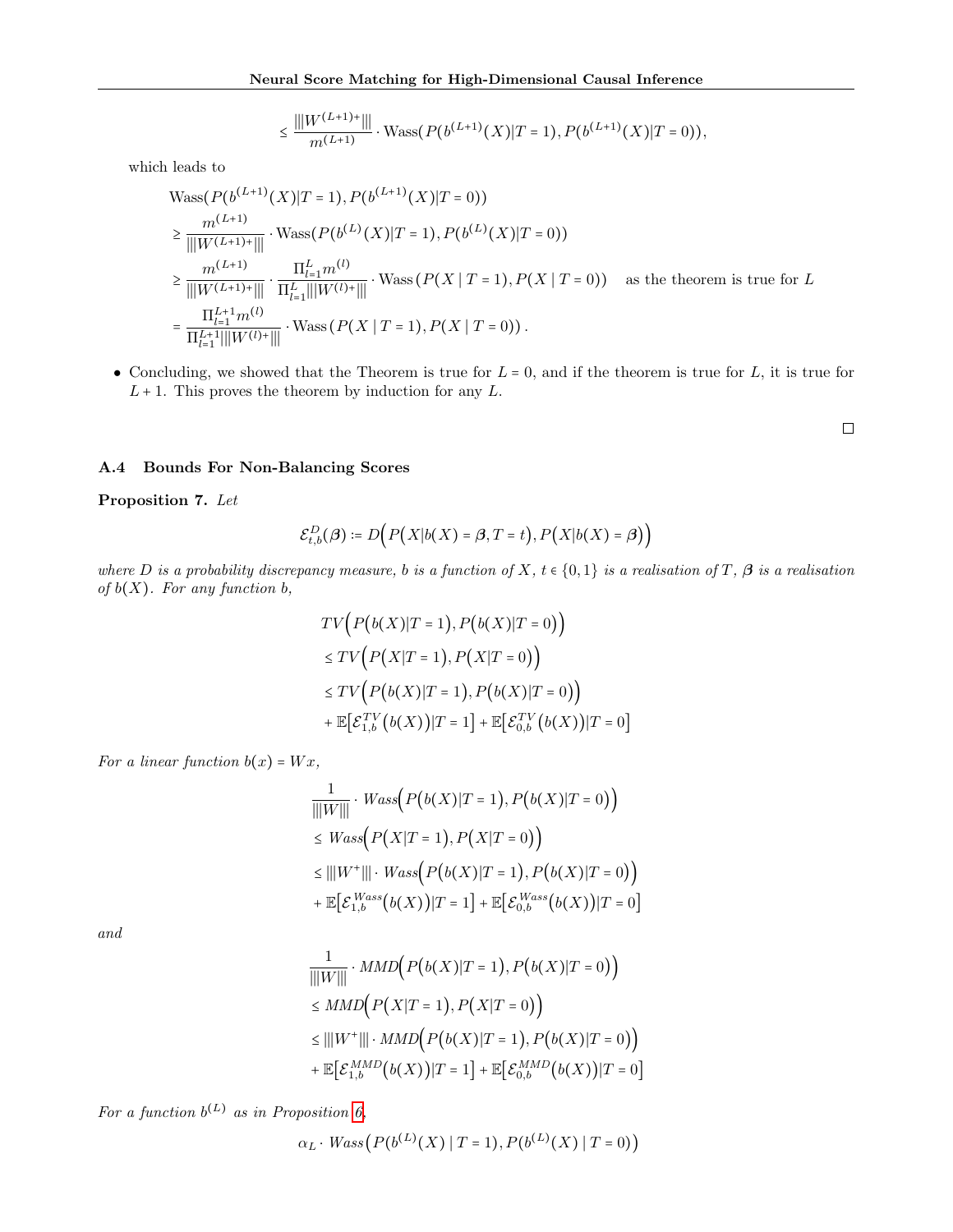<span id="page-20-0"></span>
$$
\leq Wass(P(X | T = 1), P(X | T = 0))
$$
  
\n
$$
\leq \beta_L \cdot Wass(P(b^{(L)}(X) | T = 1), P(b^{(L)}(X) | T = 0))
$$
  
\n
$$
+ \mathbb{E}\Big[\mathcal{E}_{1, b^{(L)}}^{Wass}(b^{(L)}(X)) | T = 1\Big]
$$
  
\n
$$
+ \mathbb{E}\Big[\mathcal{E}_{0, b^{(L)}}^{Wass}(b^{(L)}(X)) | T = 0\Big]
$$

Proof. The lower bounds were established in the previous Proposition, while the upper bounds follow as a corollary of the following two Propositions.  $\Box$ 

**Proposition 8.** Let b a function of X,  $\mathcal{F}$  a class of functions of X, IPM<sub>F</sub> the associated integral probability metric. Assume that for some constant  $C_b$  depending on b:

$$
\forall f \in \mathcal{F}, \left| \mathbb{E} \left[ \mathbb{E} [f(X)|b(X)] \mid T = 1 \right] - \mathbb{E} \left[ \mathbb{E} [f(X)|b(X)] \mid T = 0 \right] \right| \leq C_b \cdot IPM_{\mathcal{F}} \Big( P\big(b(X)|T = 1\big), P\big(b(X)|T = 0\big) \Big) \tag{S7}
$$

Then, letting  $\mathcal{E}_{t,b}^D(\beta) = D\Big(P\big(X|b(X) = \beta, T = t\big), P\big(X|b(X) = \beta\big)\Big)$  where D is a probability distance, we have

$$
IPM_{\mathcal{F}}\Big(P(X|T=1), P(X|T=0)\Big) \leq C_b \cdot IPM_{\mathcal{F}}\Big(P\big(b(X)|T=1\big), P\big(b(X)|T=0\big)\Big) + \mathbb{E}\Big[\mathcal{E}_{1,b}^{IPM_{\mathcal{F}}}\big(b(X)\big)|T=1\Big] + \mathbb{E}\Big[\mathcal{E}_{0,b}^{IPM_{\mathcal{F}}}\big(b(X)\big)|T=0\Big]
$$

Proof. Denote  $\Delta_t(\beta; f) := \mathbb{E}\Big[f(X)\Big|b(X) = \beta, T = t\Big] - \mathbb{E}\Big[f(X)\Big|b(X) = \beta\Big],$  so that  $\mathcal{E}_{t,b}^{IPM_{\mathcal{F}}}(\beta) = \sup_{f \in \mathcal{F}} \Big|\Delta_t(\beta; f)\Big|$ . We fix  $f \in \mathcal{F}$ , noting that

$$
\mathbb{E}[f(X)|T=t] = \mathbb{E}[\mathbb{E}[f(X)|b(X), T=t] | T=t] \text{ due to the law of total expectation}
$$

$$
= \mathbb{E}[\Delta_t(b(X);f) + \mathbb{E}[f(X)|b(X)] | T=t]
$$

$$
= \mathbb{E}[\Delta_t(b(X);f) | T=t] + \mathbb{E}[\mathbb{E}[f(X)|b(X)] | T=t].
$$

As a consequence,

$$
\begin{aligned}\n\mathbb{E}[f(X)|T=1] - \mathbb{E}[f(X)|T=0] \\
&= \left| \mathbb{E}[\mathbb{E}[f(X)|b(X)] | T=1] - \mathbb{E}[\mathbb{E}[f(X)|b(X)] | T=0] + \mathbb{E}[\Delta_1(b(X);f) | T=1] \right. \\
&\left. - \mathbb{E}[\Delta_0(b(X);f) | T=0] \right| \\
&\leq \left| \mathbb{E}[\mathbb{E}[f(X)|b(X)] | T=1] - \mathbb{E}[\mathbb{E}[f(X)|b(X)] | T=0] \right| + \left| \mathbb{E}[\Delta_1(b(X);f) | T=1] \right| \\
&\quad + \left| \mathbb{E}[\Delta_0(b(X);f) | T=0] \right|,\n\end{aligned}
$$

where

$$
\left| \mathbb{E}[\mathbb{E}[f(X)|b(X)] \mid T=1] - \mathbb{E}[\mathbb{E}[f(X)|b(X)] \mid T=0] \right| \leq C_b \cdot IPM_{\mathcal{F}}\Big(P\big(b(X)|T=1\big), P\big(b(X)|T=0\big)\Big)
$$
by assumption

and, for  $t \in \{0, 1\}$ ,

$$
\left| \mathbb{E}[\Delta_t(b(X);f) \mid T=t] \right| \leq \mathbb{E}[\Delta_t(b(X);f)| \mid T=t] \leq \mathbb{E}[\sup_{f \in \mathcal{F}} |\Delta_t(b(X);f)| \mid T=t] \n= \mathbb{E}[\mathcal{E}_{t,b}^{IPM_{\mathcal{F}}}(b(X))|T=t].
$$

Thereby, for any  $f \in \mathcal{F}$ ,

$$
\Big|\mathbb{E}[f(X)|T=1]-\mathbb{E}[f(X)|T=0]\Big|\leq C_b\cdot IPM_{\mathcal{F}}\Big(P\big(b(X)|T=1\big),P\big(b(X)|T=0\big)\Big)
$$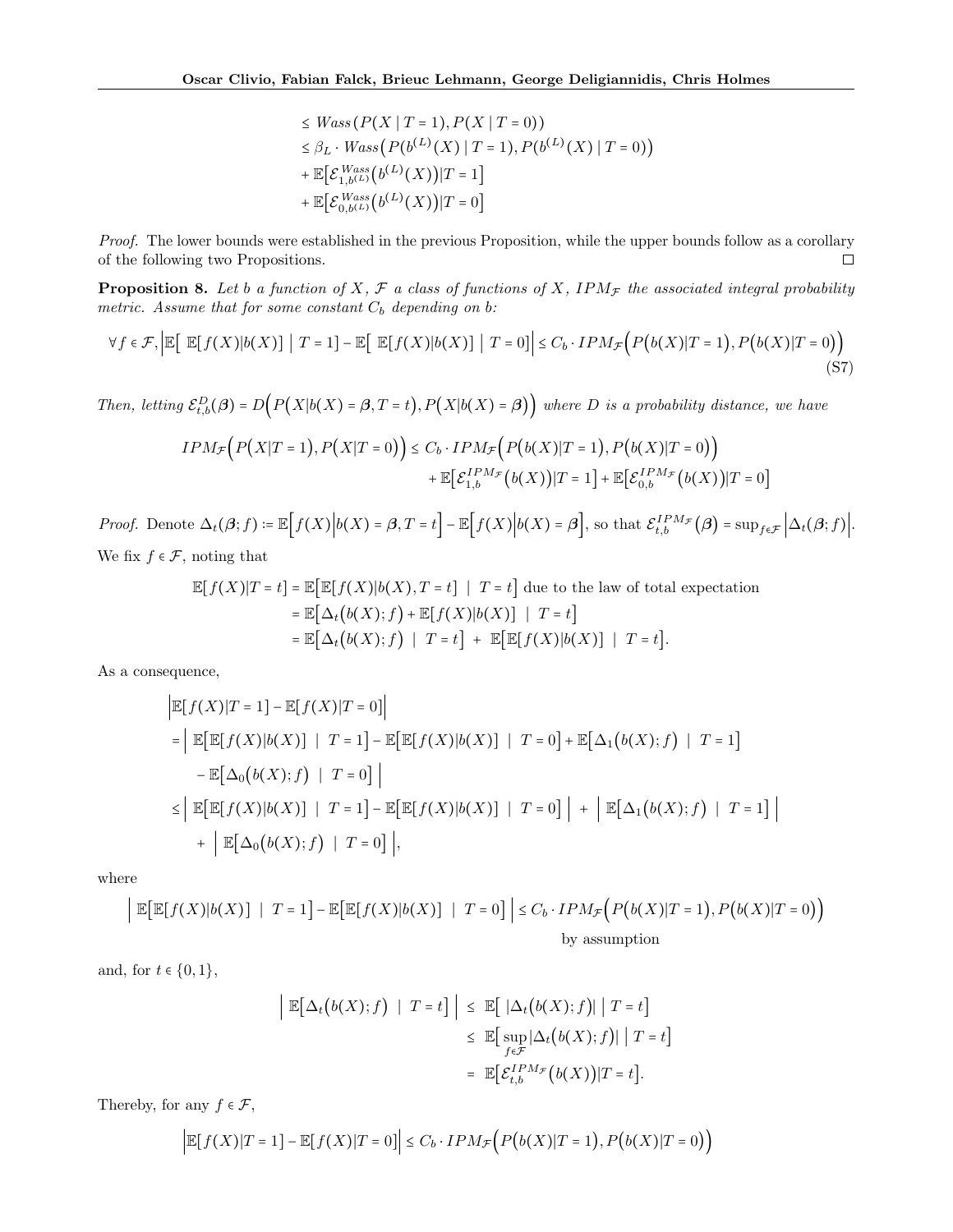$$
+ \, \mathbb{E}\Big[\mathcal{E}_{1,b}^{IPM_{\mathcal{F}}}\big(b(X)\big)\big|T=1\Big]+ \mathbb{E}\Big[\mathcal{E}_{0,b}^{IPM_{\mathcal{F}}}\big(b(X)\big)\big|T=0\Big].
$$

Taking the supremum over  $f \in \mathcal{F}$  yields the desired result.

 $\Box$ 

Then, Proposition [7](#page-6-2) follows as the proofs of Propositions [1](#page-3-1) and [5](#page-4-5) directly show that Equation [\(S7\)](#page-20-0) follows for their respective classes of functions and balancing scores. One case is not trivial: generalising Proposition [6](#page-5-2) to Equation [\(S7\)](#page-20-0). To prove that Equation [\(S7\)](#page-20-0) also is verified in this case, we prove the following Proposition that also can be used as an alternative proof for Proposition [6.](#page-5-2)

<span id="page-21-0"></span>**Proposition 9.** Let  $h^{(l)}$   $(l \ge 1)$  be a bi-Lipschitz function, i.e. an invertible multivariate function such that for any  $b, b'$  in the input space of  $h^{(l)}$ :

$$
m^{(l)}||b - b'|| \le ||h^{(l)}(b) - h^{(l)}(b')|| \le M^{(l)}||b - b'||
$$

Let  $(b^{(l)})$  a sequence of functions of the X-space such that every  $b^{(l)}(X)$  is a balancing score w.r.t. T and for any x,

$$
b^{(0)}(x) \coloneqq x,
$$
  
\n
$$
b^{(l)}(x) \coloneqq W^{(l)}h^{(l)}(b^{(l-1)}(x)). \quad \forall l \ge 1
$$

Let ∣∣.∣∣ be the Euclidean norm on any vector space, ∣∣∣.∣∣∣ be a norm on any matrix space such that  $\forall x, A, ||Ax|| \leq |||A||| \cdot ||x||$ ,  $A^+$  be the Moore-Penrose pseudo-inverse of A, Wass be the Wasserstein distance.

Then for any  $L \geq 0$ , if a function f of X is 1-Lipschitz then,  $g_h^{(L)}$  $h^{(L)}_{h}(\boldsymbol{\beta}) \coloneqq \mathbb{E}[f(X)|b^{(L)}(X)=\boldsymbol{\beta}]$  is Lipschitz with  $constant \frac{\prod_{l=1}^{L} ||W^{(l)+}||}{\prod_{l=1}^{L} m^{(l)}}.$ 

Proof. We prove this Proposition by induction:

- It is true for  $L = 0$  as  $g_h^{(0)}$  $h_b^{(0)}(\boldsymbol{\beta}) := \mathbb{E}[f(X)|X = \boldsymbol{\beta}] = f(\boldsymbol{\beta})$  and f is 1-Lipschitz by assumption.
- $\bullet\,$  We prove it is true for  $L+1$  if true for  $L$  :

$$
g_h^{(L+1)}(\beta) = \mathbb{E}[f(X)|b^{(L+1)}(X)]
$$
  
\n
$$
= \mathbb{E}[\mathbb{E}[f(X)|b^{(L)}(X), b^{(L+1)}(X) = \beta] | b^{(L+1)}(X) = \beta] \text{ by the law of total expectation}
$$
  
\n
$$
= \mathbb{E}[\mathbb{E}[f(X)|b^{(L)}(X)] | b^{(L+1)}(X) = \beta] \text{ as } X \perp b^{(L+1)}(X)|b^{(L)}(X)
$$
  
\n
$$
= \mathbb{E}[g_h^{(L)}(b^{(L)}(X)) | W^{(L+1)}h^{(L+1)}(b^{(L)}(X)) = \beta]
$$
  
\n
$$
= \mathbb{E}[g_h^{(L)}(b^{(L)}(X)) | h^{(L+1)}(b^{(L)}(X)) = W^{(L+1)+}\beta + U, W^{(L+1)}U = 0]
$$
  
\nas  $\forall W, y, \beta, Wy = \beta \iff \exists u, Wu = 0, y = W^+\beta + u$   
\n
$$
= \mathbb{E}[g_h^{(L)}(b^{(L)}(X)) | b^{(L)}(X) = h^{(L+1),-1}(W^{(L+1)+}\beta + U), W^{(L+1)}U = 0]
$$
  
\nas  $h^{(L+1)}$  is invertible, with inverse  $h^{(L+1),-1}$   
\n
$$
= \mathbb{E}[g_h^{(L)}(h^{(L+1),-1}(W^{(L+1)+}\beta + U)) | W^{(L+1)}U = 0].
$$

Thereby, for any  $\beta$ ,  $\beta'$ ,

$$
|g_h^{(L+1)}(\beta) - g_h^{(L+1)}(\beta')| = \left| \mathbb{E} \left[ g_h^{(L)} \left( h^{(L+1),-1} \left( W^{(L+1)+} \beta + U \right) \right) - g_h^{(L)} \left( h^{(L+1),-1} \left( W^{(L+1)+} \beta' + U \right) \right) \right] W^{(L+1)} U = 0 \right] \right|
$$
  

$$
\leq \mathbb{E} \left[ \left| g_h^{(L)} \left( h^{(L+1),-1} \left( W^{(L+1)+} \beta + U \right) \right) - g_h^{(L)} \left( h^{(L+1),-1} \left( W^{(L+1)+} \beta' + U \right) \right) \right| \right] W^{(L+1)} U = 0 \right]
$$
  
then be the Poisson's inequality.

thanks to Jensen's inequality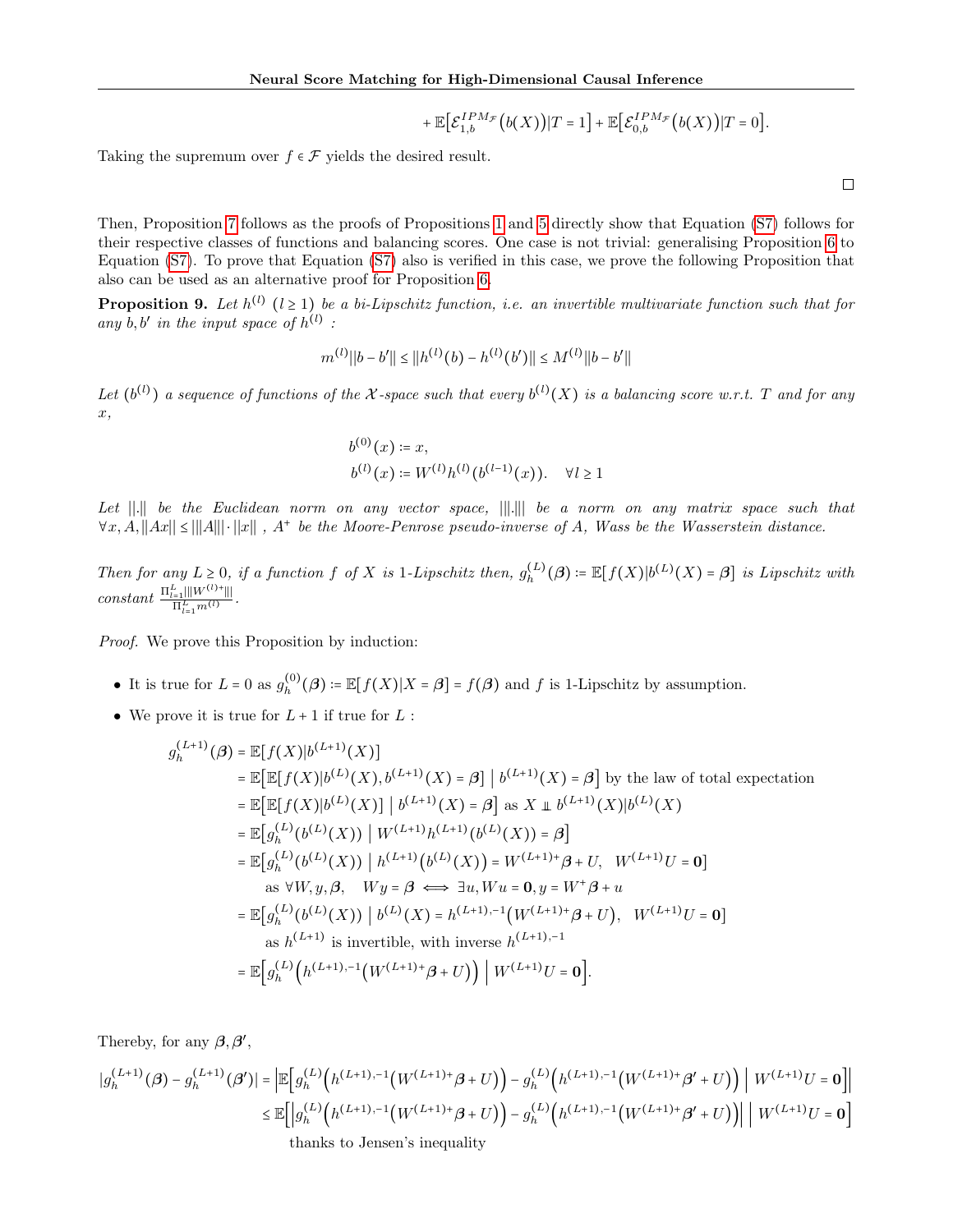$$
\leq \frac{\prod_{l=1}^{L} ||W^{(l)*}||}{\prod_{l=1}^{L} m^{(l)}} \cdot \mathbb{E}\Big[\Big|\Big|h^{(L+1),-1}\Big(W^{(L+1)+}\beta+U\Big)\Big| \\
- h^{(L+1),-1}\Big(W^{(L+1)+}\beta'+U\Big)\Big|\Big|\Big| W^{(L+1)}U=0\Big]
$$
\nas  $g_h^{(L)}$  is 
$$
\frac{\prod_{l=1}^{L} ||W^{(l)*}||}{\prod_{l=1}^{L} m^{(l)}} \cdot \text{Lipschitz by assumption}
$$
\n
$$
\leq \frac{\prod_{l=1}^{L} ||W^{(l)*}||}{\prod_{l=1}^{L} m^{(l)}} \cdot \frac{1}{m^{(L+1)}} \cdot \mathbb{E}\Big[\Big|\Big(\big(W^{(L+1)+}\beta+U\Big) - \big(W^{(L+1)+}\beta'+U\big)\Big|\Big|\Big| \, W^{(L+1)}U=0\Big]
$$
\nas  $h^{(L+1),-1}$  is 
$$
\frac{1}{m^{(L+1)}} \cdot \text{Lipschitz by assumption}
$$
\n
$$
= \frac{\prod_{l=1}^{L} ||W^{(l)*}||}{\prod_{l=1}^{L} m^{(l)}} \cdot \frac{1}{m^{(L+1)}} \cdot \mathbb{E}\Big[\Big|\Big| W^{(L+1)+}\Big(\beta-\beta'\Big)\Big|\Big|\Big| \, W^{(L+1)}U=0\Big]
$$
\n
$$
= \frac{\prod_{l=1}^{L} ||W^{(l)*}||}{\prod_{l=1}^{L} m^{(l)}} \cdot \frac{1}{m^{(L+1)}} \cdot \Big|\Big| W^{(L+1)+}\Big(\beta-\beta'\Big)\Big|\Big|
$$
\n
$$
\leq \frac{\prod_{l=1}^{L} ||W^{(l)*}||}{\prod_{l=1}^{L} m^{(l)}} \cdot \frac{||W^{(L+1)*}||}{m^{(L+1)}} \cdot \Big|\Big|\beta-\beta'\Big|\Big| \quad \text{by sub-multiplicativity of the matrix norm}
$$
\n
$$
= \frac{\prod_{l=1}^{L+1} ||W^{(l)*}||}{\prod_{l=1}^{L+1} m^{(l)}} \cdot \Big|\Big|\beta-\beta'\Big|\Big|,
$$

which proves the Proposition for  $L + 1$ , completing the proof (of Proposition [9\)](#page-21-0).

To prove Proposition [7](#page-6-2) from this result, Equation [\(S7\)](#page-20-0) is true for  $b^{(L)}(X)$  with  $C_b = \frac{\Pi_{l=1}^L ||W^{(l)+}||}{\Pi_{l=1}^L m^{(l)}}$ .

# <span id="page-22-0"></span>B A FEW NOTES ABOUT COMPUTATIONAL COMPLEXITIES OF BOUNDS

Computational complexity of bounds in Proposition [5](#page-4-5) Denoting  $N := \max\{N_t, N_c\}$ , the computational complexity of the linear MMD estimator is in  $\mathcal{O}(ND)$ , and the computational complexity of the the Wasserstein distance estimator is in  $\mathcal{O}(N^2D + N^3 \log N + N^3 \log D)$  when using the auction algorithm (Peyré and Cuturi, [2020;](#page-10-21) [Bertsekas, 1998\)](#page-9-21). As a result, assuming the balancing score is of dimension  $d \ll D$  and that we have already computed to the ground-truth balancing scores, these complexities can be decreased to  $\mathcal{O}(Nd + Dd^2)$  and  $\mathcal{O}(N^2d + N^3 \log N + N^3 \log d + Dd^2)$ , respectively, as the computation of the singular value decomposition has a complexity  $\mathcal{O}(Dd^2)$  [\(Vasudevan and Ramakrishna, 2017\)](#page-10-22). If we must further compute the balancing scores, we increase computational complexity by a term  $\mathcal{O}(N D d)$  due to the additional matrix multiplication operations. When  $D \sim N$ , this does not change the usefulness of dimensionality reduction for computational complexity. These results assume that covariates and balancing scores are bounded in expectation. We refer to the following paragraph for a more general discussion about the computational complexity of the Wasserstein distance.

Computational complexity of Wasserstein distance More precisely, the computational complexity of the Wasserstein distance is  $\mathcal{O}(N^2D + \min\{N^3\log C_{\infty,X}, N^2C_{\infty,X}^2\log N\})$ , where the first term corresponds to computing the  $L_1$  distance matrix wrt  $X$ , and the second term corresponds to the minimum of the computational complexities of the auction algorithm (Peyré and Cuturi, 2020; [Bertsekas, 1998\)](#page-9-21) and Sinkhorn's algorithm [\(Dvurechensky et al., 2018\)](#page-27-0), assuming we choose the algorithm with the lowest complexity.  $C_{\infty, X}$  is an upper bound of the maximal value of the distance matrix wrt  $X$  and can further depend on  $N$  and  $D$ . If we assume covariates are bounded in expectation, then  $\mathbb{E}[C_{\infty,X}] = \mathcal{O}(ND)$ . Indeed, noting  $X_i$  covariates of treated units,  $X'_{j}$  those of control units, k the dimension index, we assume that covariates are bounded in expectation, meaning that  $\forall i, k, \mathbb{E}[|X_i^k|] < M$  and  $\forall j, k, \mathbb{E}[|X_j'^k|] < M$ . Then

$$
\mathbb{E}[C_{\infty,X}] = \mathbb{E}[\max_{i,j} ||X_i - X'_j||]
$$

 $\Box$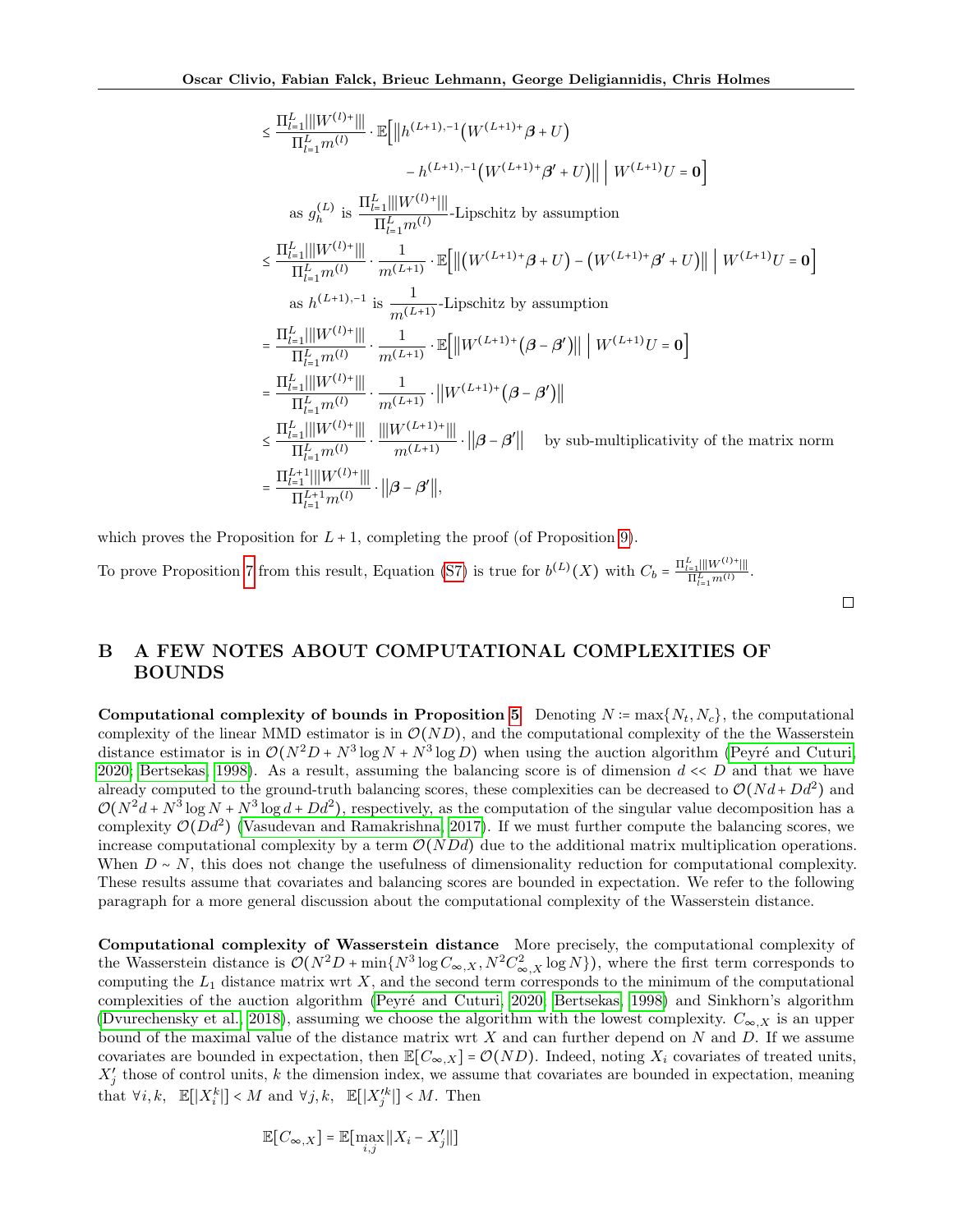$$
\begin{aligned}\n&= \mathbb{E}\big[\max_{i,j}\sum_{d=1}^{D}|X_i^k - X_j'^k|\big] \\
&\leq \mathbb{E}\big[\sum_{d=1}^{D}\max_{i,j}|X_i^k - X_j'^k|\big] \\
&\leq \mathbb{E}\big[\sum_{d=1}^{D}\max_{i,j}\big(|X_i^k| + |X_j'^k|\big)\big] \quad \text{by the triangle inequality} \\
&= \mathbb{E}\big[\sum_{d=1}^{D}\big(\max_i|X_i^k| + \max_j|X_j'^k|\big)\big] \\
&= \sum_{d=1}^{D}\mathbb{E}\big[\max_i|X_i^k| + \max_j|X_j'^k|\big] \\
&\leq \sum_{d=1}^{D}\mathbb{E}\big[\sum_i|X_i^k| + \sum_j|X_j'^k|\big] \\
&= \sum_{d=1}^{D}\big(\sum_i\mathbb{E}\big[|X_i^k|\big] + \sum_j\mathbb{E}\big[|X_j'^k|\big]\big) \\
&\leq D \cdot (N_t + N_c) \cdot M\n\end{aligned}
$$

which gives a  $\mathcal{O}(ND)$  bound. Substituting this into the computational complexities above, the auction algorithm might be preferable with a complexity of  $\mathcal{O}(N^3 \log N + N^3 \log D)$ , when  $D < N$ .

It is yet unclear whether the  $\mathcal{O}(ND)$  bound on  $C_{\infty,X}$  is tight. It might be tight in cases where covariate distributions are thick-tailed. We give a simple case where it is not tight wrt  $N$  but it is wrt  $D$ . Also this case shows that one might choose different algorithms depending on relationships between  $D$  (small or large) and  $N$ . We assume that  $\forall i, k, \quad X_i^k \sim \mathcal{N}(0, 1)$  and  $\forall j, k, \quad X_j'^k \sim \mathcal{N}(0, 1)$ .

$$
\mathbb{E}[\max_{i,j} ||X_i - X'_j||] \ge \max_{i,j} \mathbb{E}[||X_i - X'_j||] \text{ by Jensen's inequality}
$$
\n
$$
= \max_{i,j} \mathbb{E}[\sum_{d=1}^D |X_i^k - X_j'^k|]
$$
\n
$$
= \max_{i,j} \sum_{d=1}^D \mathbb{E}[|X_i^k - X_j'^k|] \text{ where } X_i^k - X_j'^k \sim \mathcal{N}(0, 2)
$$
\n
$$
= \max_{i,j} \sum_{d=1}^D \frac{2}{\sqrt{\pi}}
$$
\n
$$
= D \cdot \frac{2}{\pi}.
$$

Remember that for any set of N' identically-distributed Gaussian r.v.s  $Y_i \sim \mathcal{N}(0, \sigma^2)$ ,  $i = 1, \dots, N'$ ,

$$
\mathbb{E}[\max_i |Y_i|] \le \sigma \sqrt{2 \log N'}
$$

As a consequence,

$$
\mathbb{E}[\max_{i,j} ||X_i - X'_j||] \le \sum_{d=1}^{D} \mathbb{E}[\max_i |X_i^k| + \max_j |X_j'^k|]
$$
 as before  

$$
\le \mathbb{E}[\sum_{d=1}^{D} (\sqrt{2 \log N_t} + \sqrt{2 \log N_c})]
$$
 from the result above  

$$
= D \cdot (\sqrt{2 \log N_t} + \sqrt{2 \log N_c})
$$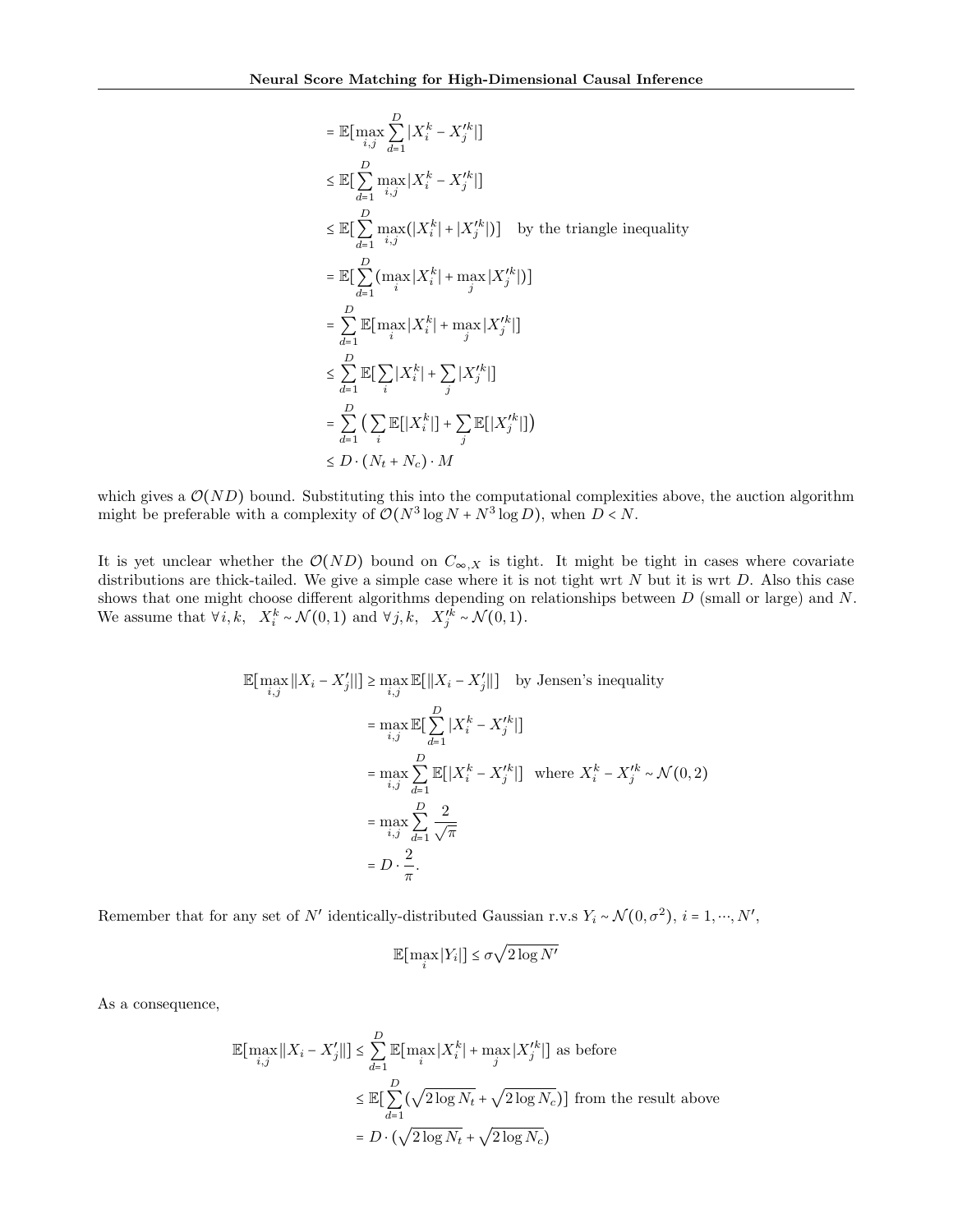All of this shows that  $\mathbb{E}[C_{\infty},X] = \Theta(D)$  if we ignore terms in N, and  $\mathbb{E}[C_{\infty},X] = \mathcal{O}(D \cdot \sqrt{\log N})$  if we do not. Then<br>it turns out that the complexity of the quotien elgorithm is in  $\mathcal{O}(N^3 \log D + N^3 \log \log N)$  and th it turns out that the complexity of the auction algorithm is in  $\mathcal{O}(N^3 \log D + N^3 \log \log N)$  and that of Sinkhorn's algorithm is  $\mathcal{O}(N^2D^2\log^2 N)$ . In this case, the former is better when  $D \sim N$ , but the latter is preferable when  $D \ll N$ .

Computational complexities of bounds in Proposition [6](#page-5-2) When the balancing score takes the form  $b^{(L)}(X)$  of Proposition [6,](#page-5-2) the computational complexities of bounds increase with the number of layers L. Indeed, assuming every layer is of size  $D'$  with the exception of layer L which is of size d, we define the function c such that  $c(1) = Dd^2$  and

$$
c(l) = \min (D'D^2, DD'^2) + (l-2)D'^3 + D'd^2
$$

for  $l \geq 2$ , and the function  $c'$  such that  $c'(1) = Dd$  and

$$
c'(l) = DD' + (l - 2)D'^2 + D'd
$$

for  $l \geq 2$ .  $c(L)$  represents the total computational complexity of all SVD operations, and  $c'(L)$  the total computational complexity of all matrix multiplications at a given example. Using similar arguments as before, the computational complexity of the MMD-imbalance of  $b^{(L)}(X)$  is in  $\mathcal{O}(Nd + c(L))$  the computational complexity of the Wass-imbalance of  $b^{(L)}(X)$  is in

$$
\mathcal{O}(N^2d + N^3\log N + N^3\log d + c(L)),
$$

without computing balancing scores. If we do compute the balancing scores, this adds an extra  $\mathcal{O}(Nc'(L))$  term. Clearly, complexities of both measures increase with layer position  $L$ , especially if hidden layer size  $D'$  is large.

## <span id="page-24-0"></span>C IMPLEMENTATION DETAILS

ACIC 2016 Dataset. This dataset is taken from the ACIC competition of 2016 [\(Dorie et al., 2017\)](#page-27-1). Covariates were obtained from a study about developmental disorders, measuring data from pregnant women and their children. Treatment assignments and outcomes were synthetically generated from transformed versions of covariates using different data generating processes. Importantly, as treatments are synthetically generated, ground-truth propensity scores are made readily available, allowing us to compute calibration errors. We chose the provided data generating process setting number 4, which has polynomial treatment assignment, an exponential outcome model, 35% of treated units, full overlap, and high treatment heterogeneity. To preprocess the data, categorical covariates with F factors were converted to  $F-1$  binary covariates, where the f-th binary covariate encodes factor  $f + 1$ . Due to high heterogeneity between subjects, we also centered and scaled continuous covariates to improve performance of all models. Binary covariates were left unprocessed. 4802 subjects were present in the dataset. The subjects have 82 covariates after preprocessing (23 continuous and 59 binary). In our experiments, we considered 100 versions of this dataset, each corresponding to a different random seed for the data generating process.

News Dataset. This dataset contains 5000 documents extracted from the NYT Corpus, where each of the 3477 covariates represents counts of a word in news articles. The treatment indicator T represents the use of a desktop  $(T = 0)$  or a mobile device  $(T = 1)$ . The real-valued outcome Y measures the opinion of the reader about the news article. Both treatments and outcomes are generated using a data generating process. Here, 50 random seeds from the data generating process are considered. In contrast to ACIC 2016, we did not choose these random seeds ourselves as they were already provided by the original authors<sup>[7](#page-24-1)</sup> [\(Johansson et al., 2016\)](#page-9-7).

IHDP Dataset. For this dataset, covariates and treatment assignments are used from 747 subjects in real-world data of the Infant Health Development Program. Outcomes, however, are synthetically generated. We further apply the same scaling of outcomes as in [Curth and Schaar](#page-9-20) [\(2021\)](#page-9-20), as the absence of scaling led to a few outliers causing very high ATT errors in all methods, making comparisons very challenging. Here, 50 seeds from the data generating process are considered, directly used from the implementation of Dragonnet [\(Shi et al., 2019\)](#page-10-14). 25 covariates are present (9 are continuous, 16 are binary). Experimental results on this dataset are presented in Appendix [D.](#page-26-0)

<span id="page-24-1"></span><sup>&</sup>lt;sup>7</sup>See "News" link in the "Software and Data" section here: https://www.fredjo.com/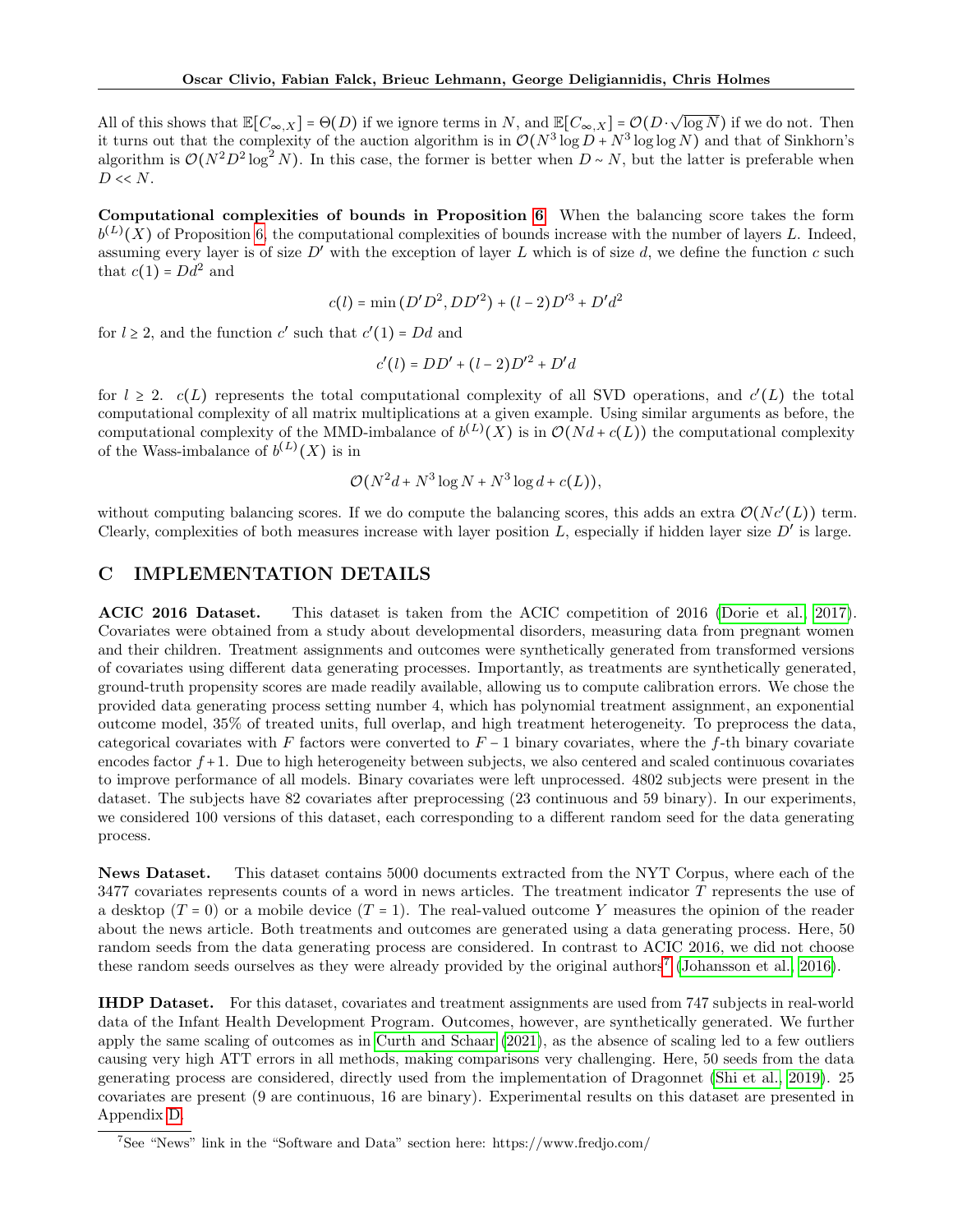Evaluation Metrics. To evaluate and compare experimental results, we use the following metrics:

- The *calibration error*, defined as the mean absolute difference between the estimated and true propensity score. This metric can only be computed when the true propensity score is assumed to be known in the dataset. The smaller the calibration error, the more suitable the estimated propensity score and estimated balancing scores obtained from a model are for matching, as we will be closer to the assumption that the propensity score is correctly estimated. Connecting the calibration error to the balancing error term in Proposition [7](#page-6-2) is left for future work.
- The *ATT error*, defined as the absolute difference between the ATT estimated by the method and a ground-truth ATT. For every dataset, we compute the ground-truth ATT as the approximation from Equation [\(2\)](#page-1-2), as we have access to the conditional expectations of Y.
- We empirically quantify *sample imbalance*  $\tilde{I}$ , defined as the squared Euclidean distance between sample means of covariates of treated and control groups from the dataset  $\mathcal{D}'$ , which is obtained from the original dataset  $\mathcal{D}$ via matching, or formally,

$$
\hat{I} = \Big|\Big| \frac{1}{N_t} \sum_{i \in \mathcal{D}: T_i = 1} X_i - \frac{\sum_{j \in \mathcal{D}: T_j = 0} w_j X_j}{\sum_{j \in \mathcal{D}: T_j = 0} w_j} \Big|\Big|_2^2,
$$

where  $N_t$  is the number of treated samples, and  $w_j$  is the total weight of control sample j after matching. As we can see from this equation, only the sample means of covariates from the control group may change due to matching; the sample means of covariates from the treated group remain unchanged. We note that this measure of imbalance is proportional to the squared linear MMD [\(Sriperumbudur et al., 2012\)](#page-10-8).

Data Splits. The neural networks were trained using a  $60/20/20$  training/validation/testing split. The benchmarks logistic regression-based propensity score estimate and PCA were trained using the combined training and validation sets. In-sample metrics were also computed on the combined training and validation datasets, and hold-out metrics were evaluated using the testing set. Alternatively, one might also use controls from the in-sample set when computing hold-out metrics. However, for simplicity of the definition of the hold-out imbalance, we preferred to just use controls from the testing set.

Neural Architecture. The architecture of the neural networks used for matching is as follows : a lowdimensional layer corresponding to the multivariate balancing score (which we also call the "balancing score layer"), then wide hidden layers which are not used as balancing scores, and finally the propensity score head. This architecture is designed to focus on a linear balancing score as in Proposition [5](#page-4-5) while keeping flexibility in the rest of the architecture to fit the propensity score model.

Hyperparameters. To choose hyperparameters, we ran a grid search over the following hyperparameter values, minimising validation error on the first dataset version of ACIC 2016 (setting 4, as discussed above).

- Number of hidden layers in addition to the balancing score (hidden) layer: 1, 2.
- Number of hidden units per hidden layer (besides the balancing score layer): 100, 200, 300.
- Learning rate:  $10^{-2}$ ,  $10^{-3}$ ,  $10^{-4}$ .
- Weight decay: 0, 0.001, 0.01.

Other hyperparameters which we did not tune include a batch size of 100, and stochastic gradient descent with fixed learning rate as the optimiser. The chosen values by the hyperparameter search were 2 hidden layers besides the balancing score layer, 100 hidden units per hidden layer other than the balancing score layer, a learning rate of 10<sup>−</sup><sup>2</sup> , weight decay with 0.01, and leaky ReLU as an activation. Additionally, on News datasets, the chosen hyperparameters caused the validation loss to diverge after a period of decrease, causing the training to fail. Thus, for this dataset, we used early stopping as a remedy.

Code. We provide our code to implement neural score matching and reproduce our main results at [https:](https://github.com/oscarclivio/neuralscorematching) [//github.com/oscarclivio/neuralscorematching](https://github.com/oscarclivio/neuralscorematching).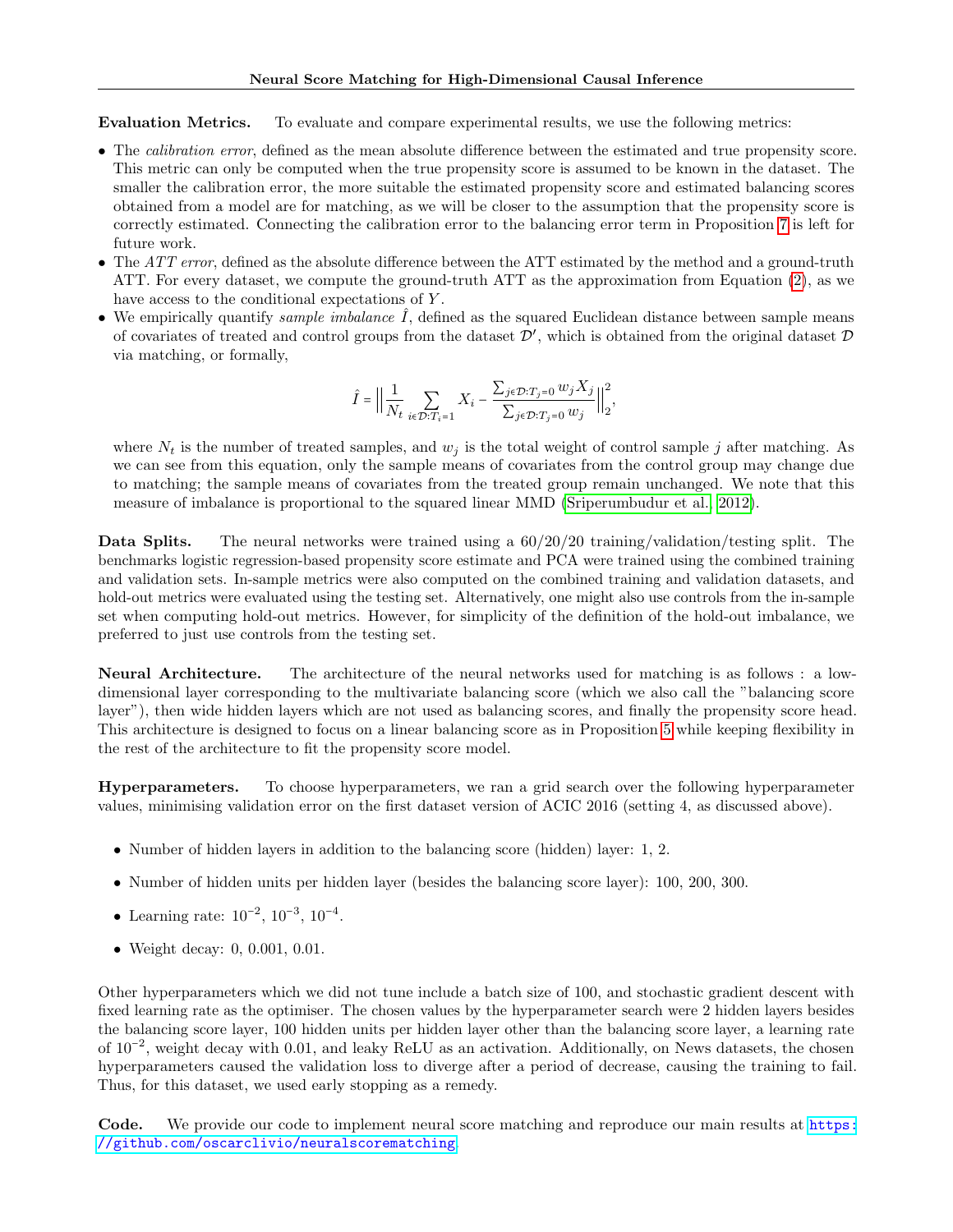Resources and Assets. Experiments were run on a laptop with a GeForce GTX 1070 GPU with Max-Q Design for training models with neural networks, and on 12 CPU cores for other tasks. For all datasets, we used our own implementation of them in NumPy and PyTorch (after downloading the data in the case of ACIC 2016 and IHDP, as discussed above), and used our own PyTorch implementation for neural network training.

# <span id="page-26-0"></span>D IHDP

In addition to the experimental results in the main paper, we also provide results for the IHDP dataset [\(Hill,](#page-27-2) [2011\)](#page-27-2) in Table [3.](#page-26-2) Boxplots are presented in Section [E.](#page-26-1)

<span id="page-26-2"></span>On IHDP, our method is not outperforming other methods. Plain covariates X consistently rank as the best or second best method for each metric and setting (in-sample or hold-out). This might indicate that IHDP, which is a rather low-dimensional dataset with only 25 covariates, is not suited for dimensionality reduction methods, but further work should investigate these results. We also note that matching in the raw covariate space is probably facilitated by the fact that 16 of covariates are binary.

| ATT errors             | In-Sample                           | Hold-Out                            |
|------------------------|-------------------------------------|-------------------------------------|
| Layer $1$ (ours)<br>NN |                                     | $0.156 \pm 0.005$ $0.311 \pm 0.011$ |
| PS (ours)<br>NN        |                                     | $0.190\pm0.006$ $0.330\pm0.011$     |
| χ                      |                                     | $0.144\pm0.005$ $0.295\pm0.011$     |
| Random matching        |                                     | $0.216 \pm 0.007$ $0.342 \pm 0.012$ |
| LogReg PS              |                                     | $0.164 \pm 0.005$ $0.294 \pm 0.009$ |
| <b>PCA</b>             |                                     | $0.159 \pm 0.005$ $0.307 \pm 0.011$ |
| PCA + LogReg PS        |                                     | $0.146 \pm 0.005$ $0.372 \pm 0.011$ |
| Imbalances             | In-Sample Hold-Out                  |                                     |
| NN Layer 1 (ours)      | $0.159 \pm 0.005$ $0.442 \pm 0.009$ |                                     |
| NN PS (ours)           |                                     | $0.335\pm0.006$ $0.511\pm0.008$     |
| χ                      |                                     | $0.07\pm0.000$ $0.223\pm0.000$      |
| Random matching        |                                     | $0.592 \pm 0.006$ $0.658 \pm 0.012$ |
| LogReg PS              |                                     | $0.033\pm0.000$ $0.318\pm0.000$     |
| <b>PCA</b>             |                                     | $0.129 \pm 0.000$ $0.407 \pm 0.000$ |
| PCA + LogReg PS        |                                     | $0.137 \pm 0.001$ $0.909 \pm 0.003$ |
| No Matching            |                                     | $0.492\pm0.000$ $0.421\pm0.000$     |

Table 3: Results on the IHDP dataset.

# <span id="page-26-1"></span>E BOXPLOTS OF ATT ERRORS AND IMBALANCES

We show boxplots corresponding to Tables [1](#page-7-0) to [3](#page-26-2) in Figures [S2](#page-28-0) to [S8.](#page-34-0) We provide boxplots with and without outliers. Outliers are defined as values above  $Q3 + 1.5 \cdot IQ$  and below  $Q1 - 1.5 \cdot IQ$  where  $Q1, Q3, IQ$  are the lower quartile, the upper quartile and the interquartile range of the underlying data, respectively.

# F SOCIETAL IMPACT

Possible positive societal impacts of our method include improving decision-making for various real-world applications in politics, economics or medicine. Possible negative societal impacts include the misuse of individualised treatment effect estimation to discriminate against individuals or groups, and of matching to identify protected characteristics of individuals or groups. To mitigate such impacts, we emphasise the importance of continued oversight and evaluation in the deployment of AI tools in society as well as the protection of data confidentiality via rigorous anonymisation, particularly with regards to protected characteristics.

## References (Appendices)

Bertsekas, D. P. (1998). Network optimization: Continuous and discrete models.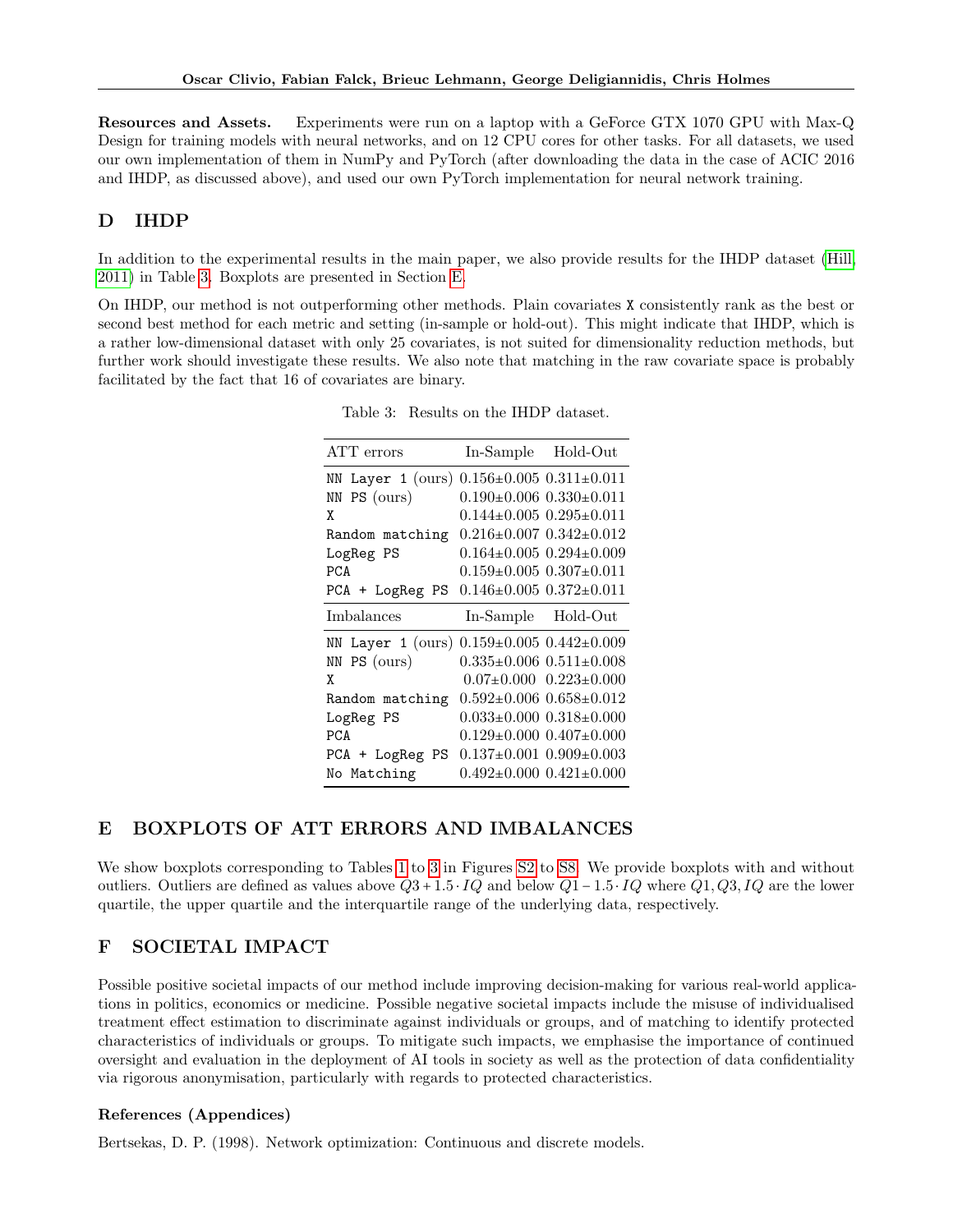- Curth, A. and Schaar, M. (2021). Nonparametric estimation of heterogeneous treatment effects: From theory to learning algorithms. In International Conference on Artificial Intelligence and Statistics, pages 1810–1818. PMLR.
- <span id="page-27-1"></span>Dorie, V., Hill, J., Shalit, U., Scott, M., and Cervone, D. (2017). Automated versus do-it-yourself methods for causal inference: Lessons learned from a data analysis competition. Statistical Science, 34.
- <span id="page-27-0"></span>Dvurechensky, P., Gasnikov, A., and Kroshnin, A. (2018). Computational optimal transport: Complexity by accelerated gradient descent is better than by sinkhorn's algorithm. In *International conference on machine* learning, pages 1367–1376. PMLR.
- <span id="page-27-2"></span>Hill, J. L. (2011). Bayesian nonparametric modeling for causal inference. Journal of Computational and Graphical Statistics, 20(1):217–240.
- Johansson, F., Shalit, U., and Sontag, D. (2016). Learning representations for counterfactual inference. In International conference on machine learning, pages 3020–3029. PMLR.
- Peyré, G. and Cuturi, M. (2020). Computational optimal transport.
- Rosenbaum, P. and Rubin, D. (1983). The central role of the propensity score in observational studies for causal effects. Biometrika, 70:41–55.
- Shi, C., Blei, D. M., and Veitch, V. (2019). Adapting neural networks for the estimation of treatment effects. NeurIPS.
- Sriperumbudur, B. K., Fukumizu, K., Gretton, A., Schölkopf, B., and Lanckriet, G. R. G. (2012). On the empirical estimation of integral probability metrics. *Electronic Journal of Statistics*, 6(none):1550 – 1599.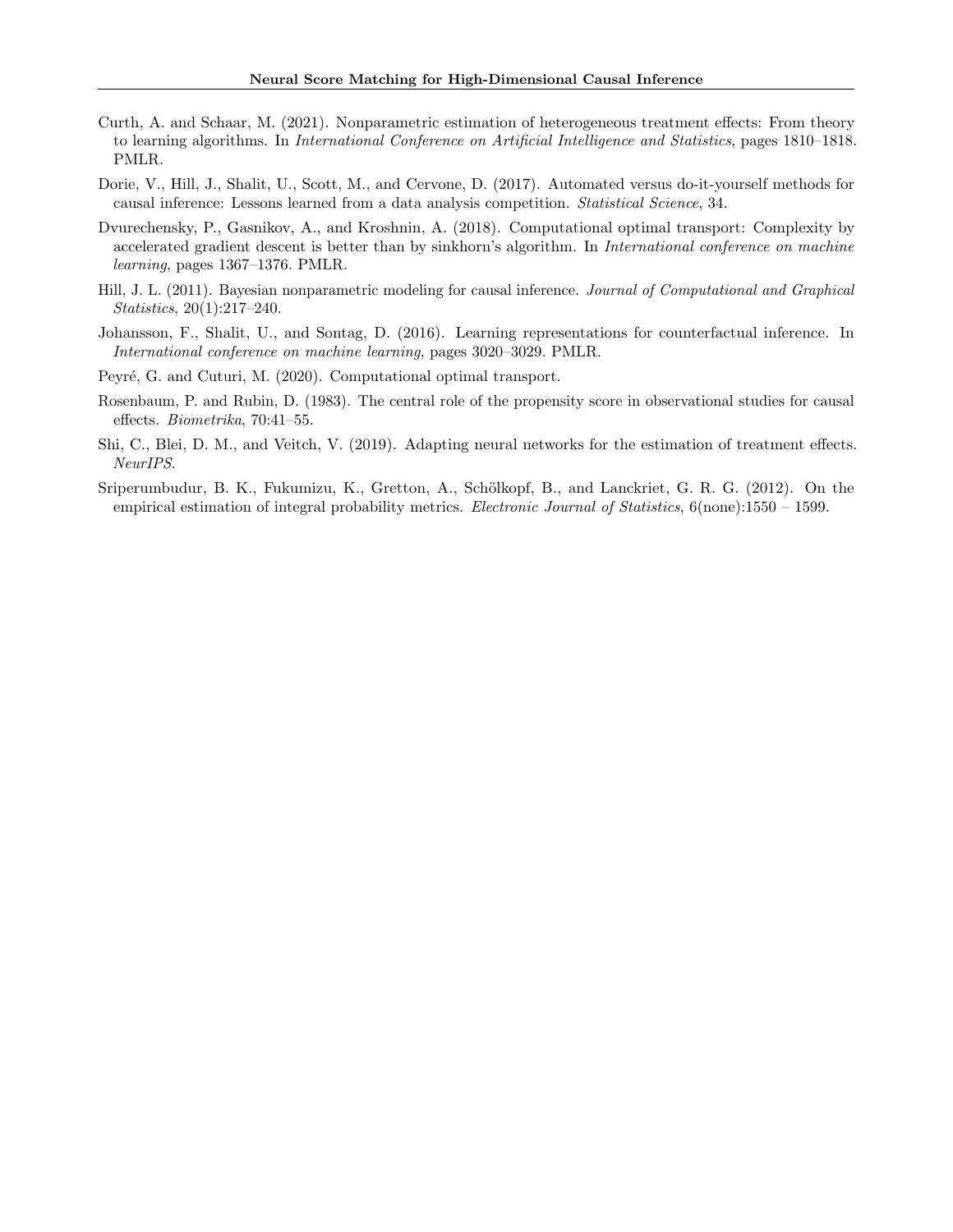<span id="page-28-0"></span>

Figure S2: Calibration error boxplots on the ACIC2016 dataset: in-sample (left) and hold-out (right), without (up) and with (bottom) outliers. The data points underlying this figure refer to the average calibration error across a dataset version, corresponding to a single draw of the random seed, and a training seed.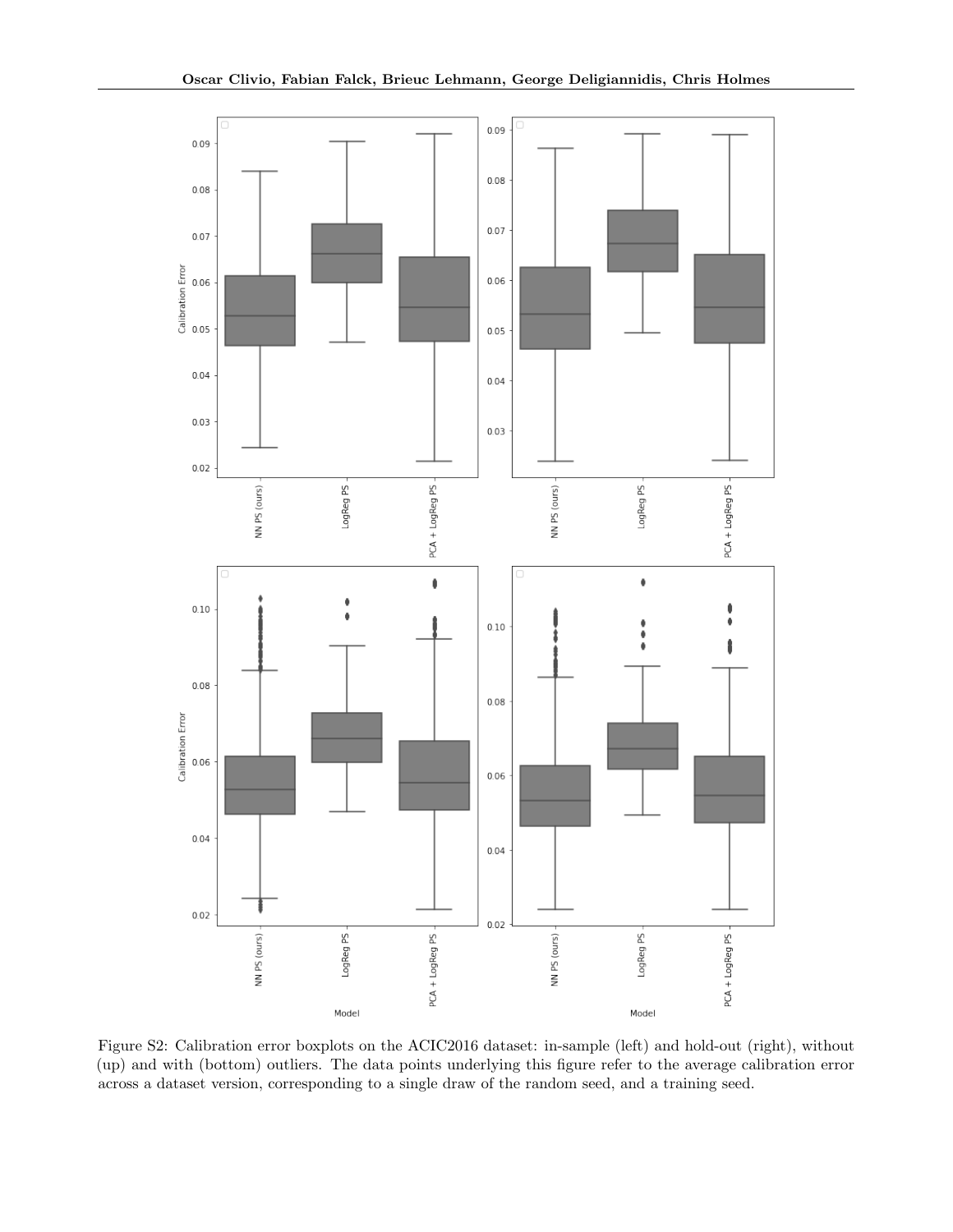

Figure S3: ATT error boxplots on the ACIC2016 dataset: in-sample (left) and hold-out (right), without (up) and with (bottom) outliers. The data points underlying this figure refer to the ATT computed on a dataset version, corresponding to a single draw of the random seed, and a training seed.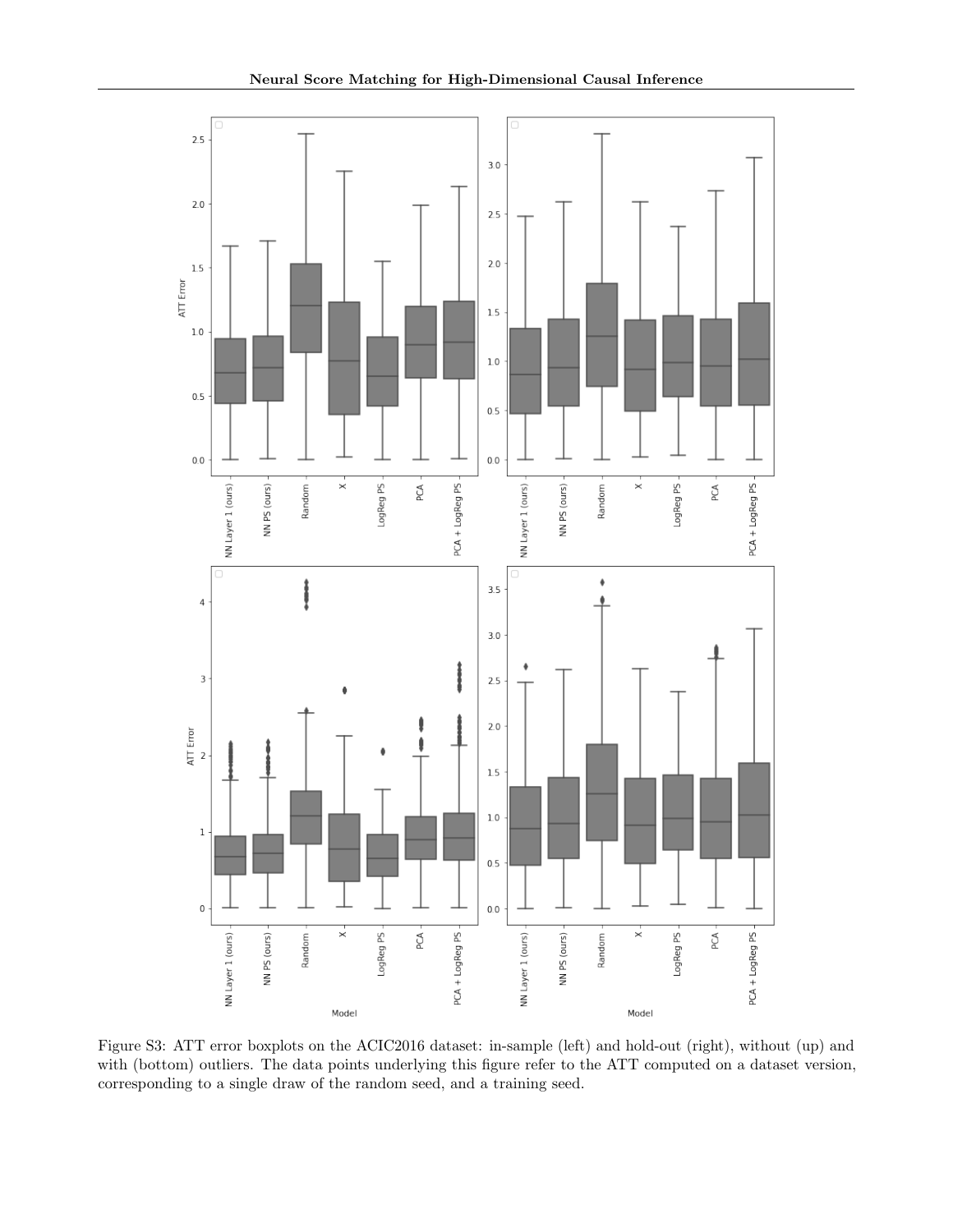

Figure S4: Sample imbalance boxplots on the ACIC2016 dataset: in-sample (left) and hold-out (right), without (up) and with (bottom) outliers. The data points underlying this figure refer to sample imbalance computed on a dataset version, corresponding to a single draw of the random seed, and a training seed.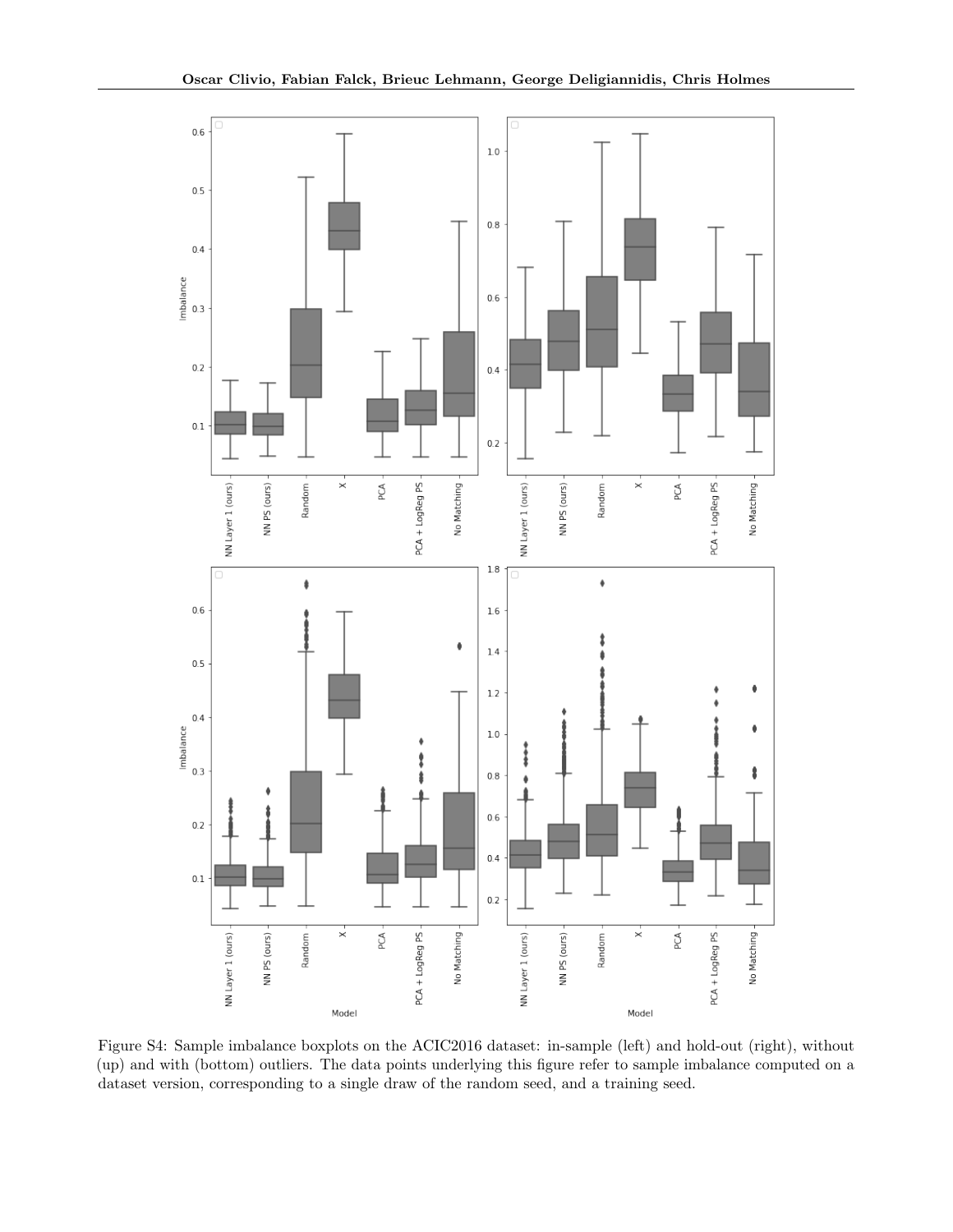

Figure S5: ATT error boxplots on the News dataset: in-sample (left) and hold-out (right), without (up) and with (bottom) outliers. The data points underlying this figure refer to the ATT computed on a dataset version, corresponding to a single draw of the random seed, and a training seed.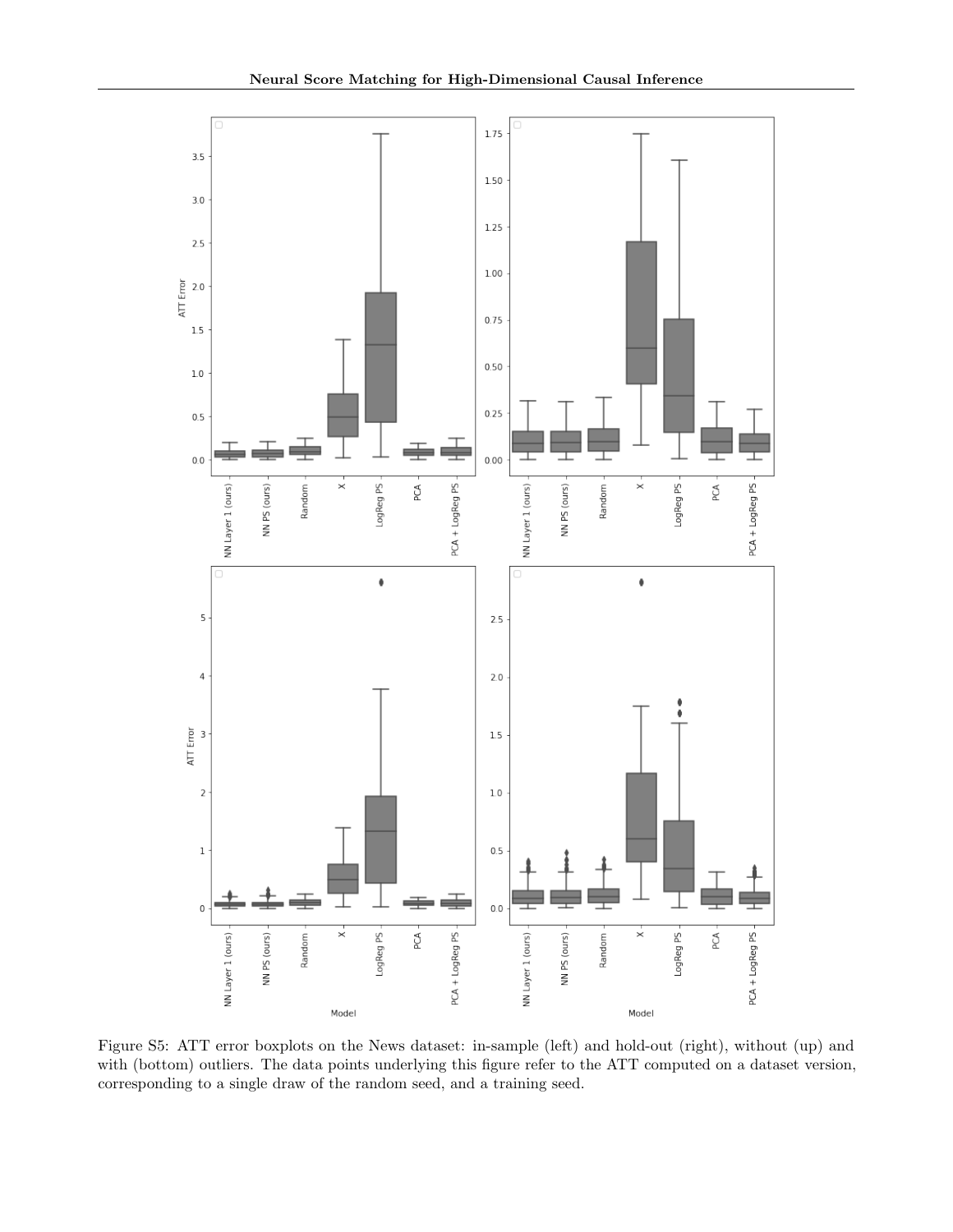

Figure S6: Sample imbalance boxplots on the News dataset: in-sample (left) and hold-out (right), without (up) and with (bottom) outliers. The data points underlying this figure refer to sample imbalance computed on a dataset version, corresponding to a single draw of the random seed, and a training seed. Note that we do not show the boxplot for LogReg PS, whose exceptionally high values were hindering the readability of the Figure.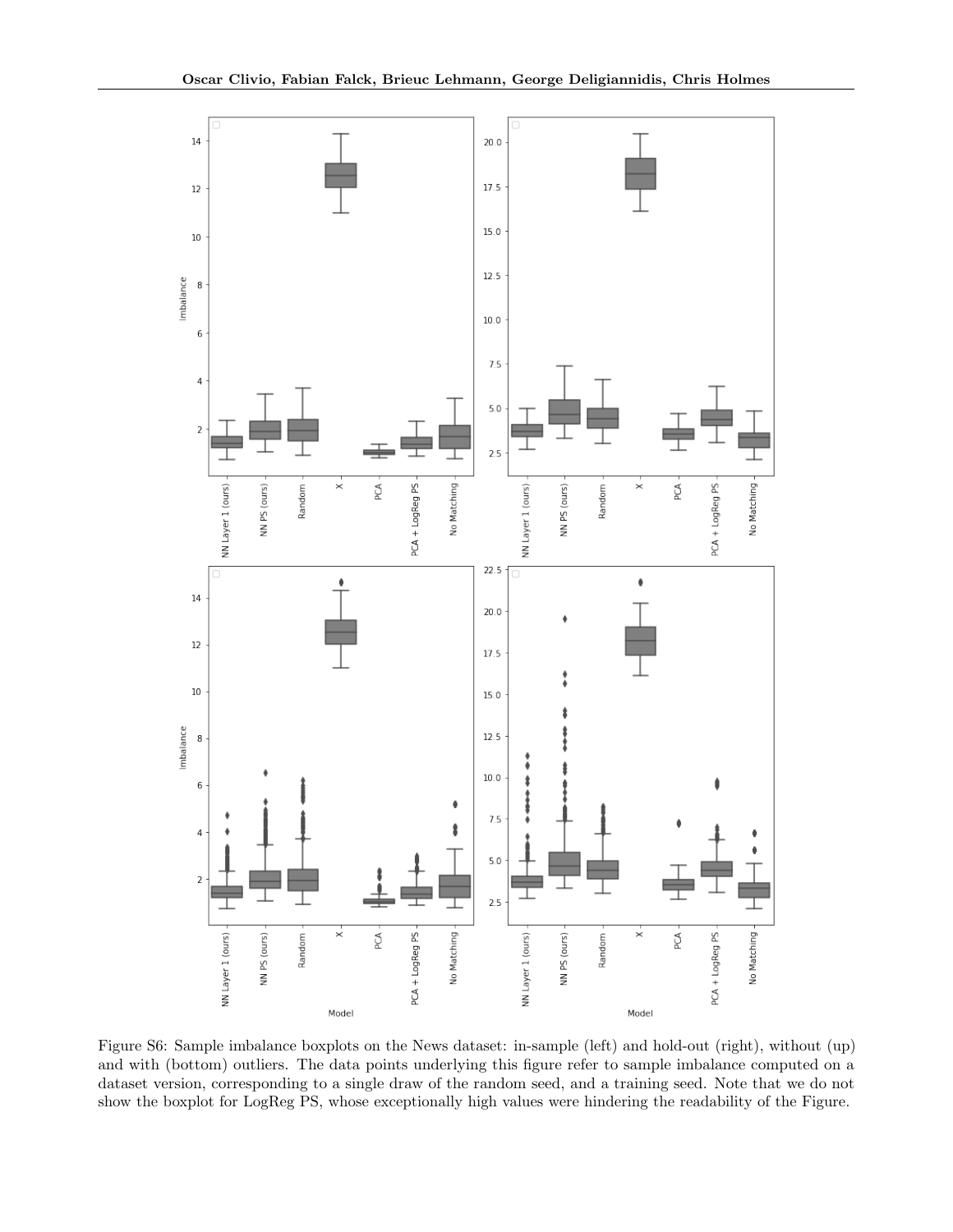

Figure S7: ATT error boxplots on the IHDP dataset: in-sample (left) and hold-out (right), without (up) and with (bottom) outliers. The data points underlying this figure refer to the ATT computed on a dataset version, corresponding to a single draw of the random seed, and a training seed.